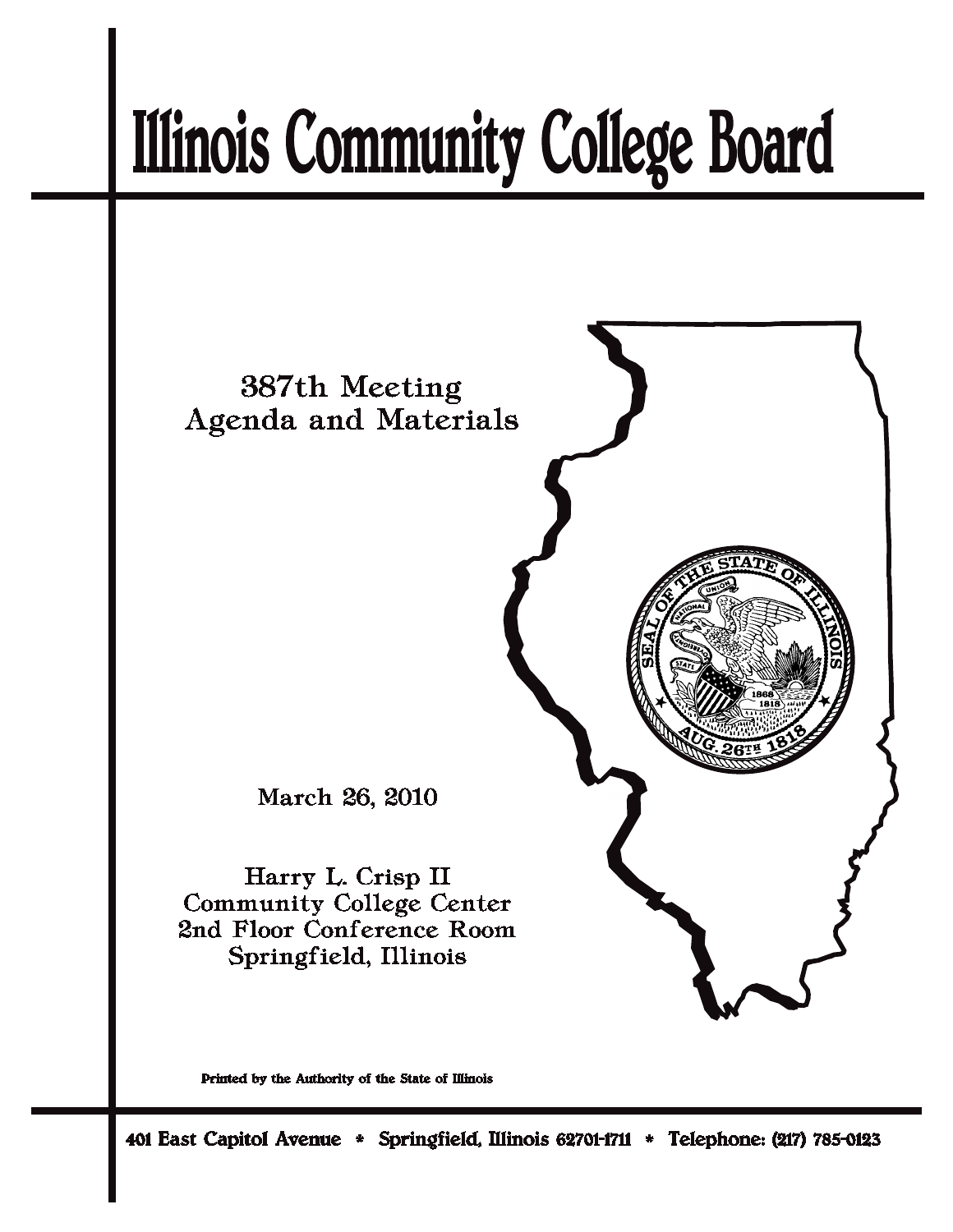# **Revised Agenda**

 $387<sup>th</sup>$  Meeting of the Illinois Community College Board Harry L. Crisp II Community College Center 401 East Capitol Avenue Springfield, IL

March 26, 2010

# *Committee Meetings*

Friday, March 26 @ 10:30 a.m. - *Budget and Finance* - Harry L. Crisp II Community College Center, Board Conference Room

|    |                              | 11:00a.m. - Board Meeting - Second Floor Conference Room                                               | Page           |  |  |  |
|----|------------------------------|--------------------------------------------------------------------------------------------------------|----------------|--|--|--|
| 1. |                              | Roll Call and Declaration of Quorum Allison Ray                                                        |                |  |  |  |
| 2. |                              | Announcements and Remarks by Guy H. Alongi, Chairman                                                   |                |  |  |  |
| 3. | <b>Board Member Comments</b> |                                                                                                        |                |  |  |  |
| 4. |                              | President/CEO Report Geoff Obrzut                                                                      |                |  |  |  |
| 5. |                              | <b>Committee Reports</b>                                                                               |                |  |  |  |
|    | 5.1                          | <b>Budget and Finance</b>                                                                              | 1              |  |  |  |
|    | 5.2                          | 5.1.a. Fiscal Year 2010 and 2011 Budget Update<br>Possible Changes to Committee and Meeting Structures |                |  |  |  |
| 6. | <b>Executive Session</b>     |                                                                                                        |                |  |  |  |
|    | 6.1                          | Contractual Negotiations Between ICCB and                                                              |                |  |  |  |
|    | 6.2                          | Local 6348 IFT/AFT, AFL/CIO<br><b>Personnel Matters</b>                                                |                |  |  |  |
| 7. |                              | <b>Advisory Organizations</b>                                                                          |                |  |  |  |
|    | 7.1                          | Illinois Community College Trustees Association Mike Monaghan                                          |                |  |  |  |
|    | 7.2                          | Presidents' Council TBA                                                                                |                |  |  |  |
|    | 7.3                          | Student Advisory Committee Melissa Gamber                                                              |                |  |  |  |
|    | 7.4                          | Illinois Community College Faculty Association Kathy Westman                                           |                |  |  |  |
|    | 7.5                          | Adult Education and Family Literacy Advisory Council Rebecca Hale                                      |                |  |  |  |
|    | 7.6<br>7.7                   | Illinois Community College System Foundation Ray Hancock<br>Latino Advisory Committee TBA              |                |  |  |  |
|    |                              |                                                                                                        |                |  |  |  |
| 8. |                              | Illinois Student Assistance Commission Update Andrew Davis                                             |                |  |  |  |
| 9. |                              | Baccalaureate Completion Update Dr. Elaine Johnson                                                     | $\overline{2}$ |  |  |  |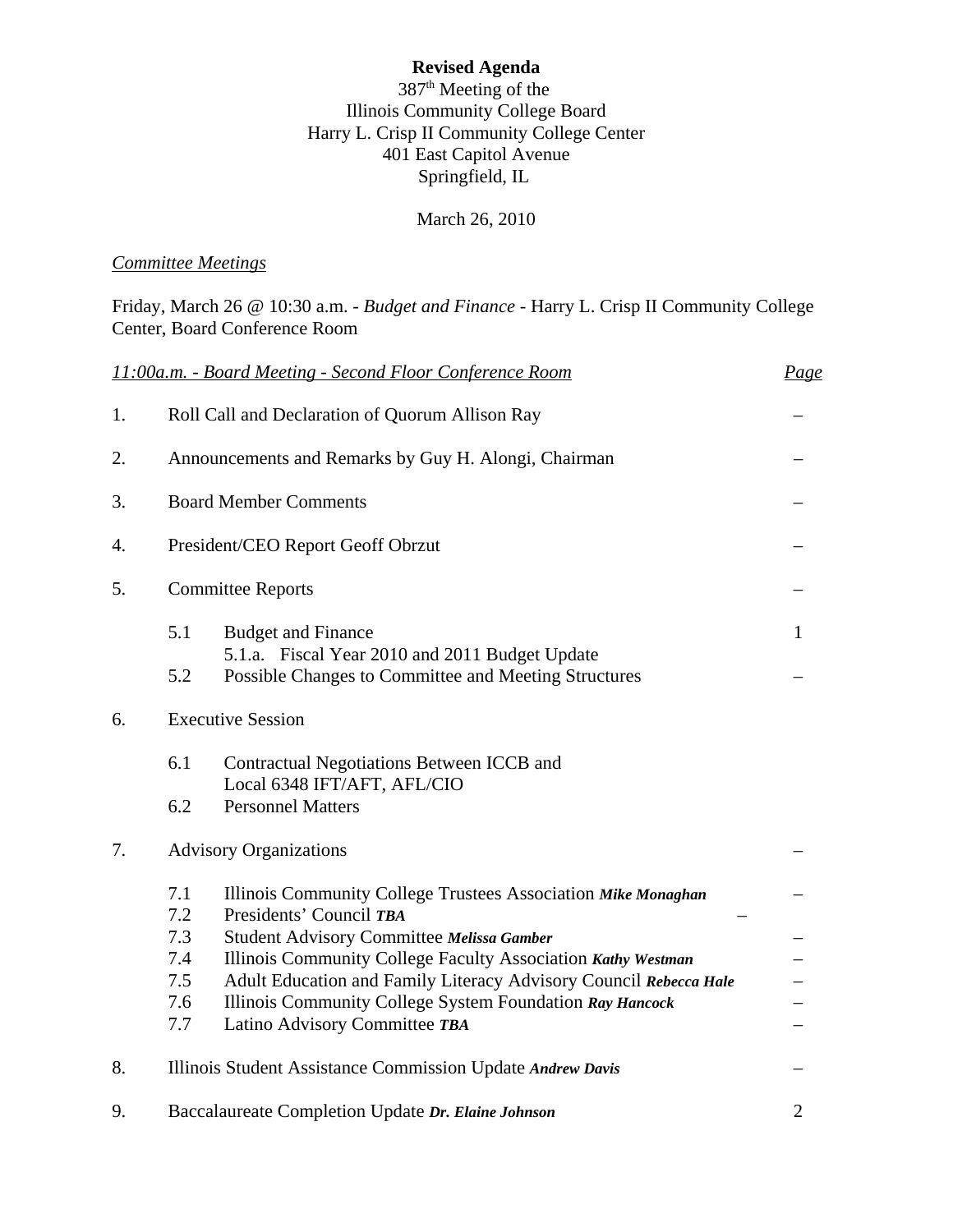# **Revised Agenda**

#### 387<sup>th</sup> Meeting of the Illinois Community College Board

| 10. | Illinois Department of Corrections Program Update Dr. Elaine Johnson                                                                                                                                    |                         |  |  |  |
|-----|---------------------------------------------------------------------------------------------------------------------------------------------------------------------------------------------------------|-------------------------|--|--|--|
| 11. | Online Learning at Illinois Community Colleges Dr. Karen Hunter Anderson                                                                                                                                |                         |  |  |  |
| 12. | New Units of Instruction Dr. Elaine Johnson                                                                                                                                                             |                         |  |  |  |
| 13. | Consent Agenda                                                                                                                                                                                          |                         |  |  |  |
|     | 13.1<br>Minutes of the January 27, 2010 Meeting<br>Minutes of the January 27, 2010 Executive Session<br>13.2<br>13.3<br>Minutes of the January 28, 2010 Meeting                                         | $10 - 11$<br>$12 - 25$  |  |  |  |
| 14. | <b>Information Items</b>                                                                                                                                                                                |                         |  |  |  |
|     | 14.1<br>Fiscal Year 2010 Financial Statements<br>14.2<br>Summary of Capital Projects Approved by the<br>President/CEO during Fiscal Year 2009                                                           | $31 - 36$               |  |  |  |
|     | 14.3<br>Fiscal Year 2010 Spring Enrollments in the<br><b>Illinois Community College System</b><br>Illinois Community College System<br>14.4                                                             | $37 - 41$               |  |  |  |
|     | Program Review Statewide Summary<br>14.5<br>Online Instruction in the Illinois Community College System<br><b>External Affairs Update</b><br>14.6<br>14.7<br><b>Strategic Planning Committee Update</b> | 42<br>43-49<br>50<br>51 |  |  |  |
| 15. | <b>Other Business</b>                                                                                                                                                                                   |                         |  |  |  |
| 16. | <b>Public Comment</b>                                                                                                                                                                                   |                         |  |  |  |
| 17. | Adjournment                                                                                                                                                                                             |                         |  |  |  |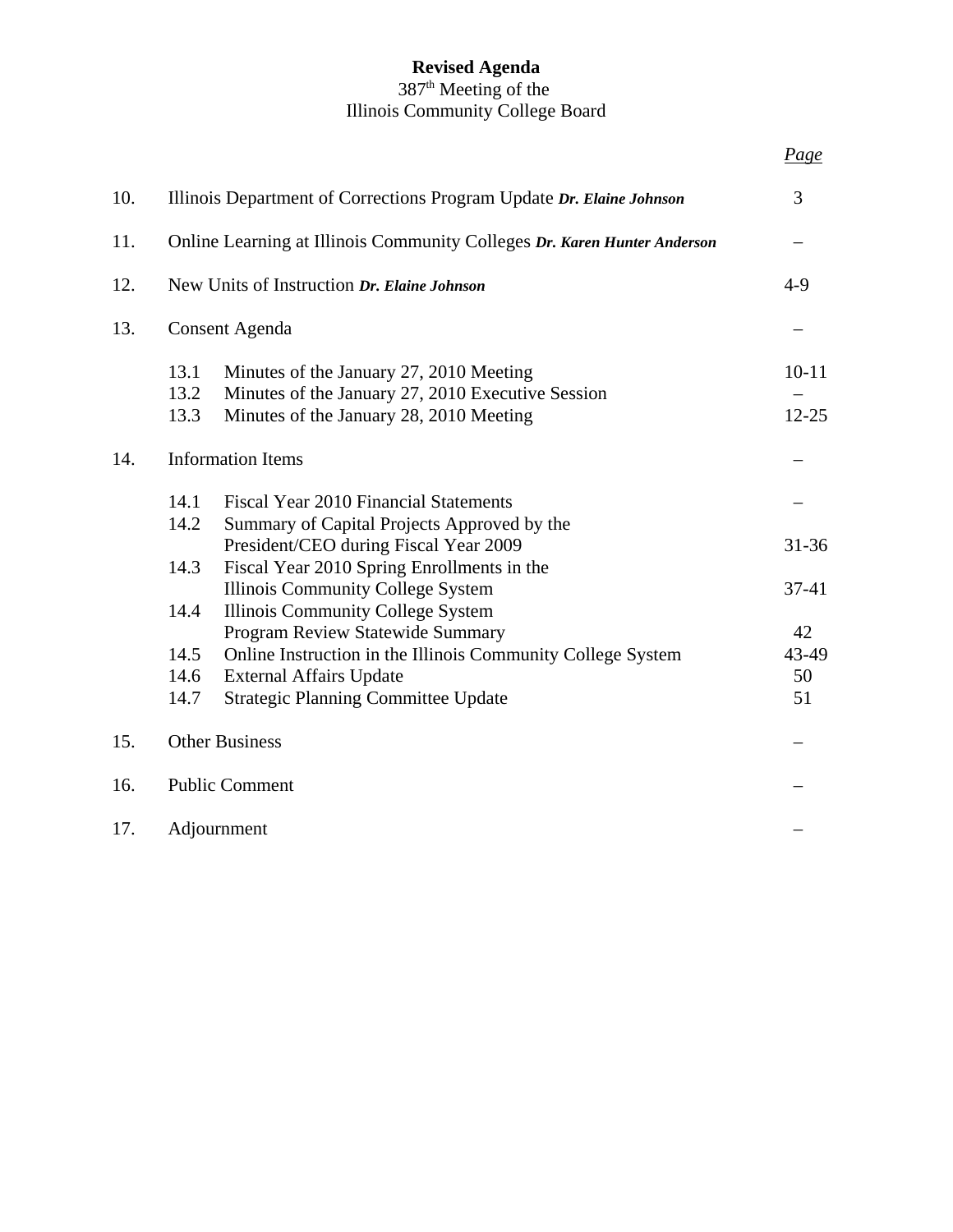# Illinois Community College Board

# **BUDGET AND FINANCE COMMITTEE**

Committee discussion for March:

- Financial Statements: Fiscal Year 2010
	- State General Funds Special State Funds Federal Funds Bond Financed Funds
- Fiscal Year 2010 Budget Update
- Fiscal Year 2011 Discussion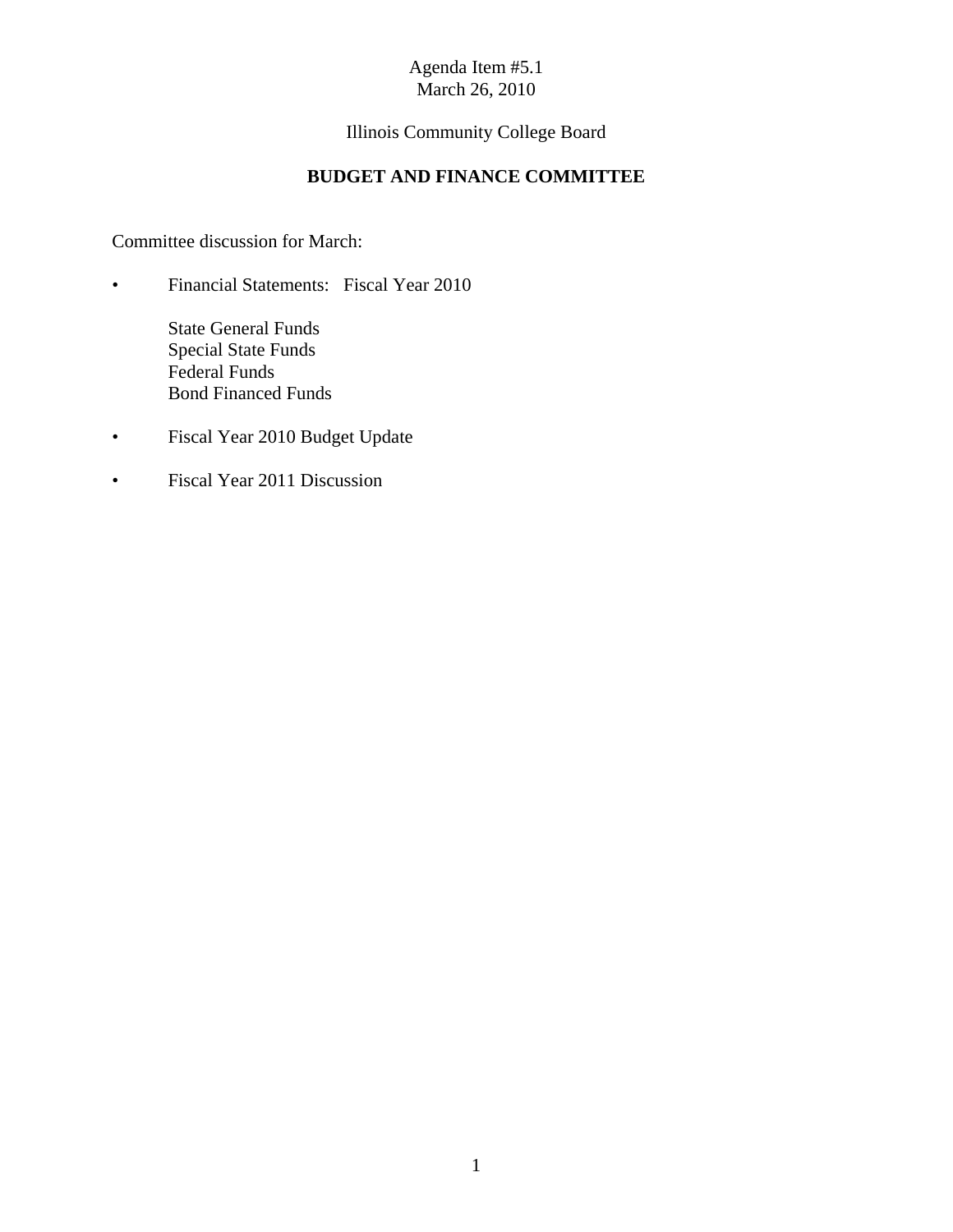Illinois Community College Board

# **BACCALAUREATE COMPLETION PROGRAMS AT COMMUNITY COLLEGES SURVEY RESULTS**

The results of the Baccalaureate Completion Programs at Community Colleges Survey will be discussed at the March 26, 2010 Board meeting. The survey was administered to the 39 community college districts and the responses were completed in February 2010. The purpose of the survey was to collect data on the status of online and on-site baccalaureate completion programs at Illinois community colleges. In addition, data was collected on institution need for specific baccalaureate completion programs within their district.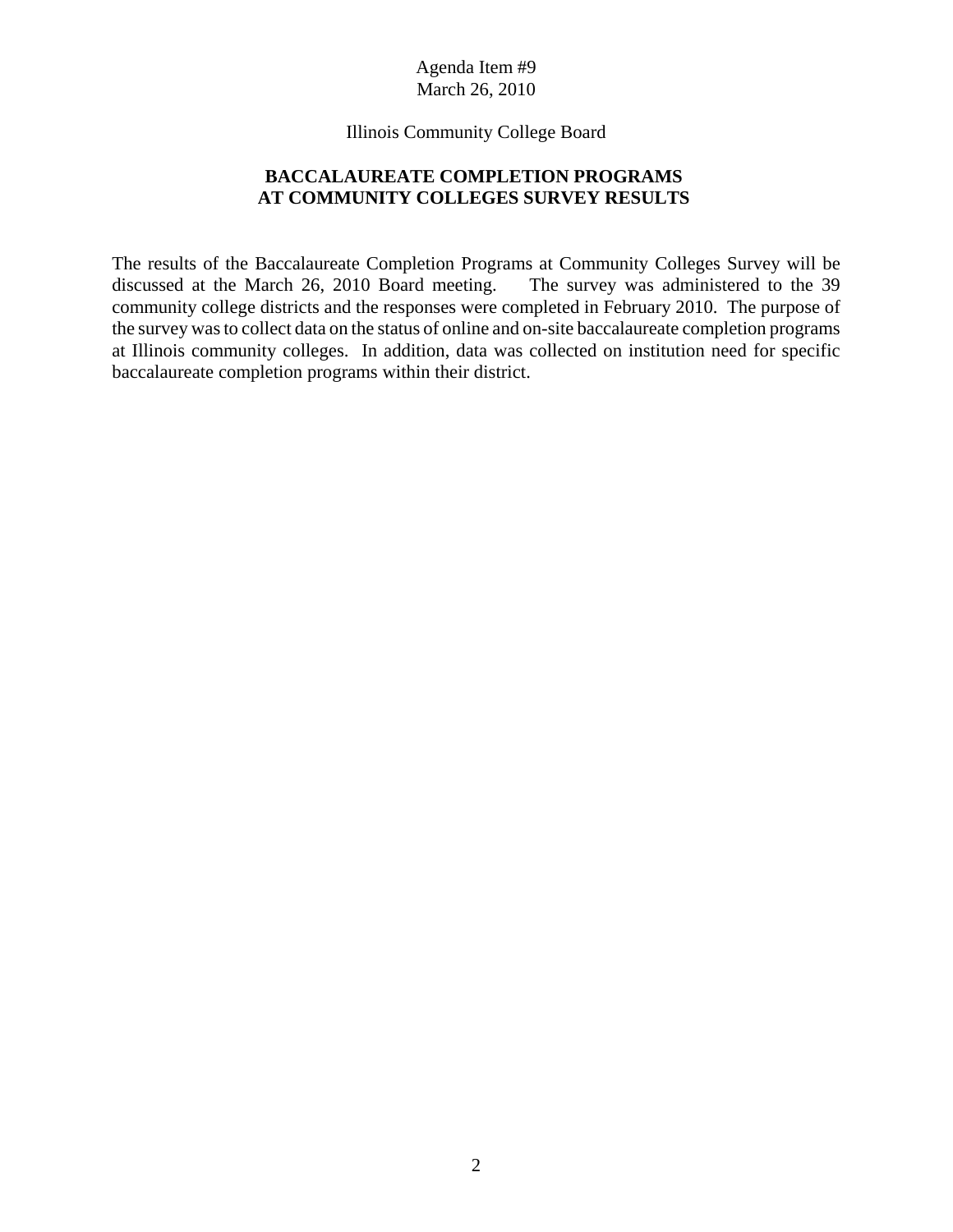# Illinois Community College Board

# **ILLINOIS DEPARTMENT OF CORRECTIONS PROGRAM UPDATE**

An oral report will be presented to the Board concerning the status of the Postsecondary Correctional Education Programs administered by Illinois community colleges.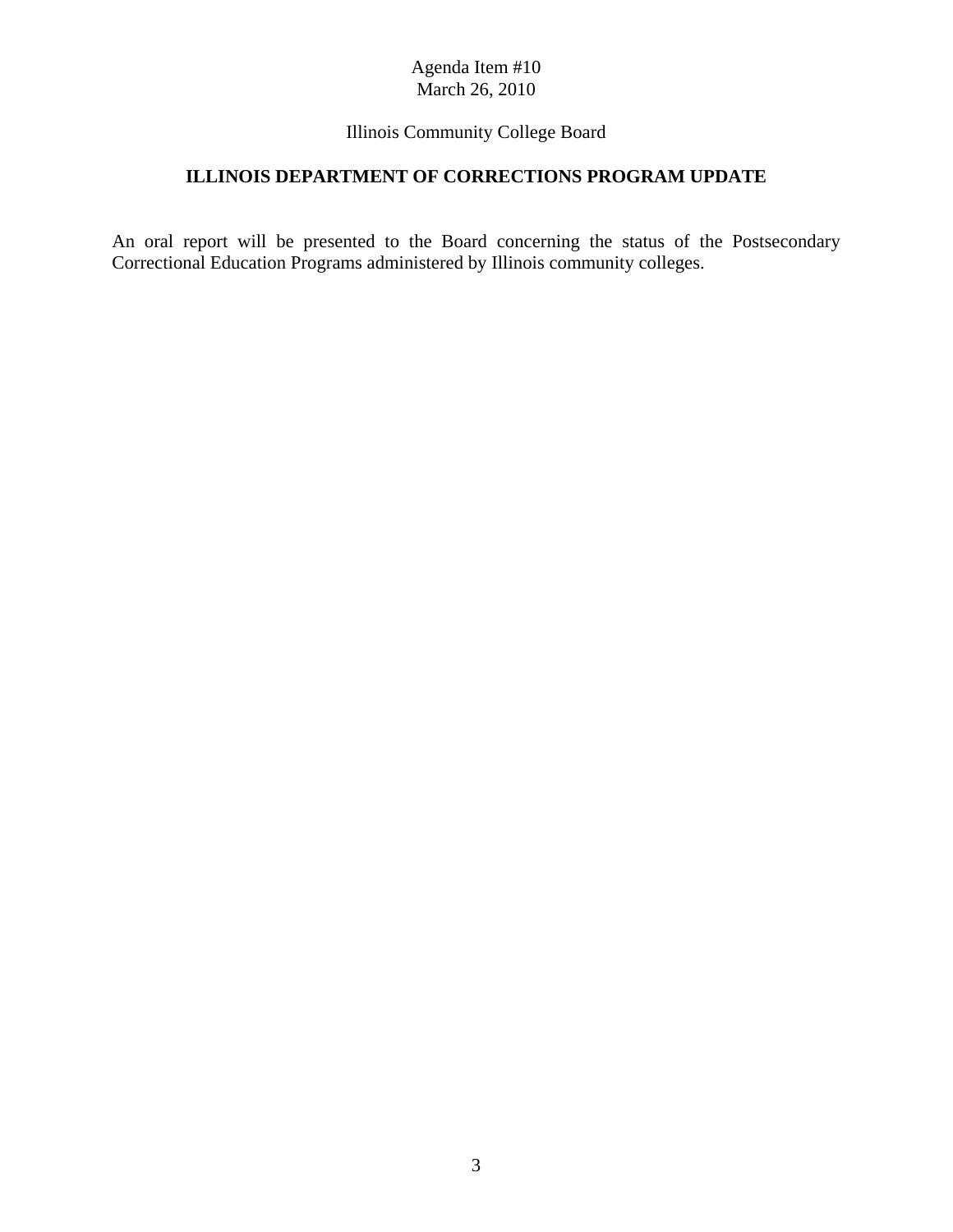# Illinois Community College Board

# **NEW UNITS OF INSTRUCTION**

The Illinois Community College Board is requested to approve new units of instruction for the following community colleges:

# **RECOMMENDED ACTION**

It is recommended that the following motion be adopted:

 The Illinois Community College Board hereby approves the following new units of instruction for the community colleges listed below:

# **PERMANENT PROGRAM APPROVAL**

College of DuPage

< Associate of Arts in Teaching (A.A.T.) - Early Childhood Education (64 credit hours)

Lewis & Clark Community College

- Welding Technology A.A.S. degree (61 credit hours)
- $\blacktriangleright$  Welding Technology Certificate (35 credit hours)

John A. Logan College

Welding Technology A.A.S. degree (69 credit hours)

Southeastern Illinois College

- < Biodiesel Production Certificate (33 credit hours)
- $\blacktriangleright$  Ethanol Production Certificate (34 credit hours)
- $\triangleright$  Graphic Design A.A.S. degree (62 credit hours)
- $\blacktriangleright$  Graphic Design Certificate (36 credit hours)

# **BACKGROUND**

**College of DuPage** is seeking approval to offer the 64 semester credit hour Associate of Arts in Teaching (A.A.T.) Early Childhood Education Statewide Model Curriculum. The 60-64 semester credit hour model curriculum consists of 40-42 semester credit hours of general education coursework, and 18-22 semester credit hours of professional and early childhood education coursework. The proposal meets the model guidelines endorsed by the Illinois Community College Board and the Illinois Board of Higher Education.

Lewis & Clark Community College is seeking approval to offer a 61 credit hour Associate in Applied Science (A.A.S.) degree and a related 35 credit hour Certificate in "Welding Technology".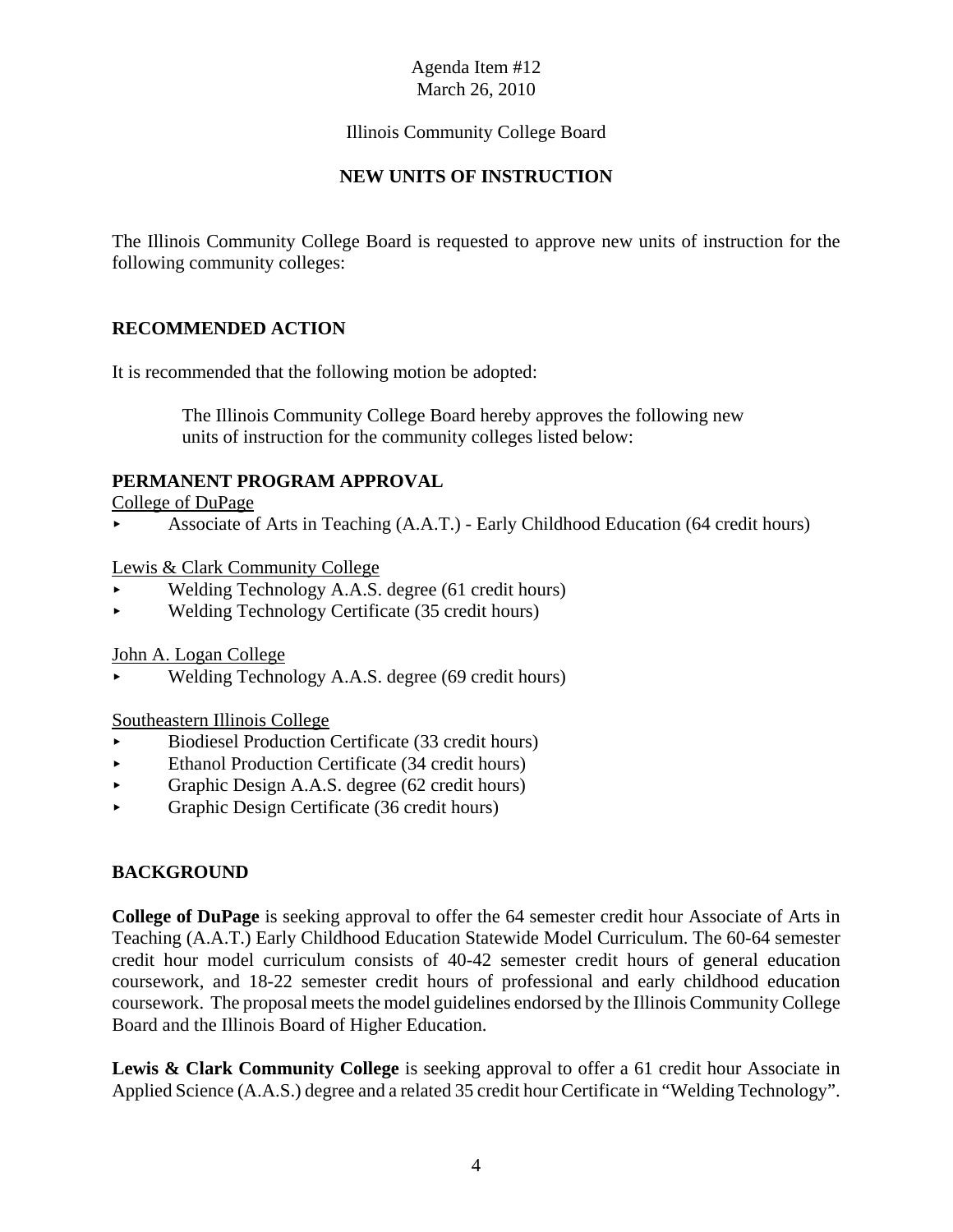This program will prepare individuals for entry-level employment as welders in industrial settings. The proposed curricula were developed according to standards of the American Welding Society (AWS) and will prepare them for Level I certification as Shielded Metal Arc (SMAW) welders. The degree curriculum consists of 19 credit hours of required general education coursework and 42 credit hours of career and technical education coursework. The career and technical component includes instruction in metallury, blueprint reading, welding theory, Oxy-Acetylene Fusion welding and cutting, brazing, introductory through advanced levels of Arc welding, MIG welding, TIG welding, Cored Wire welding, pipe welding, fabrication and layout, weld testing and inspection, and a welding internship. The certificate curriculum consists of 33 credit hours the career and technical component required in the degree and the two (2) credit hour welding internship. Assessment of student learning objectives will be achieved during the welding internship through a performance test based on the AWS certification exam.

Labor market information provided by the college supports the interest in and the need for a twoyear degree program in this field of study within the college's district. According to the Illinois Department of Employment Security, employment of "welders" is expected to grow by 4.17 percent through 2016 across the state. The college anticipates an enrollment of 10 full-time and five (5) parttime students the first year, increasing to 20 full-time and 15 part-time students by the third year for the degree; enrollments for the certificate are estimated at 15 part-time students the first year, increasing to 30 part-time students by the third year. The college currently offers a successful Welding Principles Certificate program. Courses offered in this curriculum were used in the development of the two proposed programs and an additional nine (9) related shorter-term certificate programs. Area employers, such as Conoco Phillips Refinery, have expressed an interest in providing formalized educational opportunities for existing workers, and, the proposed degree will offer certificate completers an educational ladder. Furthermore, the college was awarded a grant from the American Association of Community Colleges (AACC) and the National Science Foundation (NSF) to develop a welding curriculum that would reflect the changing needs of their region. The college partners with nine local high schools to offer dual credit coursework in welding, which may be applied towards the completion of the Welding Principles Certificate and/or the proposed degree. While facilities exist to support the certificate currently in place, the college has received a private donation of funds to use for building a new workforce training facility that will house a state-of-the-art environmentally conscience welding facility in the future. Because of existing offerings three (3) existing part-time faculty (3) are currently in place and are AWS Certified Welders and Welding Instructors. One (1) new full-time and two (2) new part-time faculty will be required to implement the program. Costs anticipated to support the program during the first three years are estimated at \$264,500 year one, \$187,500 year two, and \$190,500 year three. These figures include the costs of faculty, equipment purchases and facility rental fees until the new facilities are complete.

**John A. Logan College** is seeking approval to offer a 69 credit hour Associate in Applied Science (A.A.S.) degree in "Welding Technology". This program will prepare individuals for entry-level employment as welders in commercial construction and industrial settings. The proposed curriculum was developed according to standards of the American Welding Society (AWS) and will prepare them for Level I and Level II certification as Shielded Metal Arc (SMAW) welders. The curriculum consists of 15 credit hours of required general education coursework and 54 credit hours of career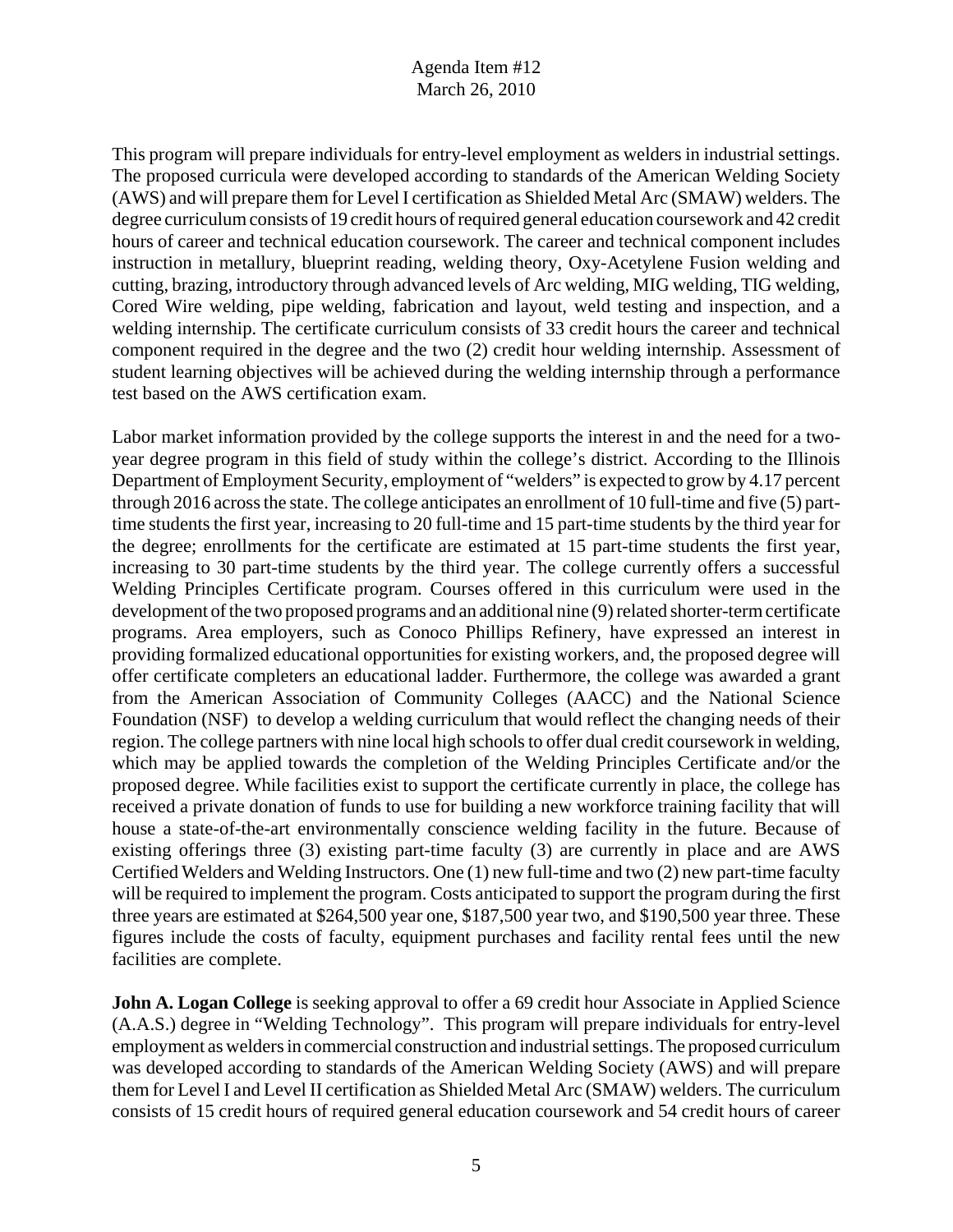and technical education coursework, including 13 credit hours of related technical electives. The career and technical component includes instruction in metallury, blueprint reading, welding theory, introductory and intermediate levels of Oxy-Acetylene Fusion welding and cutting, brazing, introductory through advanced levels of Arc welding, MIG welding, TIG welding, Cored Wire welding, pipe welding, weld testing and inspection, special problems in welding, and welding laboratory. Assessment of student learning objectives will be achieved during the welding laboratory of the student's last semester through a performance test based on AWS certification exams and will be evaluated by an AWS Certified Welding Inspector.

Labor market information provided by the college supports the interest in and the need for a twoyear degree program in this field of study within the college's district. According to the Illinois Department of Employment Security, employment of "welders" is expected to grow by 4.17% through 2016 across the state. The college anticipates an enrollment of five (5)full-time and three (3) part-time students the first year, increasing to 12 full-time and eight (8) part-time students by the third year. The college currently offers a successful Welding Certificate program. Area employers have expressed an interest in providing formalized educational opportunities for existing workers, and, the proposed degree will offer certificate completers an educational ladder. The college partners with two local high schools to offer dual credit coursework in welding, which may be applied towards the completion of the Welding Certificate and/or the proposed degree. The college has also collaborated with Southern Illinois University at Carbondale (SIUC) for articulation to the Industrial Technology Bachelor of Science degree program. Because of existing offerings no new faculty will be required to implement the program. Existing full-time faculty (3) and part-time faculty (2) are all AWS Certified Welders and Welding Instructors. Facilities and equipment are in place to adequately support the program. No new costs are anticipated to support the program during the first three years. Estimated costs of the existing program are \$128,000 per year.

**Southeastern Illinois College** is seeking approval to offer two Certificate programs in the field of Biofuels: a Biodiesel Production Certificate (33 credit hours), and an Ethanol Production Certificate (34 credit hours). Both programs will prepare individuals for entry-level employment in biofuel production facilities or for entrepreneurial ventures in the field. There are four (4) biofuel production facilities within the college's regional area. Employment opportunities ranging from production assistant, technician, plant engineer, and production manager exist in these facilities and in numerous local farmer-owned production plants. The curricula were developed in consultation with several area professionals within the biofuels industry and include a core requirement of 10 credit hours in general education coursework, and 17 credit hours of core career and technical education coursework. Each certificate has an additional six to seven (6-7) credit hours of specialized coursework in either biodiesel or ethanol production. The career and technical component of the curricula include instruction in introductory biofuels, biofuels systems technology, welding, ag economics, welding and basic applications, biodiesel production and/or ethanol production. Assessment of student learning objectives will be achieved through evaluation of a student portfolio, containing artifacts of the student's educational performance throughout their program, by program faculty.

Labor market information provided by the college supports the interest in and the need for skilled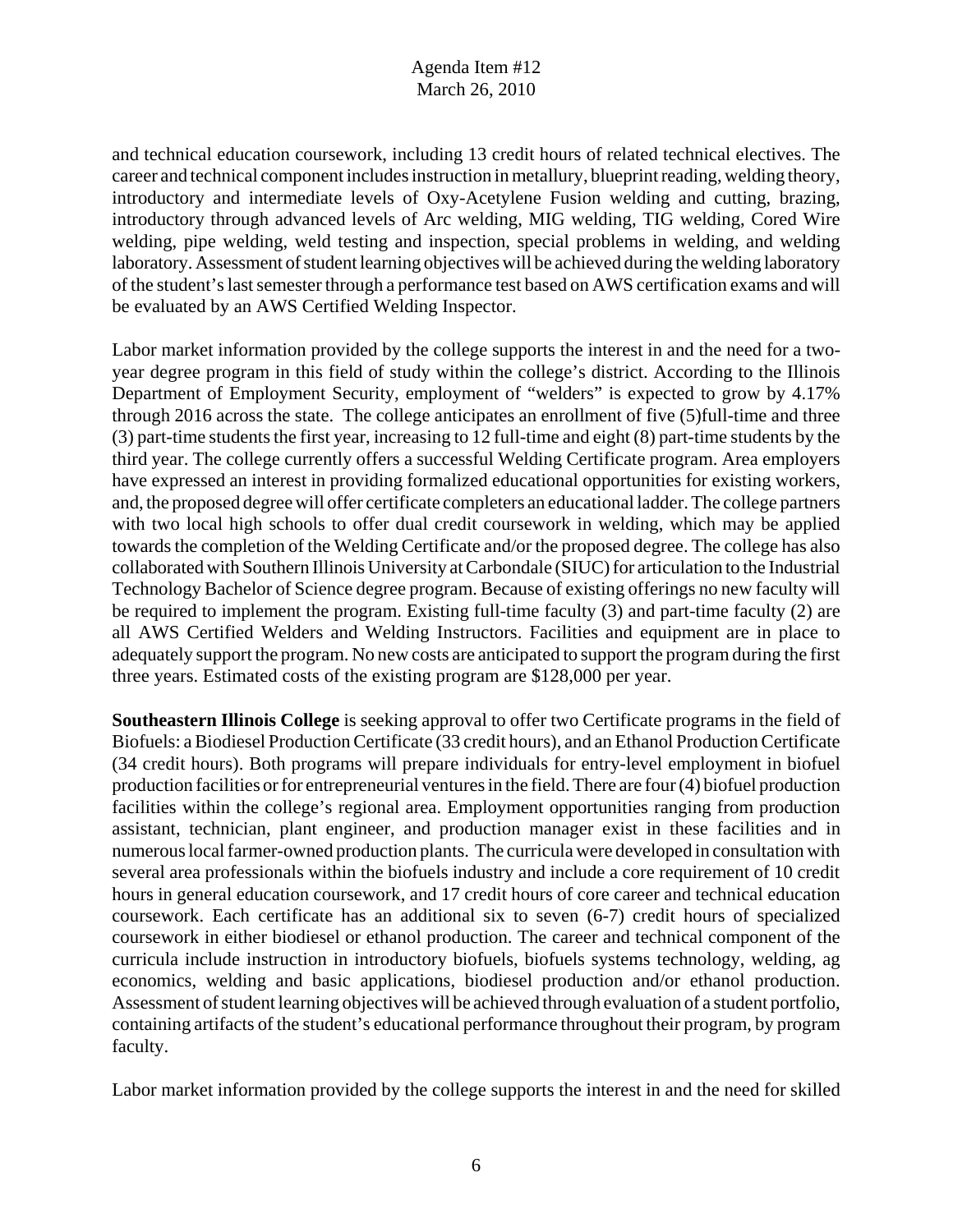workers in this field of study. The college consulted the National Corn-to-Ethanol Research Center, located at Southern Illinois University at Edwardsville (SIUE) as well as Blendstar (a biofuels company in the region) to gauge employer interest in the offering and design of the proposed curricula. Furthermore, the national movement towards "green industry" employment opportunities has raised an interest among students, particularly dislocated workers. The college has also proposed a related shorter-term certificate program that will prepare individuals at a faster pace, getting them into the employment market more quickly. The college anticipates a combined enrollment of 10 fulltime and 10 part-time students the first year, increasing to 20 full-time and 20 part-time by the third year. Two (2) new part-time faculty will be required the first year of the program. Qualified faculty will possess at least a Bachelor's degree in Agriculture Production or a Biofuels related field and have five (5) years related occupational work experience. Costs to implement the new programs will be approximately \$6,944 per year during the first three years.

**Southeastern Illinois College** is also seeking approval to offer a 62 credit hour Associate in Applied Science (A.A.S.) degree and a related 36 credit hour Certificate in "Graphic Design". The certificate program will prepare individuals for entry-level employment in the field, while the degree program will prepare individuals for employment as graphic design technicians, or related positions that provide technical support for graphic designers in a variety of fields. The program consists of 19 credit hours of required general education coursework, 37 credit hours of required career and technical education coursework and three (3) credit hours of related technical electives. The career and technical component includes instruction in introductory and intermediate graphic design, typography, introductory and intermediate computer art, basic and advanced art design, art appreciation, basic and advanced drawing, life drawing, prehistorical and medieval art, renaissance and contemporary art, and graphic design portfolio development. The certificate curriculum consists of three (3) credit hours of general education coursework, and 33 credit hours of career and technical coursework. Assessment of student learning objectives will be achieved through evaluation of the student's portfolio by program faculty.

Labor market information provided by the college supports the interest in and the need for an educational training program in this field of study. According to the Illinois Department of Employment Security (IDES), employment of "graphic designers" is anticipated to increase by 8.6% through 2016. The college anticipates a combined enrollment of 10 full-time and six (6) part-time students the first year, increasing to 17 full-time and eight (8) part-time students by the third year. The college has collaborated with Southern Illinois University at Carbondale (SIUC) for articulation of the degree into a Graphic Design baccalaureate program. The programs will require one (1) existing full-time and one (1) new part-time faculty member the first year. Qualified faculty possess a Master's degree in Graphic Design or art-related field and have two years related work experience in the field. Facilities are in place to adequately support the proposed program. Costs to implement the programs are approximately \$8,392 the first year, and \$9,192 the second and third years. Higher second and third year costs reflect the purchase of new computer equipment and software.

# **TEMPORARY PROGRAM APPROVAL**

Parkland College

< CNH (Case-New Holland) Service Technician A.A.S. degree (67 credit hours)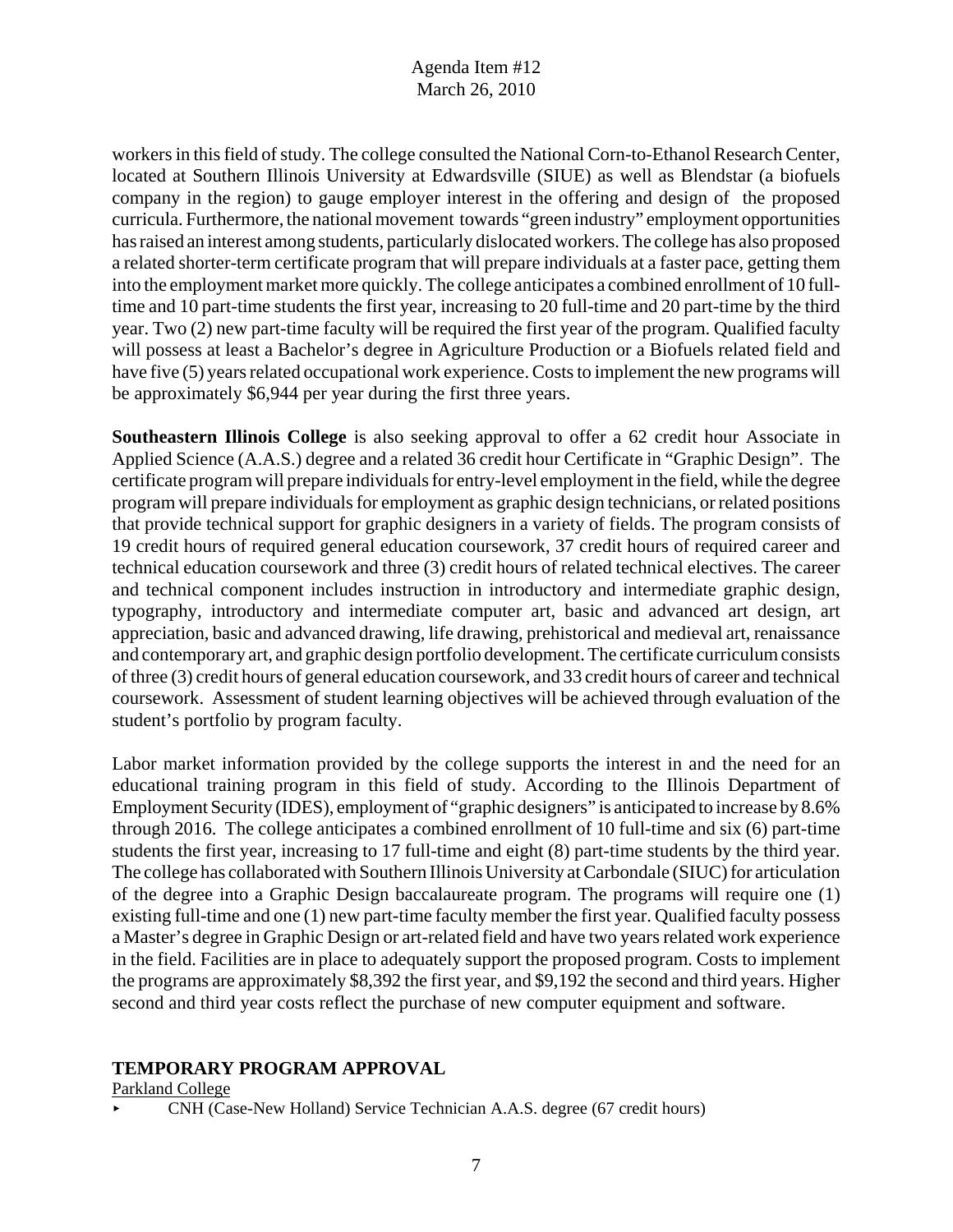Mass Communications: Photography A.A.S. degree (60 credit hours)

## **BACKGROUND**

**Parkland College** is seeking temporary approval to offer a 67 credit hour "CNH (Case-New Holland) Service Technician" Associate in Applied Science (A.A.S.) degree program for a period of three (3) years. This program will prepare individuals for employment in agriculture equipment dealerships that sell and service Case-New Holland brands. The program was developed in partnership with CNH and the CNH Educational Training Center. The curriculum consists of 15 credit hours of required general education coursework, and 52 credit hours of required career and technical education coursework, including a work-based learning experience. The career and technical component includes instruction in service operations and implementation, service department computer applications, introductory fuel systems, CNH engine theory and overhaul, CNH machine electrical, CNH precision farming systems, CNH hydraulic systems, CNH power train, diesel systems, CNH Ag and CE air conditioning, introductory welding, and required work experience with a CNH dealership. Each student will be sponsored and placed with a CNH partner dealership and assessment of student learning objectives will be achieved during this experience by program staff and the sponsoring employer.

The college anticipates an enrollment of 14 students the first year, increasing to 30 students by the third year. Because the program was developed using CNH training materials, the curriculum also incorporates national skill standards of the Association of Equipment Dealers in safety, electrical, hydraulics, power trains, diesel engines, and mobile HVAC. These skills will also prepare individuals for technician-level employment within dealerships that service a variety of national equipment brands. The program will also prepare graduates for the Air Conditioning Refrigerant Handling Certification exam available through the Mobile Air Conditioning Society (MACS). Temporary approval was requested to monitor the continued need for the program. *Permanent approval will be considered after a period of three (3) years based on program outcomes.* 

**Parkland College** is also seeking temporary approval to offer a 60 credit hour Associate in Applied Science (A.A.S.) degree in "Mass Communications: Photography" for a period of three (3) years. This program will prepare individuals for employment in the field of photography. Graduates will be trained for positions in commercial photography, studio photography, retail photography labs, freelance photography, and for entrepreneurial opportunities. The program was developed according to recommendations of the program's advisory council, including representatives from local photography businesses and employers of photographers. The curriculum includes 15 credit hours of required general education coursework, and 33 credit hours of required career and technical education coursework and 12 credit hours of related technical electives. The career and technical component includes instruction in mass communications, 2-D design, design media, introductory and advanced digital photography, color, video production, studio photography, darkroom, entrepreneurial business, portfolio development, and a required work-based learning experience in photography. Assessment of student learning objectives will be achieved through evaluation of the portfolio, performance during the work-based learning experience and a comprehensive final exam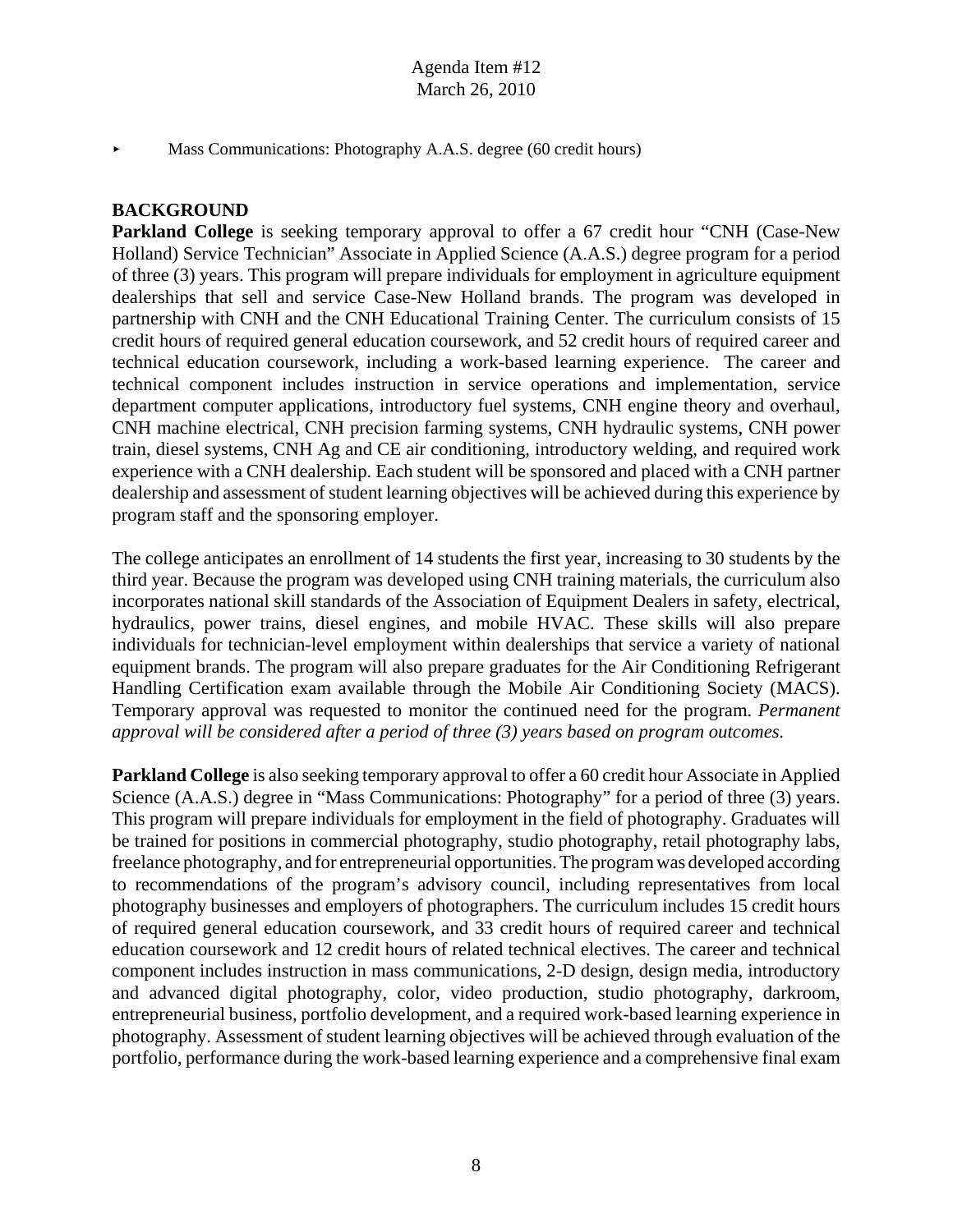by program faculty.

Labor market information provide by the college supports the interest in and the need for a formalized educational program in this field of study. The college collaborated with local employers to develop the proposed curriculum based on district needs. The college anticipates an enrollment of 10 full- and part-time students during the first year of the program, increasing to 15 students by the third year. The college is requesting temporary approval to address the immediate training needs for employers of existing photography workers interested in advanced education. *Permanent approval will be considered after a period of three (3) years based on program outcomes.* 

# **INFORMATION ITEM - BASIC CERTIFICATE APPROVAL**

Following is a list of basic certificates (less than 29 semester credit hours) that have been approved on behalf of the Illinois Community College Board by the President/CEO since the last Board meeting:

# **Permanent Program Approval**

College of DuPage

< Renewable Energy Certificate (29 credit hours)

Lewis & Clark Community College

- < Production Fabrication Certificate (23 credit hours)
- < Structural Welding Certificate (19 credit hours)
- Gas Tungsten Arc & Pipe Welding  $(17 \text{ credit hours})$
- < Wire-feed Welding Certificate (15 credit hours)
- < Shielded Metal Arc Welding Certificate (14 credit hours)
- $\blacktriangleright$  General Welding Certificate (11 credit hours)
- $\blacktriangleright$  T.I.G. Welding Certificate (10 credit hours)
- < Basic Welding Certificate (8 credit hours)
- $\triangleright$  Testing & Inspection Welding Certificate (8 credit hours)

# Southeastern Illinois College

< Biofuels Production Fast Track Certificate (17 credit hours)

# **Temporary Program Approval**

Kennedy- King College

< Professional Cake Decorating Certificate (16 credit hours)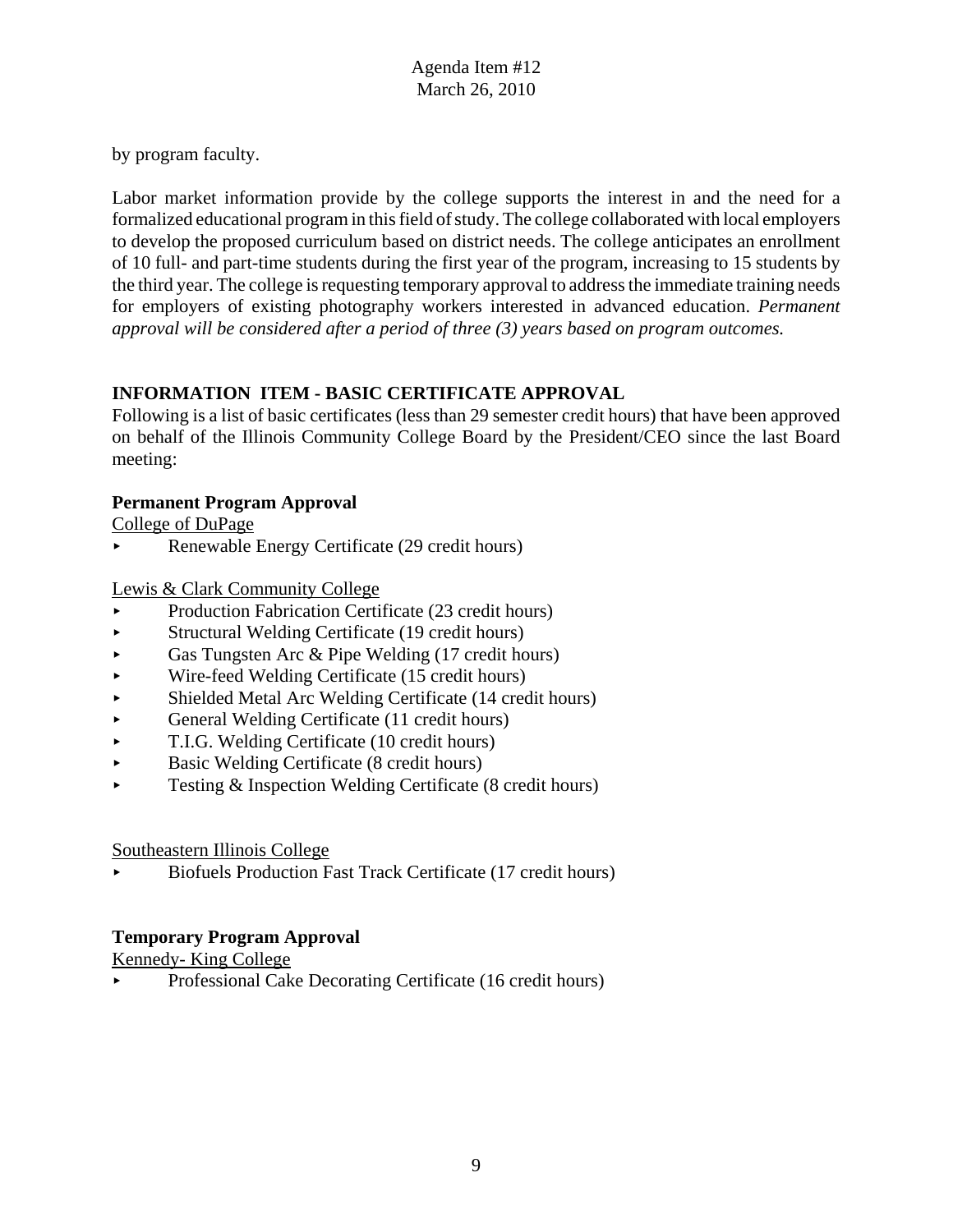## UNAPPROVED

Minutes of the  $385<sup>th</sup>$  Meeting of the Illinois Community College Board Harry L. Crisp II Community College Center Springfield, IL

January 27, 2010

#### **RECOMMENDED ACTION**

It is recommended that the following motion be adopted:

The Illinois Community College Board hereby approves the Board minutes of the January 27, 2010 meeting, as recorded.

\* \* \* \* \* \* \* \* \* \*

Item #1 - Roll Call and Declaration of Quorum

Chairman Alongi called the meeting to order at 6:32 p.m. Allison Ray called role with the following members present: Guy Alongi, James Dumas, Rudolph Papa, Tom Pulver, Judy Rake, and Jake Rendleman. The following members were absent: Suzanne Morris, Victor Henderson, Addison Woodward, Jr., and Melissa Gamber, Student Member. Ms. Ray declared the Board had a quorum.

Item #2 - Announcements from Board Chair

Chairman Alongi had no announcements at this time.

Item #3 - Executive Session

Judy Rake made a motion, which was seconded by Jake Rendleman, to enter Executive Session for the purpose of discussing mediation between members of Local 6348 IFT/AFT, AFL/CIO and the ICCB.

A roll call vote was taken, with the following results:

Guy Alongi: Yea Suzanne Morris: Absent James Dumas: Yea Victor Henderson: Absent Rudolph Papa: Yea

Tom Pulver: Yea Judy Rake: Yea Jake Rendleman: Yea Addison Woodward: Absent Melissa Gamber: Absent

Motion carried.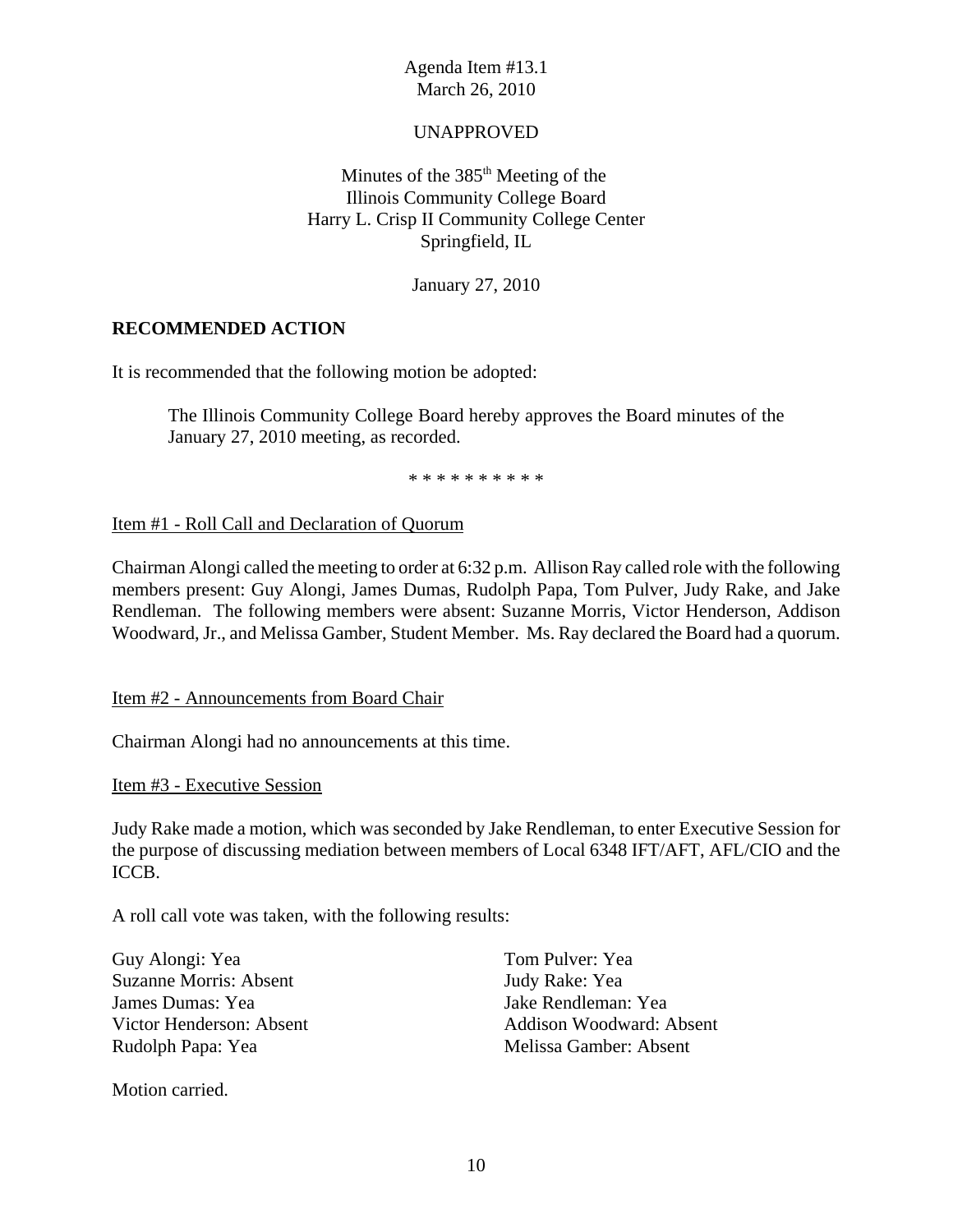\* \* \* \* \* \* \* \* \* \*

Jake Rendleman made a motion, which was seconded by James Dumas, to return to Public Session at 7:16 p.m.

A roll call vote was taken, with the following results:

| Guy Alongi: Yea               |
|-------------------------------|
| <b>Suzanne Morris: Absent</b> |
| James Dumas: Yea              |
| Victor Henderson: Absent      |
| Rudolph Papa: Yea             |
|                               |

Tom Pulver: Yea Judy Rake: Yea Jake Rendleman: Yea Addison Woodward: Absent Melissa Gamber: Absent

Motion carried.

Item #4 - Adjournment

At 7:18 p.m., Tom Pulver made a motion, which was seconded by Jake Rendleman, to adjourn the meeting.

The motion was approved by unanimous voice vote.

Chairman President/CEO

Guy H. Alongi Geoffrey S. Obrzut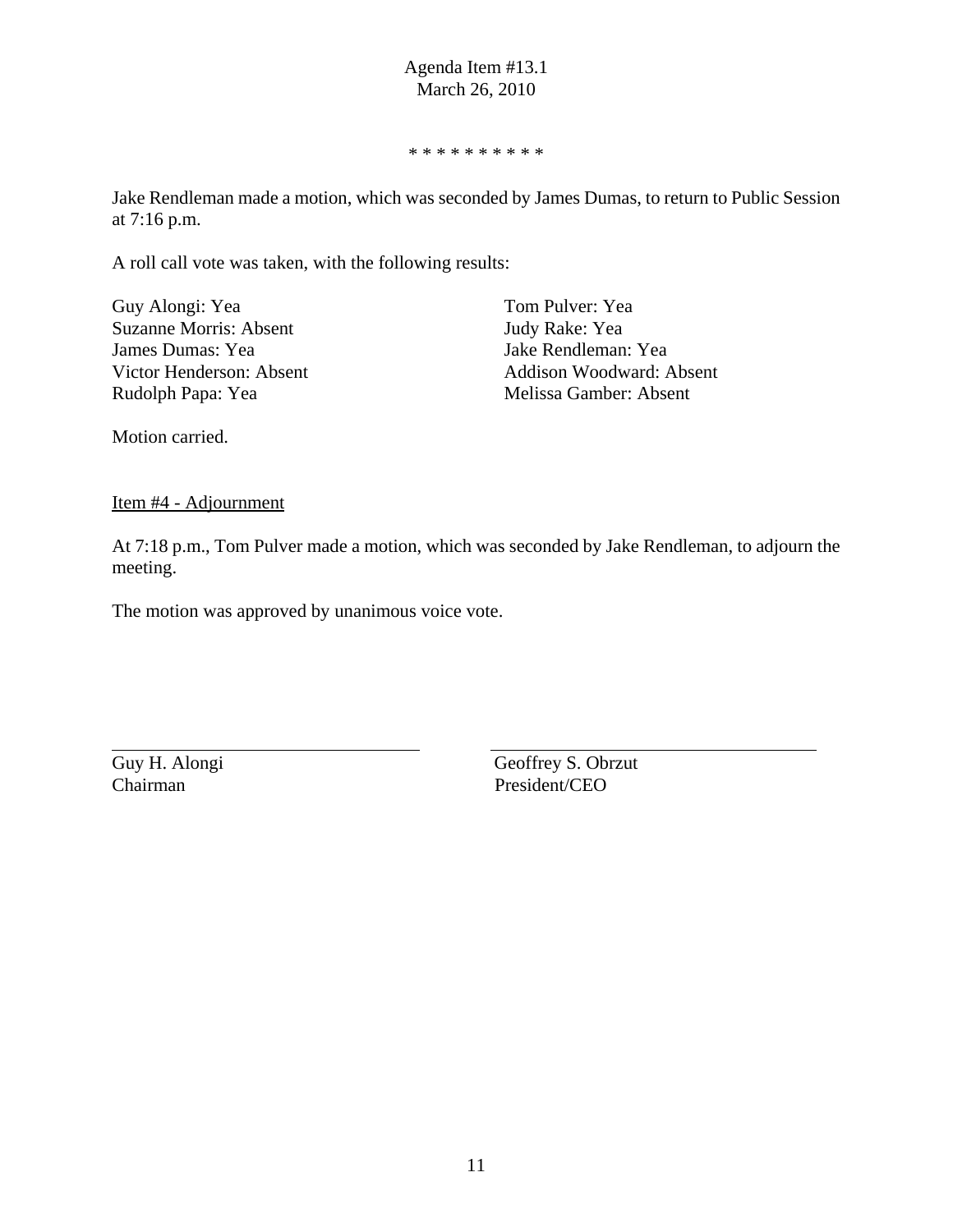#### UNAPPROVED

Minutes of the  $386<sup>th</sup>$  Meeting of the Illinois Community College Board Lincoln Land Community College Springfield, IL

January 28, 2010

#### **RECOMMENDED ACTION**

It is recommended that the following motion be adopted:

The Illinois Community College Board hereby approves the Board minutes of the January 28, 2010 meeting, as recorded.

\* \* \* \* \* \* \* \* \* \*

#### Item #1 - Roll Call and Declaration of Quorum

Chairman Alongi called the meeting to order at 9:03 a.m. Allison Ray called roll with the following members present: Guy Alongi, James Dumas, Victor Henderson, Rudolph Papa, Tom Pulver, Judy Rake, Jake Rendleman, and Melissa Gamber, Student Member. Suzanne Morris and Addison Woodward, Jr. were absent. Ms. Ray declared that the Board had a quorum.

#### Item #2 - Announcements and Remarks by Board Chair Guy Alongi

Chairman Alongi welcomed everyone to the Board meeting, especially the newest Board member, Victor Henderson. Mr. Henderson is a partner with Holland and Knight, a Chicago-based firm. Mr. Henderson earned his law degree from Georgetown University School of Law and has bar admissions in Illinois, New York, and the District of Columbia. Mr. Henderson has served as the host of Inside Justice, past President of the Illinois Equal Justice Foundation, and former Chairman of the Chicago Committee on Minorities in Large Law Firms.

Chairman Alongi informed Mr. Henderson that the Illinois Community College System is the third largest and best system in the nation. The Board feels it has the best staff in the nation available to service the system and students of Illinois.

Chairman Alongi congratulated Mr. Henderson on his appointment and looks forward to working with him in the coming years.

Chairman Alongi thanked Dr. Charlotte Warren, President of Lincoln Land Community College, and the Board of Trustees for allowing the Board to meet at the college.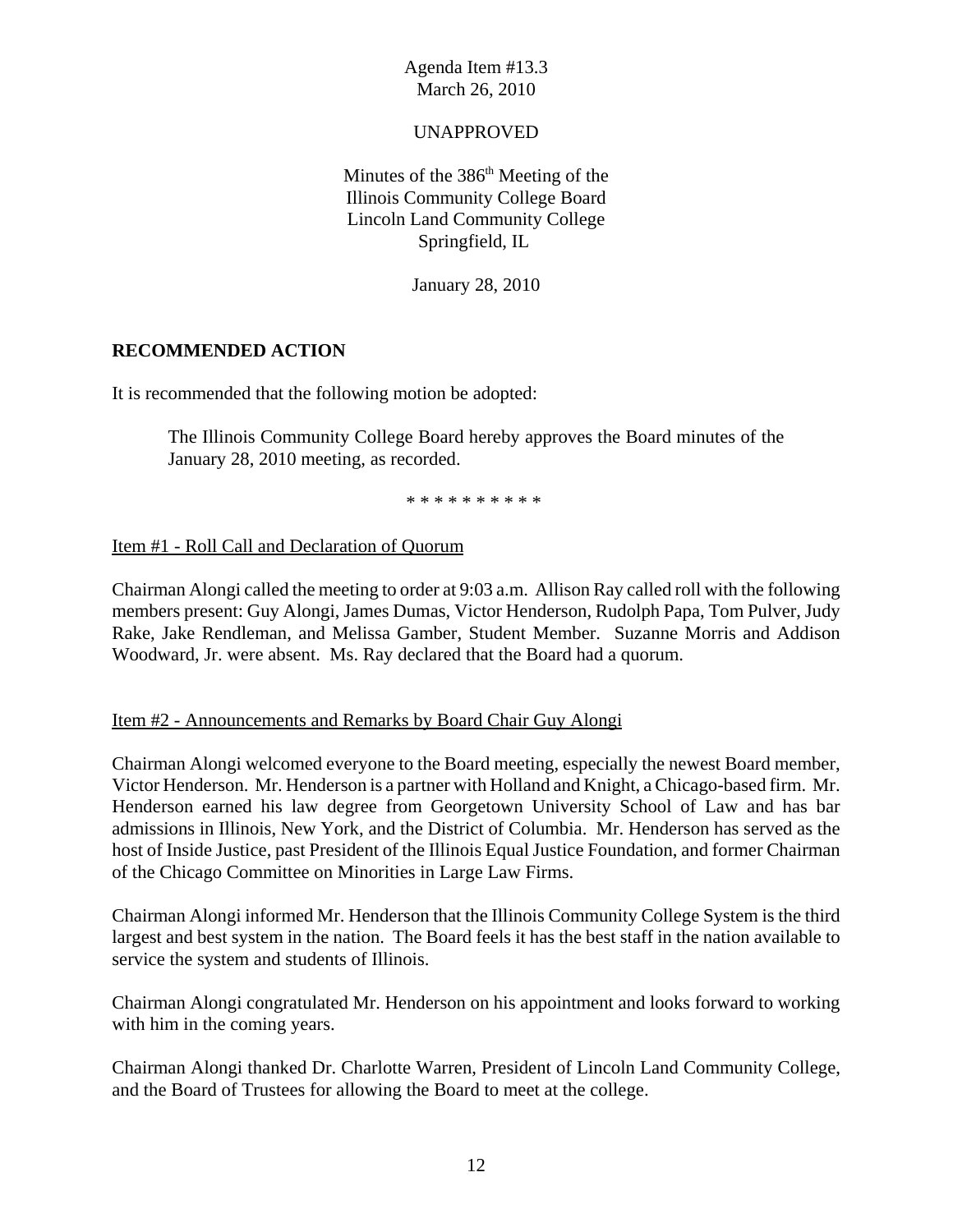#### Item #3 - Board Member Comments

Melissa Gamber thanked Lincoln Land Community College for hosting the meeting.

James Dumas also thanked Lincoln Land Community College for hosting the Board and also proposed that the Board look at the enrollment report - especially the percentage of students that are failing and/or not completing courses.

Dr. Karen Hunter Anderson, Vice President for Adult Education and Institutional Support, commented on Mr. Dumas' observation and noted that the percentage of failing and/or incomplete courses includes several factors and will be further explained during the enrollment report during the Board meeting.

Rudy Papa welcomed Mr. Henderson and stated that he will find the appointment challenging and enjoyable.

Jake Rendleman welcomed Mr. Henderson.

Judy Rake commented it was nice to be back at Lincoln Land Community College and thanked Lincoln Land because her daughter attended the college for two years and she is now an IT manager.

Victor Henderson stated he was happy to be at the Board meeting and is excited to watch and learn.

Tom Pulver welcomed Mr. Henderson and thanked Lincoln Land Community College for hosting the Board. Mr. Pulver noted that President Obama last night spoke of jobs, jobs, and more jobs and the system is well prepared to offer the middle-skill jobs. Hopefully, our executive and legislative leaders will provide adequate support to continue to provide the excellent support that we currently are.

#### Item #4 - Welcome from Lincoln Land Community College President, Dr. Charlotte Warren

Dr. Charlotte Warren welcomed the Board to Lincoln Land Community College (LLCC) and appreciates the work of the ICCB.

Dr. Warren conducted a presentation that focused upon LLCC's variable tuition program. The program started about three years ago by conducting a cost analysis which discovered that not all courses cost the same amount of money to teach. Essentially, it is a question of whether or not it is equitable for all students to pay the same amount for different course, many times with different outcomes. Many schools address the increased costs of some courses by adding fees, however, these fees are not covered by financial aid and thus, become an extra cost for the students. After looking at the additional costs of some programs, LLCC decided to administer variable tuition which enables the college the ability to more closely approximate the actual cost of the programs. The difference in tuition per course ranges from \$25-\$72. The variable tuition was slowly introduced over the next two years and has helped replace lost state funding. To date the variable tuition has brought in over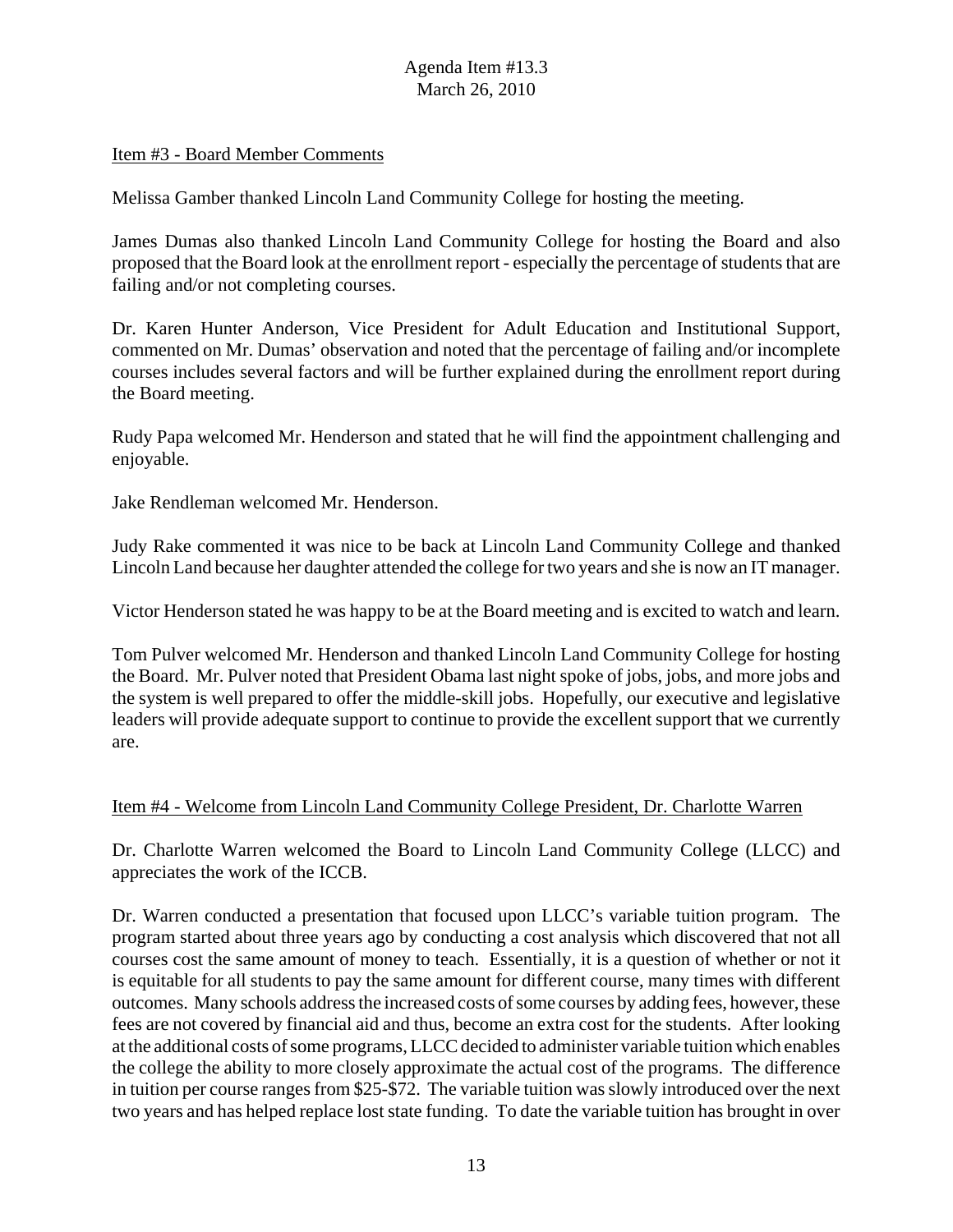\$600,000 which has helped expand those programs.

The program has been very successful and is something that other colleges could introduce as well.

#### Item #5 - President/CEO Report

Geoff Obrzut thanked Dr. Warren for hosting the Board.

Mr. Obrzut also welcomed Mr. Henderson to the Board.

The P-20 Council's first meeting was in January and is off to a great start. Chairman Miguel del Valle is serious about policy making for the Council.

The construction at the Harry L. Crisp II Community College Center is going well.

The quarterly ICCB newsletter received a great response and a spring edition will come out as well. The ICCB is also exploring the use of Facebook and/or other social networking sites to stay on top of technology.

Mr. Obrzut was a judge for the Bellwether Awards which was held in conjunction with the Community Colleges Future Assembly. The award recognizes colleges that have creative and innovative programs. Out of more than 30 colleges that were picked as finalists, two Illinois colleges were selected - Kankakee Community College and Wilbur Wright College. Mr. Obrzut also had the pleasure of meeting the new United States Office of Vocational and Adult Education, Deputy Assistant Secretary, Dr. Frank Chong.

Board member Judy Rake recently attended a book signing for Representative Jay Hoffman. Representative Hoffman authored *Hope in the Heartland: Jobs, Clean Air, and Energy Security*, a number of people from the community college system are quoted in the book.

George Boggs, President of the American Association of Communtiy Colleges (AACC) has become concerned because City Colleges of Chicago has decided to not renew its membership with AACC. Mr. Obrzut has agreed to speak with James Tyree and his Board about this decision.

Mr. Obrzut will travel to Washington, D.C. today to accept an award from the Data Quality Campaign (DQC). The DQC is recognizing the ICCB, Illinois Board of Higher Education (IBHE), Illinois State Board of Education (ISBE), and state Senator Heather Steans for their involvement with the Longitudinal Data System initiative.

Board member Jake Rendleman will be honored as the Outstanding Alumni for the College of Agriculture Science at Southern Illinois University on February 26 for his involvement in agriculture.

On February 26, a College Affordability Summit will be held in Chicago.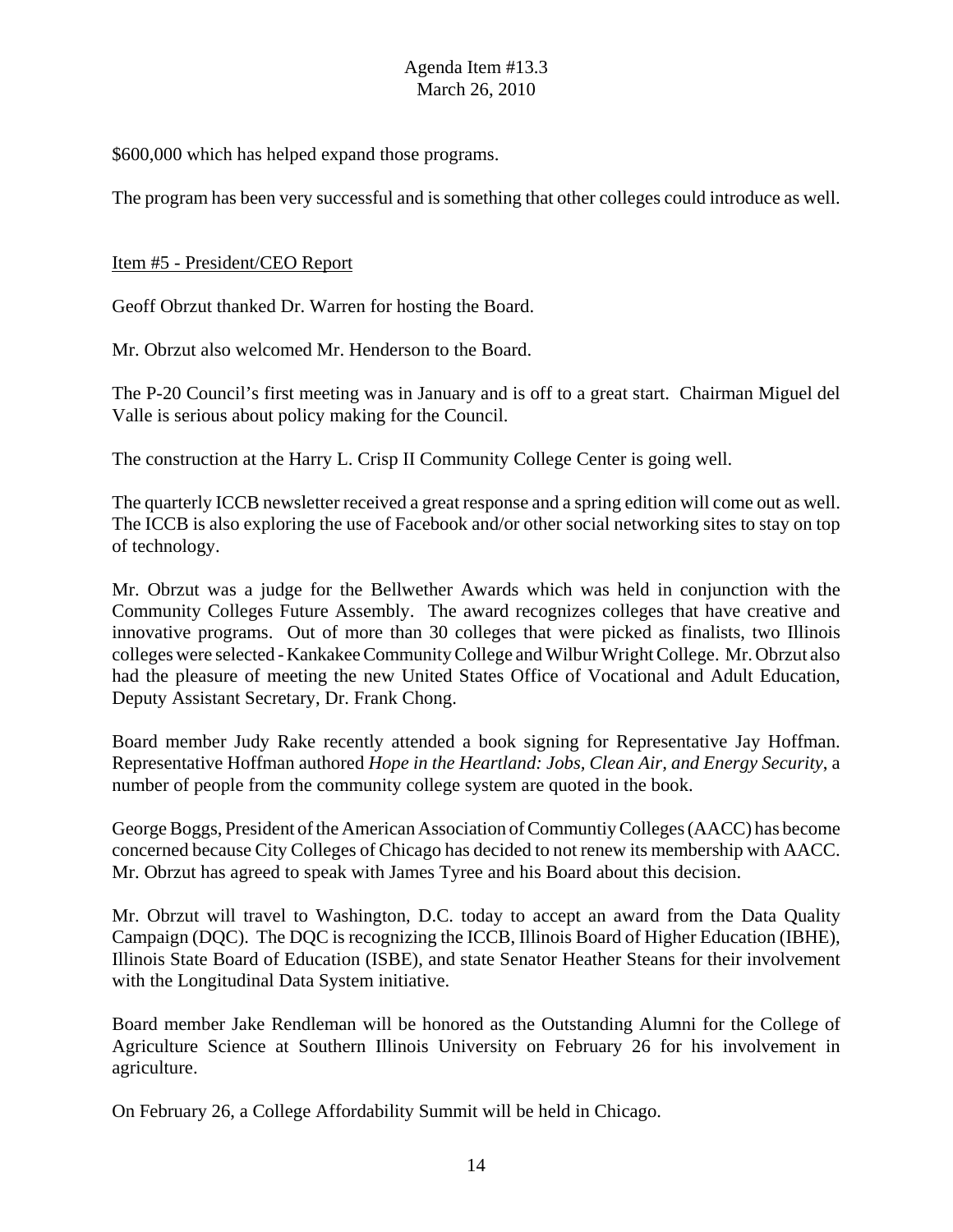The ICCB and ISBE applied for a green programs of study academy grant and Illinois was one fo five states selected to receive the grant. The grant was sponsored by the National Center for Career and Technical Education.

The Latino Advisory Committee will hold a state-wide program - Latino Students in Higher Education on February 18 at Elgin Community College.

Illinois will host the 2010 National Conference of the Commission of Adult Basic Education and Proliteracy in Chicago at the Chicago Hilton Hotel from March 15-19. It is expected to be attended by over 1,200 adult education professionals and offer over 300 break out sessions.

#### Item #6 - Committee Reports

#### Item #6.1 - Budget and Finance

Rudy Papa reported that the committee discussed the Board raising the red flag about the plight of some of the community colleges and the possibility of some colleges closing due to the lack of funding. The Board has known of this possibility for awhile, but it has reached the point where there needs to be solution. At this time, Mr. Papa asked Ellen Andres, ICCB Chief Financial Officer to address the situation.

Ms. Andres stated that the state is current with payments due to the colleges - second quarter equalization, work force, base operating, and adult education grants were paid by the Comptroller because a pension bond sale freed up some General Revenue funds that were used to make the community college system grants current. February 1, however, the state will be delinquent again. In the last two quarters of the fiscal year, \$2.25 billion in shortterm borrowing payments will be due. Secondly, Medicaid and K-12 "state aide" payments continue to be a priority for payments. What this means for the community colleges is that grant payments from the State will be delayed until revenues are generated to accommodate the three priorities as well as all the other liabilities waiting to be paid by the Comptroller. If a college receives the majority of their revenues from the State, the delay in payments compromises that college's ability to meet its obligations, including payroll. There are five to six colleges in trouble either currently or will be by the fall.

Discussion took place regarding the possibility of requesting expedited funding from the Office of the Comptroller for the colleges facing financial distress.

\* \* \* \* \* \* \* \* \* \*

Tom Pulver made a motion, which was seconded by Rudy Papa, to approve the following motion:

Because of the potential suspension of activities or closing of colleges in the Illinois Community College System, the staff of the Illinois Community College Board and representatives of the advisory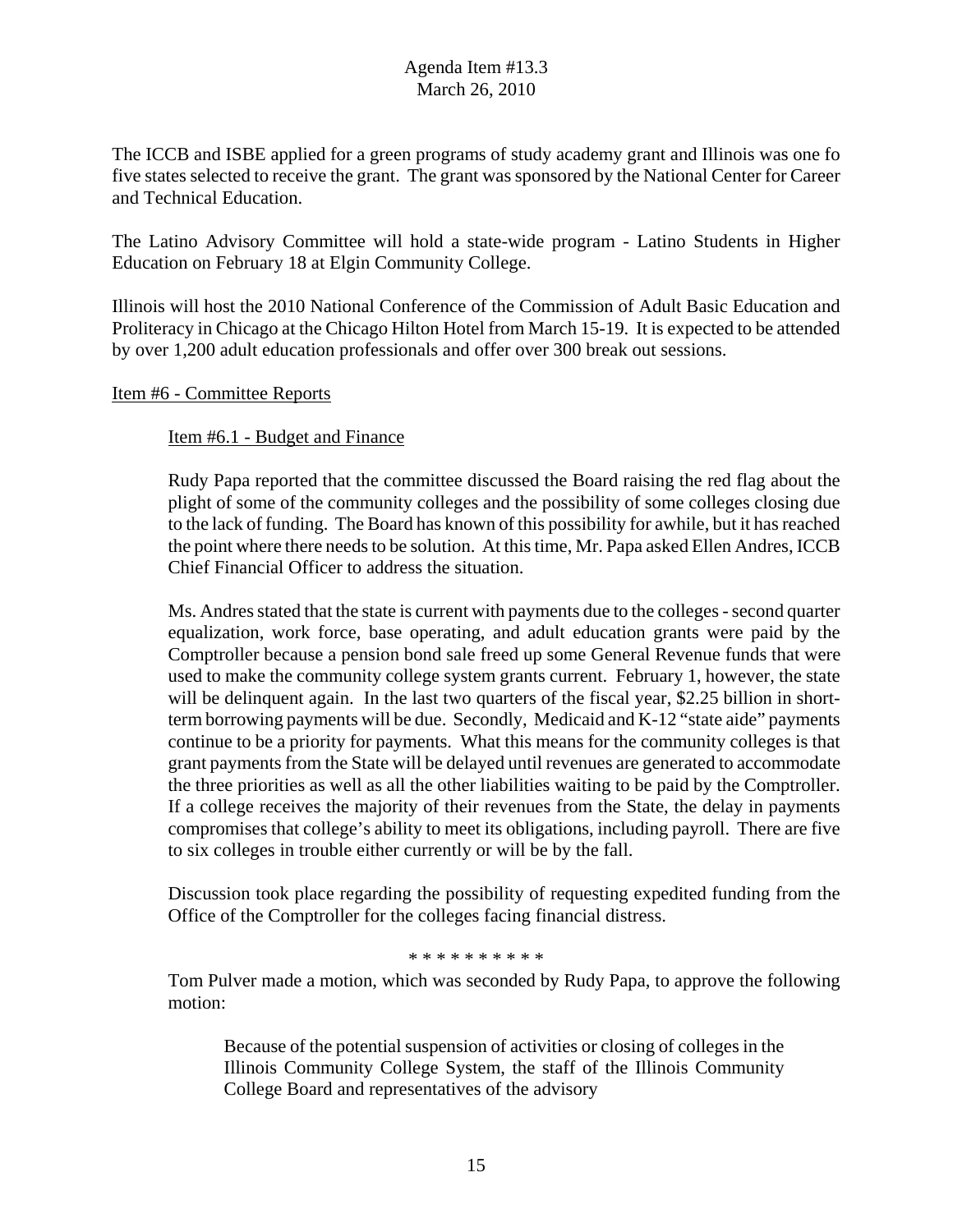councils are directed to meet with the Comptroller of the State of Illinois to request adequate funds to ensure the continued operation of the colleges. As a result of this action, those colleges that receive any funds will provide an outline of a contingency plan for future revenue stability. In addition, the Illinois Community College Board staff and advisory council representatives will seek funds to ensure the continued operation of Adult Education courses throughout the state.

A role call vote was taken, with the following results:

| Guy Alongi: Yea               | Tom Pulver: Yea                 |
|-------------------------------|---------------------------------|
| <b>Suzanne Morris: Absent</b> | Judy Rake: Yea                  |
| James Dumas: Yea              | Jake Rendleman: Yea             |
| Vic Henderson: Yea            | <b>Addison Woodward: Absent</b> |
| Rudolph Papa: Yea             | Melissa Gamber: Yea             |

Motion carried.

\* \* \* \* \* \* \* \* \*

Ms. Andres spoke briefly about an introduced bill, SB2615, that would assist community colleges by helping with cash flow while waiting for state funding. Under current law, the colleges are able to issue working cash bonds for up to 75 percent of their equalized assessed valuation. The proposed legislation would increase that percentage to 150 percent, but the opportunity will sunset in three years. This increase in working cash is only available to colleges that are still able to bond within the parameters of the current debt limitation. If a college is currently at its maximum debt allowable by law, it will not be able to take advantage of this legislation. The second part of this new legislation will allow the colleges to set up a "line of credit", similar to a home equity line of credit. The K-12 system has legislation that passed last fiscal year that allows them to establish a line of credit. We believed that the colleges were also able to as long as it was within their debt limitations, However, many banks have stated that because it is specifically in statue for the K-12's that he lack of statue will prohibit them from setting up the line of credit for the colleges. By adding this provision to statute, it will allow the colleges to secure a line of credit equal to what is being missed in delayed state payments. The law requires repayment within 60 days of receipt of funds.

Item #6.2 - Academic Affairs and Student Relations

The Presidents' Council, Chief Academic Officers, and Chief Student Services Officers met for their yearly meeting on Thursday, January  $21<sup>st</sup>$ . Julie Smith from the Governors Office also addressed those assembled.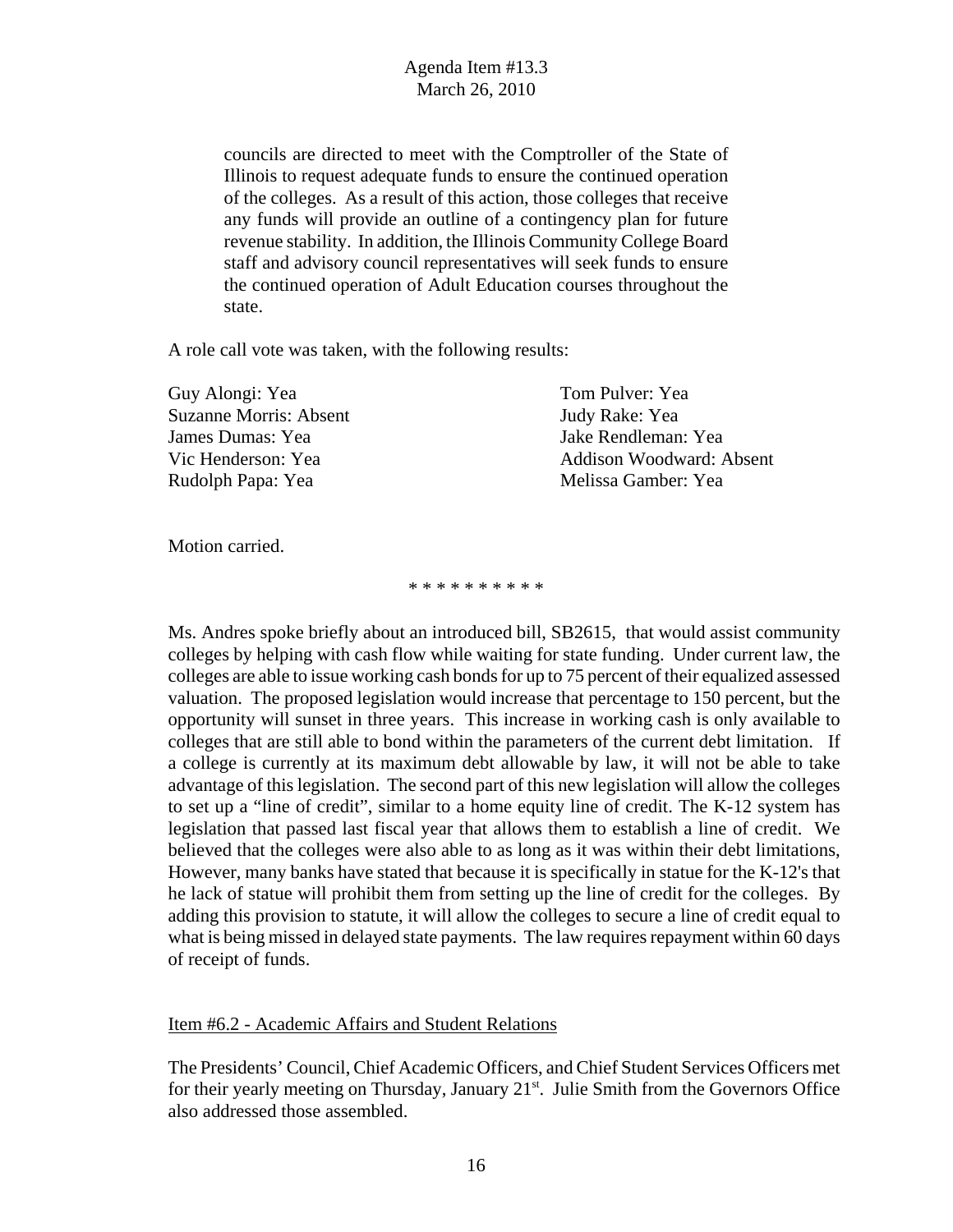Dr. Elaine Johnson provided an update regarding the Illinois Articulation Initiative (IAI). Dr. Johnson reported that there is still resistance from some public universities in accepting certain community college courses for transferable credit. The Presidents' Council has met and decided to join the ICCB with this initiative and several university presidents have agreed to work with the community colleges to ensure clarification on this matter.

Board member Victor Henderson asked Dr. Johnson to address what some of the issues the university presidents have and how does the ICCB plan to resolve those issues?

Dr. Johnson replied that sometimes the president of the university is not aware that there is a problem, due to the lack of consistency between universities, as well as this is an issue that the faculty deal with, not necessarily the president. Some of the universities feel that the community colleges are teaching courses at a 300 or 400 level, but the courses are advertised as 100 or 200 level courses. The community colleges are going to address this by reevaluating how they are teaching their courses and is being addressed in the major panels that are meeting.

Mr. Obrzut commented that this is not an issue with all universities, the transferability works quite well with some universities and not with others.

Dr. Johnson reiterated Mr. Obrzut's comment and noted that the transferability also works differently between majors and certain departments, within a university.

Mr. Henderson voiced concern that the universities may have with the community colleges undermining the weaker departments within the universities and, therefore, the more courses that are taken outside of the four-year system, the weaker their system becomes.

Dr. Johnson answered that has always been an issue, but currently community colleges are producing the majority of the undergraduate students. The universities are not expanding like the community colleges and the universities need our students desperately.

**Complete College America** - Illinois has been invited to apply and it is sponsored by the Gates Foundation, Ford Foundation, Kellogg Foundation, and the Lumina Foundation. Participation in this was coordinated by the Governor's Office along with the Illinois Board of Higher Education (IBHE), Illinois State Board of Education (ISBE), and the Illinois Student Assistance Commission (ISAC). The initiative was started to improve college completion rates and twelve states were invited to apply.

**Race to the Top** - The ISBE and other partner agencies applied for \$4 million to expand the College and Career Readiness program, specifically the STEM program and Illinois' work on Programs of Study. The focus areas are adopting standards and assessments to succeed in college and the work place.

**Veterans Survey** - The Veterans Logo has been adopted and should be on the main page of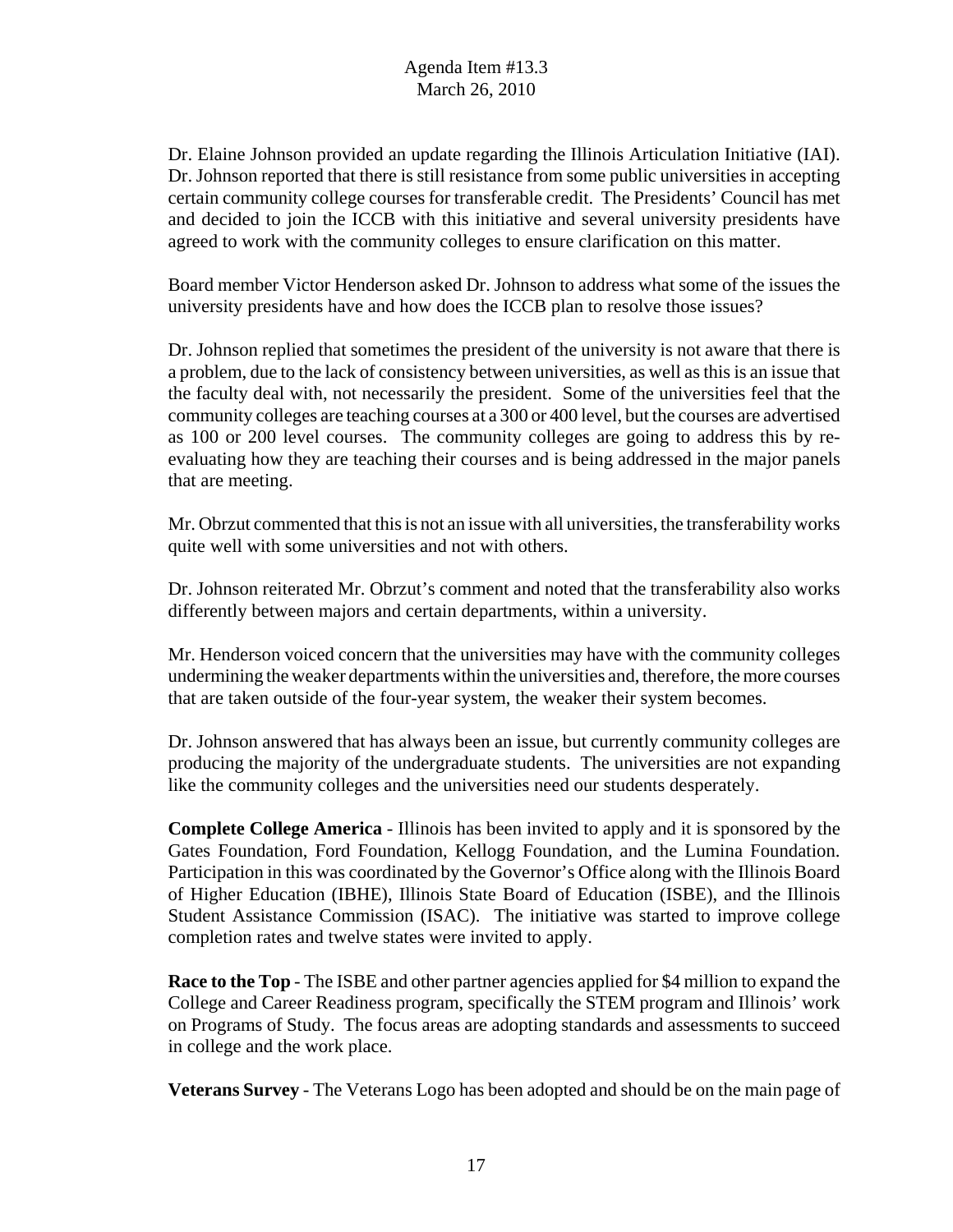every community college website in the state. This logo will help veterans find information on financial aid or veterans affair link on the specific college site.The ICCB website also has the Veteran's Logo which provides users with links to our colleges and their veteran sites.

**MAP Grant** - The grant was approved in October, however, it had no financial backing. ISAC stated it funds should be released in March. ISAC and IBHE are exploring some of the MAP guidelines, including moving the application due dates from May to August, which would immensely help community colleges students.

**Highway Construction Careers Training Programs/IDOT** - Grants will be sent to the colleges in March, with the first round of classes to start between May and August. Over 300 Illinois residents will be trained in basic highway construction trade skills aimed toward women and minorities. A full-time grant funded Director position will be hired for this program.

**State Energy Sector Partnership Energy Grant** - This \$6 million energy grant from the United States Department of Labor through the Illinois Department of Commerce and Economic Opportunity (DCEO) will focus upon energy efficiency and renewable energy (wind and solar). Danville Area Community College and Parkland College will receive direct subgrants from DCEO. Rock Valley College, City Colleges of Chicago, Illinois Central College, and Lincoln Land Community College will also receive funds through their respective Local Workforce Investment Boards.

# Item #6.3 - External Affairs

Jake Rendleman reported that Steve Morse has worked with Shannon Woodworth on establishing a publication schedule for the ICCB Magazine. Mr. Morse has also been in frequent contact with the public relations and marketing professionals at the various community colleges.

Mr. Morse will send a news release late today concerning the award the ICCB is receiving from the Data Quality Campaign.

Senate Bill 2538, sponsored by Senator Edward Maloney, seeks to change the statute that requires community colleges receiving Equalization Grants to have their tuition and standard fees within 85 percent of the state average. The new proposal lowers that percentage to 70 percent and allows the alternative of tuition and fees accounting for 30 percent or more of a college's total revenue. The proposal does not change the Equalization Grant Formula or the amount of money that a college receiving the grant will receive.

Senate Bill 2548, sponsored by Senator Deanna Demuzio, seeks a change with the vouchering of ICCB state grants to community colleges from quarterly to monthly.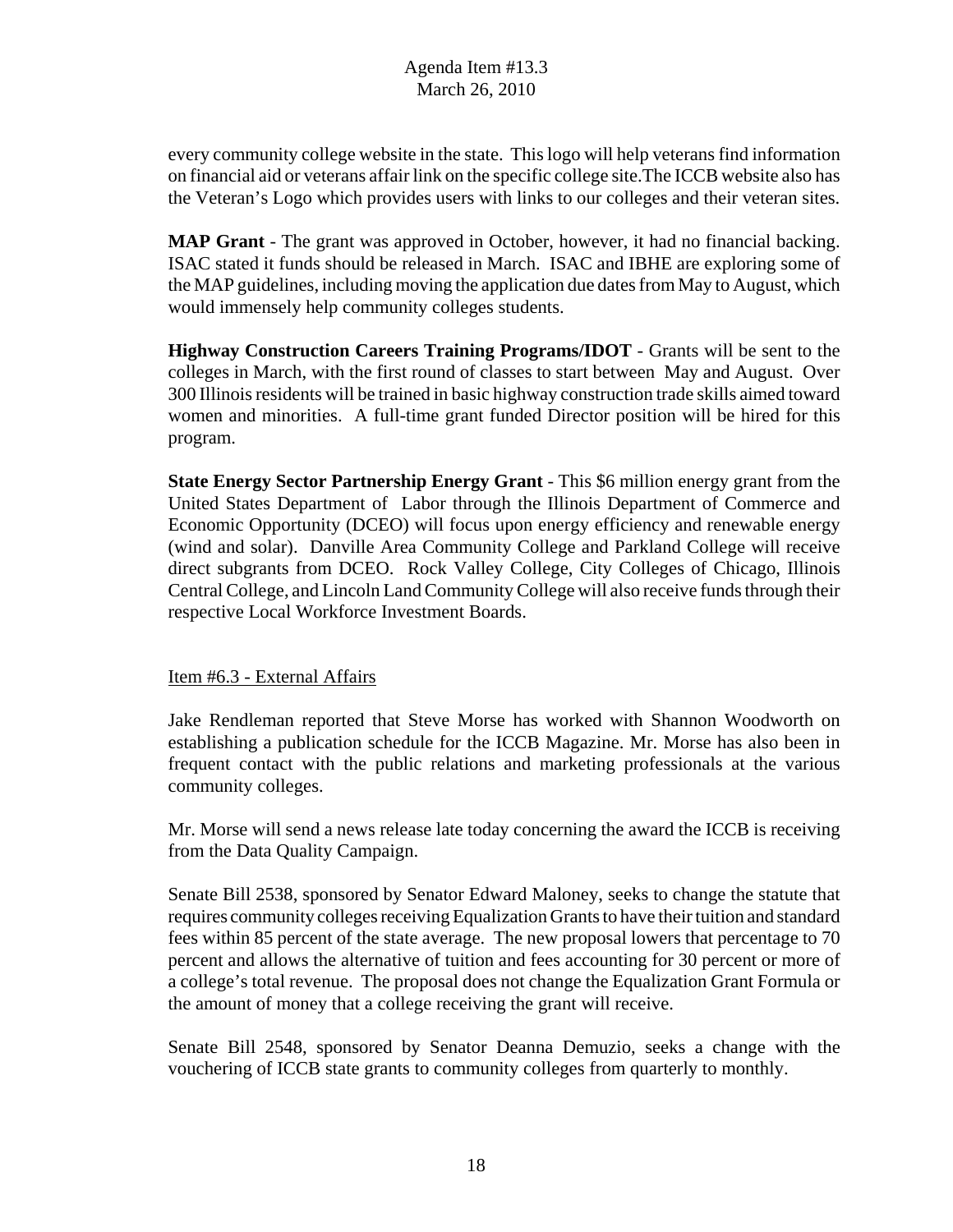House Bill 4972, sponsored by Representative Cynthia Soto, seeks to delete language from the Public Community College Act that allows advance reimbursement for authorized expenses to the non-voting ICCB student member (such advance payments are not allowed under the State Finance Act). The proposal also seeks to delete language requiring reimbursement for expenses incurred by ICCB advisory groups.

Mr. Morse has met with ICCB contract lobbyists to review currently proposed legislation. Mr. Morse remains in contact with the Governor's Legislative Affairs Office and there is a meeting with agency legislative liaisons and the Governor's Office on February 3.

#### Item #6.4 - Strategic Planning

There was no report at this time.

#### Item #7 - Advisory Organizations

#### Item #7.1 - Illinois Community College Faculty Association

Kathy Westman reported that the 2010 Teaching and Learning Excellence Conference will be held on October 21-22, 2010, at the Crowne Plaza in Springfield. ICCFA's January 29, 2010, meeting begins the work on the 2010 Teaching and Learning Excellence Conference. Each community college and all faculty will receive several pieces of information within a couple weeks. This will include the Teaching and Learning Conference Call for Proposals, scholarship applications, ICCFA faculty research grants and faculty workshop awards, and ICCFA search for outstanding faculty and an appreciation award.

Ms. Westman thanked the ICCB, the Illinois Council of Community College Presidents, and the Illinois Community College Trustees Association for their supportive role as co-sponsors of the annual Teaching and Learning Excellence Conference. ICCB will again assist the ICCFA with the 2010 billing to each community college. The colleges can expect to receive their 2010 statements within 30 days. Last year had a very strong compliance, 41 colleges participated and, hopefully, participation will be the same this year.

Congratulations were bestowed upon College of DuPage for their commitment to ICCFA with the newest Executive Board member, Dr. Julia Dilibert. College of DuPage faculty are eager to continue their long tenure of leadership with the ICCFA through Dr. Dilibert.

Ms. Westman took a few moments to share her recent insights of the spring 2010 semester. The faculty are seeing the students struggle with the purchase of textbooks, increased tuition; and lack of money from parent loans, award programs, and scholarships. The students continue to receive the best and their community college experience matters more than ever today for jobs, credentials, and transfer. The great Illinois community college faculty in this state continue to step up and meet the teaching and learning needs of each student.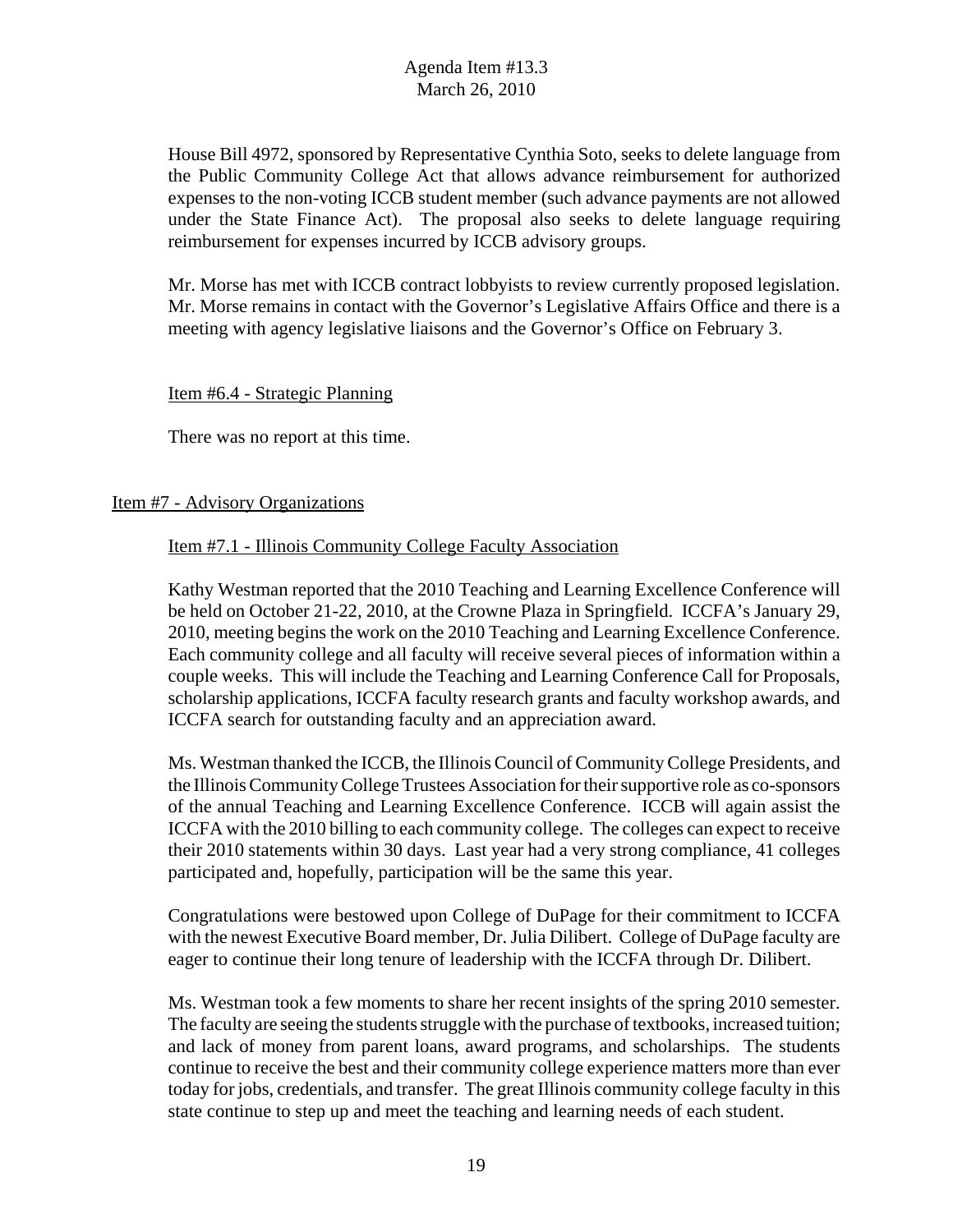#### Item #7.2 - Student Advisory Council

Melissa Gamber reported that the last SAC meeting was January 22-23 in Springfield at the Hilton. There were 25 students from 23 colleges in attendance. A roundtable discussion was held highlighting funding issues and Ellen Andres, ICCB CFO, was present for that discussion. The roundtable was the starting point in planning for Student Advocacy Day.

Details were discussed concerning the Student Awards Banquet. Plans were made to discuss fundraising ideas for relief in Haiti. Goals for the second semester were established and include: 1) Trying to change the date of the student trustee election in order to allow the new student trustee more time to shadow the incumbent trustee, to allow for better preparation for the new trustee, 2) investigate options for funding to pay for student costs to travel to the student advisory committee meetings and 3) establish a process to allow student governments to remove nonactive student trustees. All of these goals were discussed and encouraged to be taken to each college's board of trustees to be pursued at the local level.

#### Item #7.3 - Illinois Community College Trustees Association

Barb Oilschlager distributed a document that detailed the various items and events that she has been involved with since taking the position of President for the ICCTA. The second letter to the editor has been successful, this letter focused on the issues of funding for Perkins, Career and Technical Education, and College and Career Success. The letter was picked up by numerous newspapers through out the state and will be distributed to all of the community college trustees at the next meeting.

The next ICCTA meeting, held in conjunction with the National Legislative Summit, will be February 7-10 in Washington, D.C. Many community college presidents and trustees plan to attend.

Mike Monaghan reported that following the February meeting in Washington, D.C., the next regular ICCTA meeting will be March 12-13 in Oakbrook. There will be two seminars at this meeting and the former Dean for the School of Agriculture at Southern Illinois University will speak. The year concludes on June 4 in Springfield with the State Convention. The ICCTA has been and will continue to work closely with Steve Morse in regards to legislation. The ICCTA is introducing a piece of legislation affecting the community college student trustees. The current statute has the student elections held in May and it would change the election to April. This has been in the works for about two years and the change would allow new student trustees the opportunity to attend at least one board meeting before the end of the semester.

#### Item #7.4 - Illinois Community College System Foundation

Ray Hancock reported that the P-20 Council will be charged with coordinating, sustaining,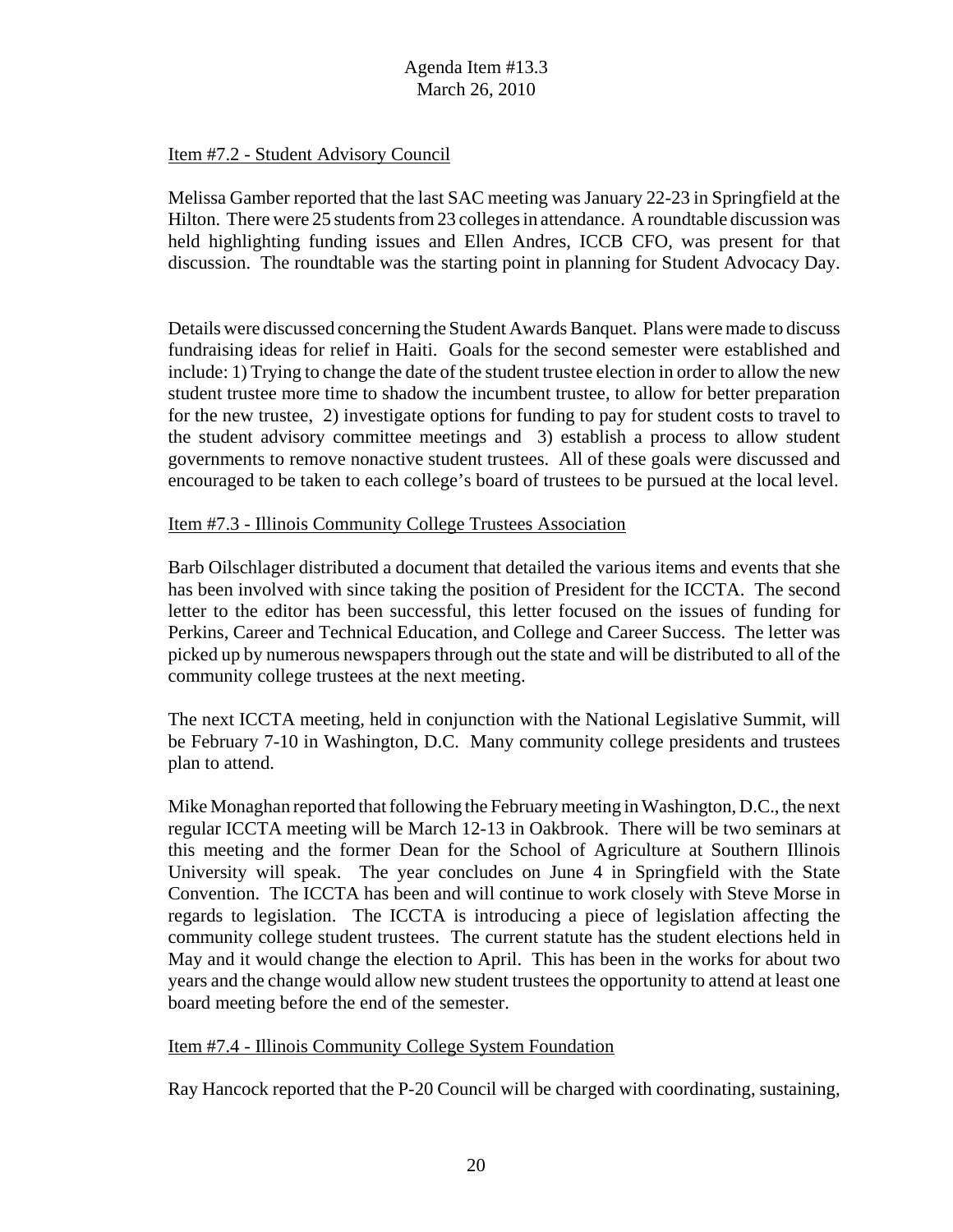and providing a seamless system of education throughout the state of Illinois. The Council has met twice and Mr. Hancock is chair of the Vision and Mission Committee of the Council. The committee has been working diligently and along with vice chair Dr. Erica Hunt, the Vision and Mission Statement encompasses the statute and also takes the opinions of other P-20 Council members and public into account. The document should be approved at the March 26 meeting of the Council.

The ICCSF scholarship program and purchasing consortium thus far are experiencing a good year. The consortium did not produce as much business last year as expected, but this year will hopefully be different, as it is continuing to grow. The scholarship program has been affected by the downturn in the economy. It will be reduced for this year, in order to adjust for the reduced portfolio. However, a new scholarship (or possibly two) will be available from the proceeds of the purchasing consortium.

Annually, the ICCSF holds a professional development program open to all community college foundation directors and, this year, the program will be held in March in the Chicago area.

Construction on the ICCSF building is going well. The ICCB and ICCTA staff have been more than cooperative, as it is never easy occupying a space that is being renovated. The project is 20-25 percent complete and a little ahead of schedule. The ICCSF is currently looking for additional parking to purchase near the ICCSF building.

#### Item #7.5 - Presidents' Council

Dr. John Erwin congratulated Jake Rendleman on his recent award and welcomed Mr. Henderson to the Board.

Recently, the Illinois Sustainability Network received an allocation of \$1.7 million from the Illinois Department of Commerce and Economic Opportunity. All community colleges are a part of the Sustainability Network and, hopefully, this will partner well with the green job opportunities that Dr. Johnson discussed earlier.

A task force of community college presidents will meet tomorrow, January 29, to discuss a way to address the current budget situation and its affects on the community colleges. The motion that was passed earlier to meet with the Comptroller's Office is encouraging, as well as an opportunity.

# Item #8 - New Units of Instruction

Tom Pulver made a motion, which was seconded by Judy Rake, to approve the following motion:

The Illinois Community College Board hereby approves the following new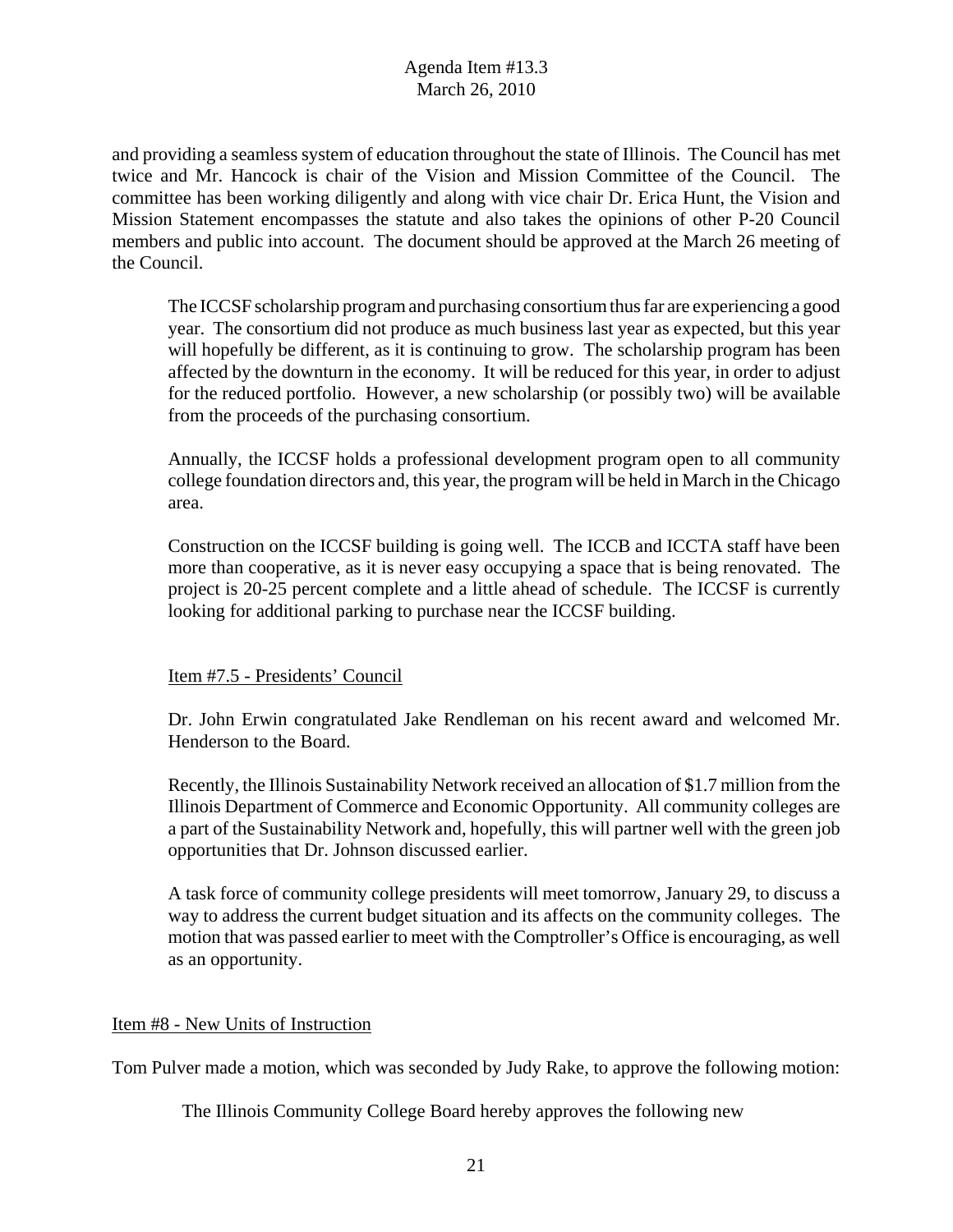units of instruction for the community colleges listed below:

# **PERMANENT PROGRAM APPROVAL**

Black Hawk College

 $\triangleright$  Logistics & Warehousing Certificate (33 credit hours)

Heartland Community College

- < Laborer Apprentice A.A.S. degree (60 credit hours)
- < Laborer Apprentice Certificate (44 credit hours)

Highland Community College

< Associate of Arts in Teaching (A.A.T.) - Early Childhood Education (64 credit hours)

Kankakee Community College

< Associate of Arts in Teaching (A.A.T.) - Early Childhood Education (64 credit hours)

#### Carl Sandburg College

< Associate of Arts in Teaching (A.A.T.) - Early Childhood Education (64 credit hours)

Wilbur Wright College

Medical Assistant Certificate (33 credit hours)

# **TEMPORARY PROGRAM APPROVAL**

Danville Area Community College

< Culinary Arts Certificate (30 credit hours)

Moraine Valley Community College

< Emergency Medical Services A.A.S. degree (61 credit hours)

Board member Victor Henderson did not participate in this vote due to a brief departure from the meeting.

The motion was approved via voice vote among remaining Board members.

Student advisory vote: Yes.

#### Item #9 - Illinois Community College Board Recognition of Community Colleges

James Dumas made a motion, which was seconded by Rudy Papa, to approve the following motion:

The Illinois Community College Board hereby grants a status of "recognition continued" to the following district:

Kishwaukee College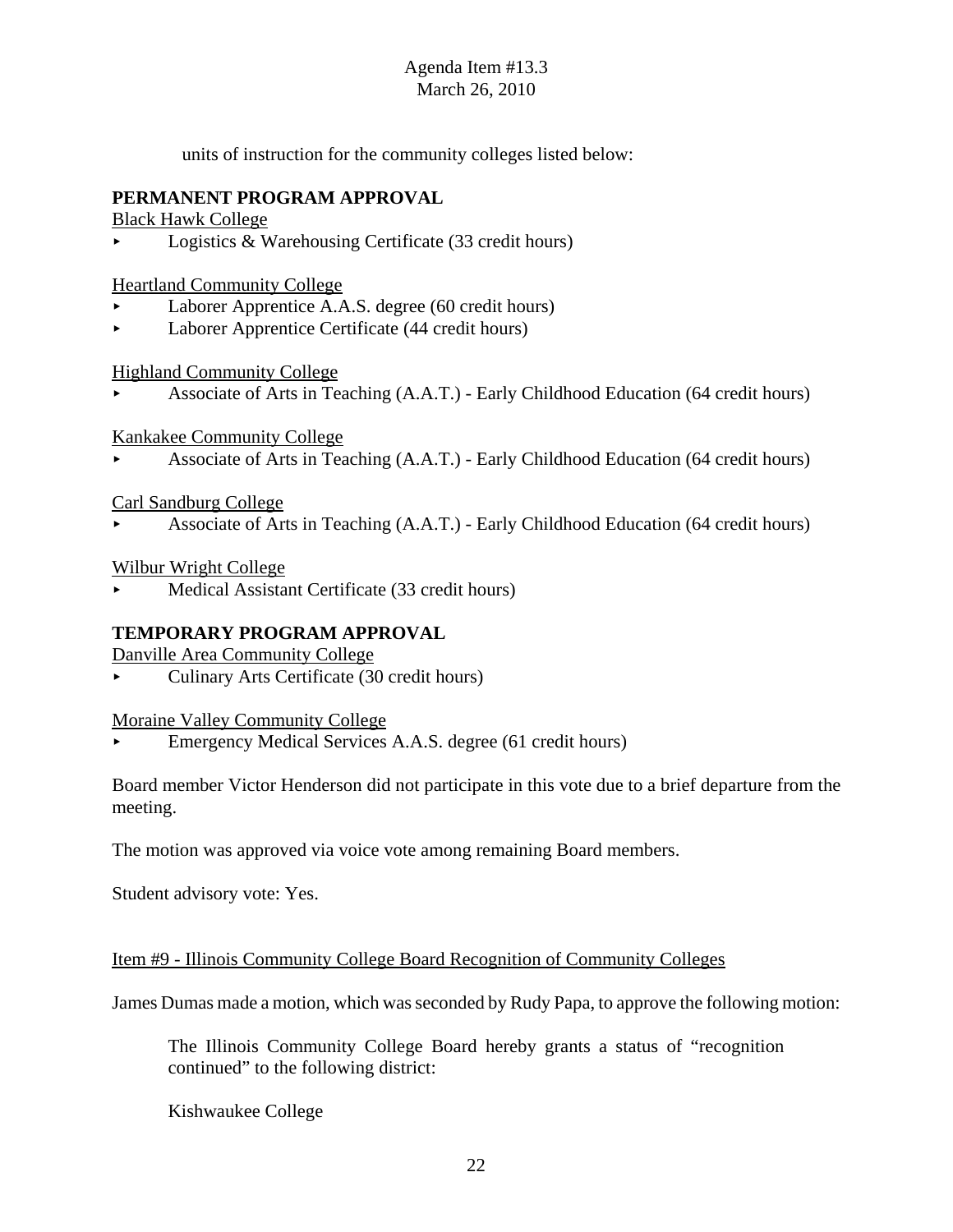The motion was approved by unanimous voice vote. Student advisory vote: Yes.

# Item #10 - Fiscal Year 2010 Enrollment and Fiscal Trends in the Illinois Community College System

Dr. Karen Hunter Anderson reminded the Board that enrollment trends are as important as the current fiscal issues which include affordability. Systemwide, the colleges are experiencing growth, but particular programs are seeing significant enrollment increases. A balance is needed between services offered to the students, the quality of education, and fiscal responsibilities. There is growth among minority enrollments, as well as improvements in minority completions.

Dr. Scott Parke, Senior Director for Research and Policy Studies, thanked all ICCB staff involved with completion of the Enrollment Report. Dr. Parke also thanked the colleges for turning in all of their data in a timely manner. Dr. Parke presented a PowerPoint which highlighted credit and noncredit student enrollments, when combined consists of 954, 396 students for fiscal year 2010. Regarding overall enrollments, the system is up from fiscal year 2009, yet down slightly within the last five years. The largest credit enrollments are in Associate Degree in Nursing (ADN), Registered Nursing (RN), childcare, criminal justice, and nurses aide. Most students enrolled in credit courses are there for transfer, Career and Technical Education accounts for one-quarter of all students, minority student enrollments were up 30.6 percent, and 55 percent are female. The average age of students is 30.7 years, which is up slightly and the median age is 25 years, a decrease in comparison to past years. Noncredit enrollments account for one-quarter of the minority representation, 55 percent are female, average age is 40.7 years, and one out of ten are ages 17-20 years.

Nationally, public universities served about 234,000 individuals from 2004-2008, which is down short and long-term. Community colleges served about 10 million individuals from 2004-2008, which is about a 3 percent increase short and long-term. Illinois community colleges account for about 6.8 percent of the enrollments in credit courses throughout the country.

Completions are of particular interest and, in Illinois, 53,053 community college students completed their courses during fiscal year 2010. That is an increase of 3.4 percent over the previous year and over a 3 percent long-term increase. Two-thirds of the completions are in career and technical education programs and the remaining third are baccalaureate transfer students. Three out of every ten completions are by a minority student, 56 percent are female, and three out of ten students are in the age range of 21-24 years.

University completions/degrees nationwide for fiscal year 2008 were about 33,700. In comparison, community college completions/certificates for fiscal year 2010 were about 853,500.

Overall, the Illinois Community College System has over 700,000 students enrolled in credit courses, which is the highest level in a decade and a half. Over one-quarter of a million students are being served in a noncredit capacity and completions are at an all time high.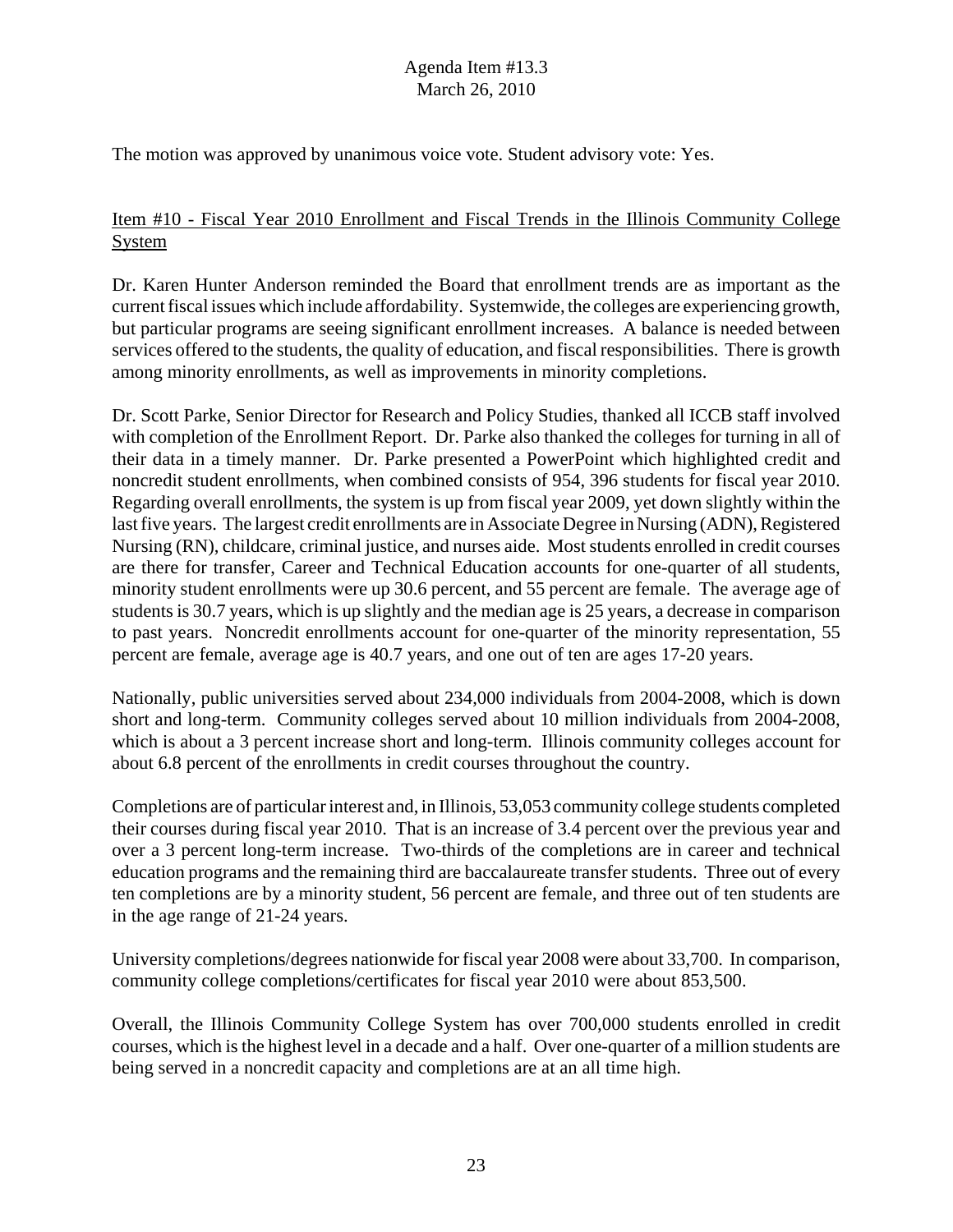## Item #11 - Consent Agenda

Rudy Papa made a motion, which was seconded by Judy Rake, to approve the following motions:

#### Item #11.1 - Minutes of the November 20, 2009 Meeting

The Illinois Community College Board hereby approves the Board minutes of the November 20, 2009 meeting, as recorded.

#### Item #11.2 - Minutes of the November 20, 2009 Executive Session

The Illinois Community College Board hereby approves the Executive Session minutes of the November 20, 2009 meeting, as recorded.

#### Item #11.3 - Fiscal Year 2011 Capital Budget Request

The Illinois Community College Board hereby:

- 1. approves the fiscal year 2011 Capital Budget Request for the Illinois Community College System as presented in the attached Table 1;
- 2. authorizes the submission of the request to the Illinois Board of Higher Education; and
- 3. authorizes its President/CEO, with the concurrence of the Chair, to make technical adjustments to the request if more refined data become available.

#### Item #11.4 - Revised 2010 Calendar of Meetings

The Illinois Community College Board hereby approves the following changes to the 2010 calendar of meetings: the Board meeting scheduled to take place on September 17, 2010 at Moraine Valley Community College in Palos Hills, will now take place on September 17, 2010 at the Harry L. Crisp II Community College Center in Springfield; and, beginning with the March 26 Board meeting, all remaining meetings held during Calendar Year 2010 will start at 11:00 a.m.

The motion was approved by unanimous voice vote. Student advisory vote: Yes.

#### Item #12 - Information Items

#### Item #12.1 - Fiscal Year 2010 Financial Statements

The Fiscal Year 2010 Financial Statements were provided to the Board for review.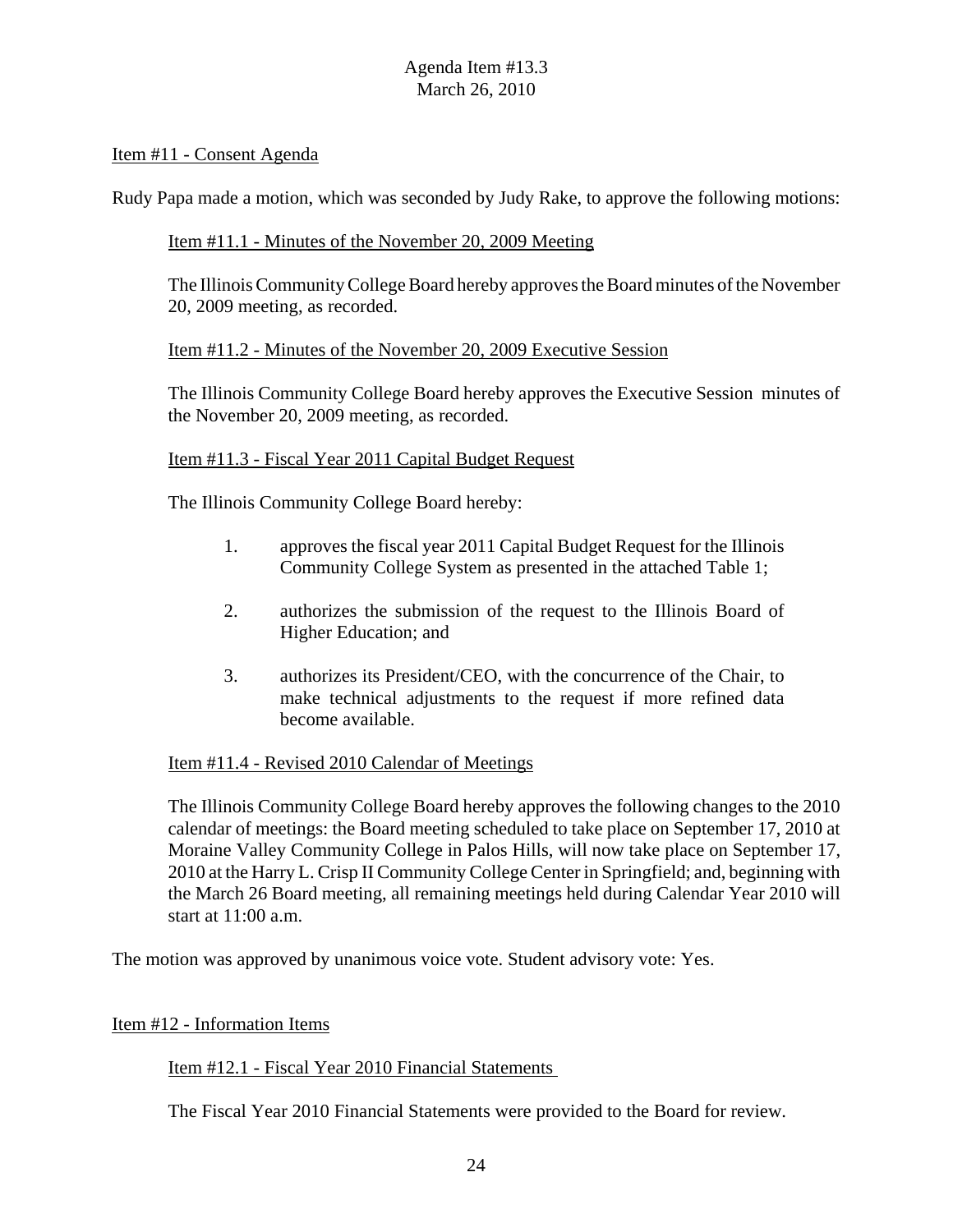Item #12.2 - Annual Student Enrollments and Completions in the Illinois Community College System - Fiscal Year 2009

The Annual Student Enrollments and Completions in the Illinois Community College System - Fiscal Year 2009 report was provided to the Board for review.

Item #12.3 - Workforce Development Grant Report Business and Industry Services - Fiscal Year 2009

The Workforce Development Grant Report Business and Industry Services - Fiscal Year 2009 was provided to the Board for review.

Item #12.4 - Dual Credit in the Illinois Community College System

A report on Dual Credit in the Illinois Community College System was provided to the Board for review.

Item #13 - Other Business

There was no other business at this time.

Item #14 - Public Comment

There was no public comment at this time.

Item #15 - Adjournment

At 11:13 p.m., Jake Rendleman made a motion, which was seconded by James Dumas, to adjourn the meeting.

The motion was approved by unanimous voice vote. Student advisory vote: Yes.

Chairman President/CEO

Guy H. Alongi Geoffrey S. Obrzut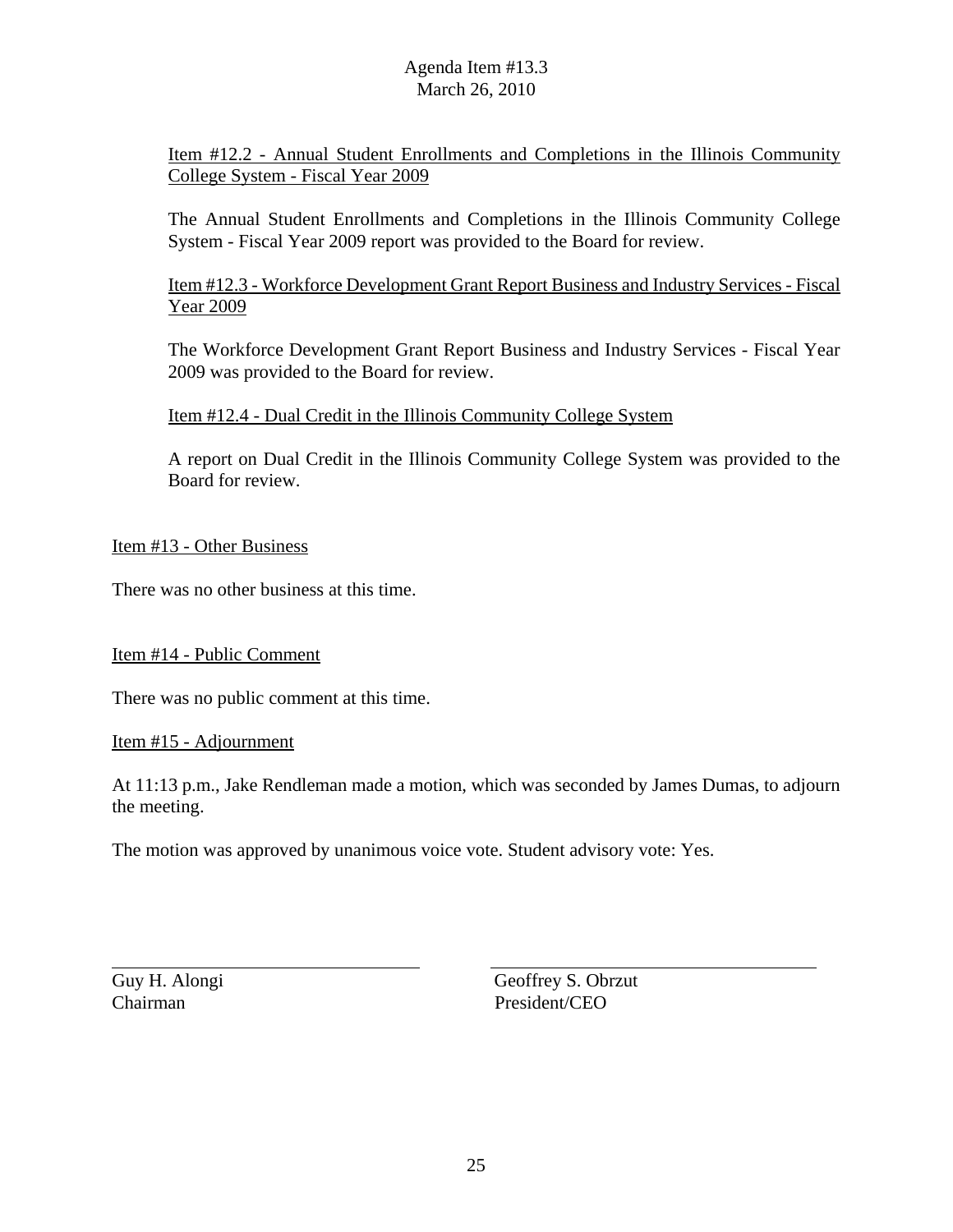#### Illinois Community College Board

# **SUMMARY OF CAPITAL PROJECTS APPROVED BY THE PRESIDENT/CEO DURING CALENDAR YEAR 2009**

ICCB Rules 1501.602 and 1501.516 grant authority to the ICCB President/CEO to approve locally funded and state-funded capital renewal projects and, subsequently, report such actions to the Board. Locally funded projects include 1) any project financed with either a protection, health, and safety tax levy or 2) a project (other than maintenance in nature) financed with operating tax/bond proceeds or available fund balance with a cost of \$250,000 or more. The following report summarizes 95 such projects totaling \$320.1 million that were granted approval during calendar year 2009. There were 89 projects totaling \$205.0 million approved in the previous year. There was a 7.4 percent increase in the number of projects approved in calendar year 2009 with a 56.1 percent increase in the total budgeted approved amounts. The total number of locally funded projects decreased slightly from 23 in 2008 to 21 in 2009. However, in 2008, locally funded projects comprised 57.3 percent of the total approved projects while, in fiscal year 2009, that percentage increased to 86.1 percent. While there were 21 locally funded projects approved, six of those projects (in five districts) totaled \$242 million. Projects funded with a protection, health, and safety tax levy decreased by nine, and those funded with protection, health, and safety bond proceeds increased by 14 projects, while no capital renewal projects were approved in 2009.

Of the 95 projects approved by the President/CEO during 2009, 21 were locally funded in ten districts with sources other than protection, health, and safety levy proceeds; 55 projects were funded with protection, health, and safety tax levy proceeds in 23 districts; 16 projects were approved to be funded with protection, health, and safety bond proceeds in two districts; and one district used a combination of levy and bond proceeds. Two were state funded with fiscal year 2000 appropriated ADA Access for All funds. The two districts using these funds applied to use them in fiscal year 2007; however, the funds were just released and paid in fiscal year 2009. Since no capital renewal funding has been appropriated since FY 2004, we have seen a reduction in the number of capital renewal-funded projects in recent years. Even the requested capital renewal-funded projects the ICCB had approved in past years are still waiting for state funds to be released. There was one request to modify a previously approved capital renewal-funded project budget and scope of work during 2009; however, it was not included on the attached table because it was considered a modification to an existing project. An FY 2010 Capital Budget bill was approved by the General Assembly and the Governor and does contain new appropriations for capital renewal purposes; however, those funds have not yet been released.

In addition, six budget and/or scope modification requests to existing projects were approved during the year for five districts. One request was for a protection, health, and safety project requiring no additional tax levy authority, four requests required an additional PHS tax levy, and one project required additional capital renewal funds when available. There were no locally funded projects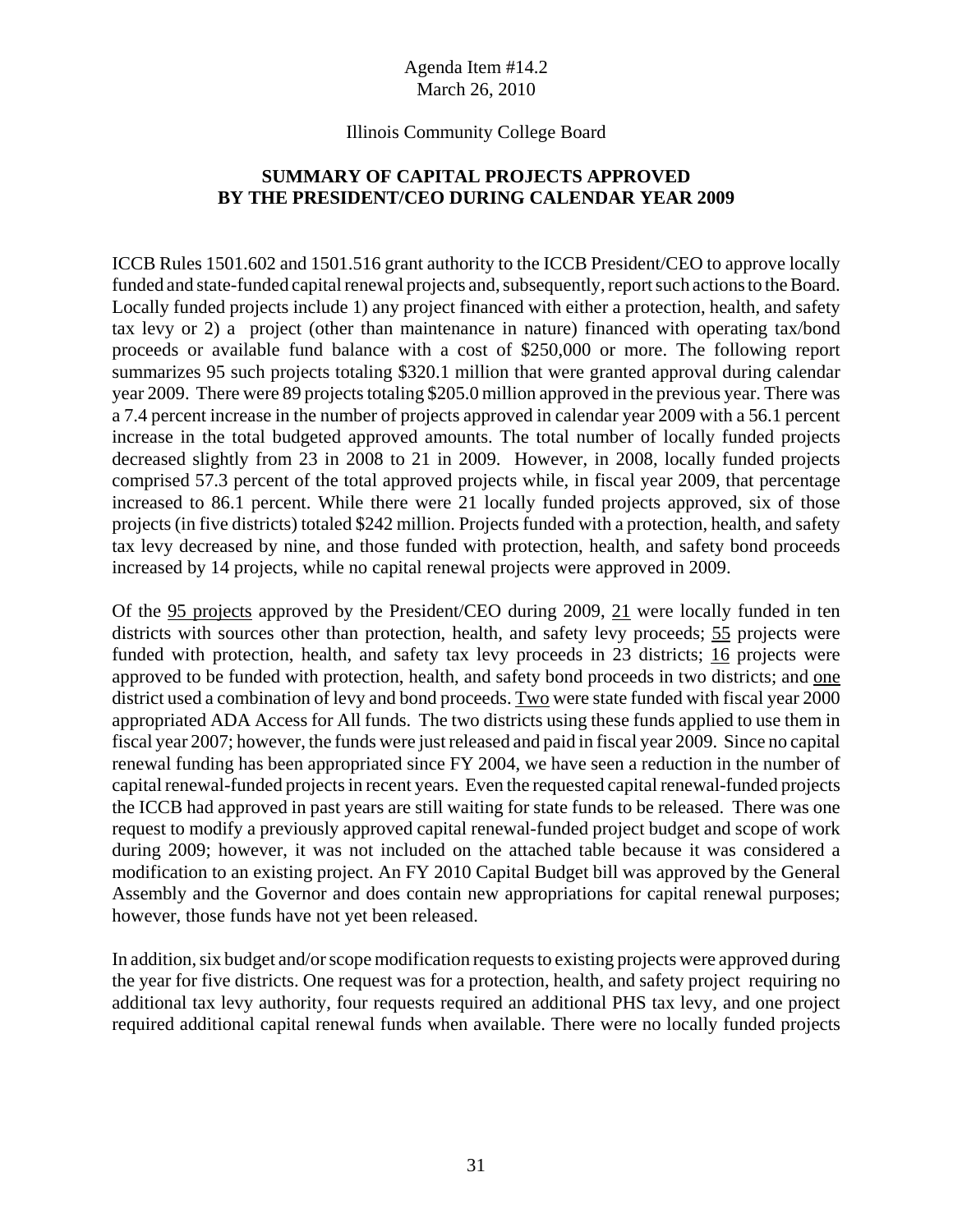modified using additional local funds. The modifications totaled \$830,520 and are not included in the attached report. These modifications decreased by over \$5,400,000 when compared to 2008 modifications. While there was a significant locally funded project budget change during fiscal year 2008, there were only smaller PHS project modifications in 2009.

No leases were approved during the year.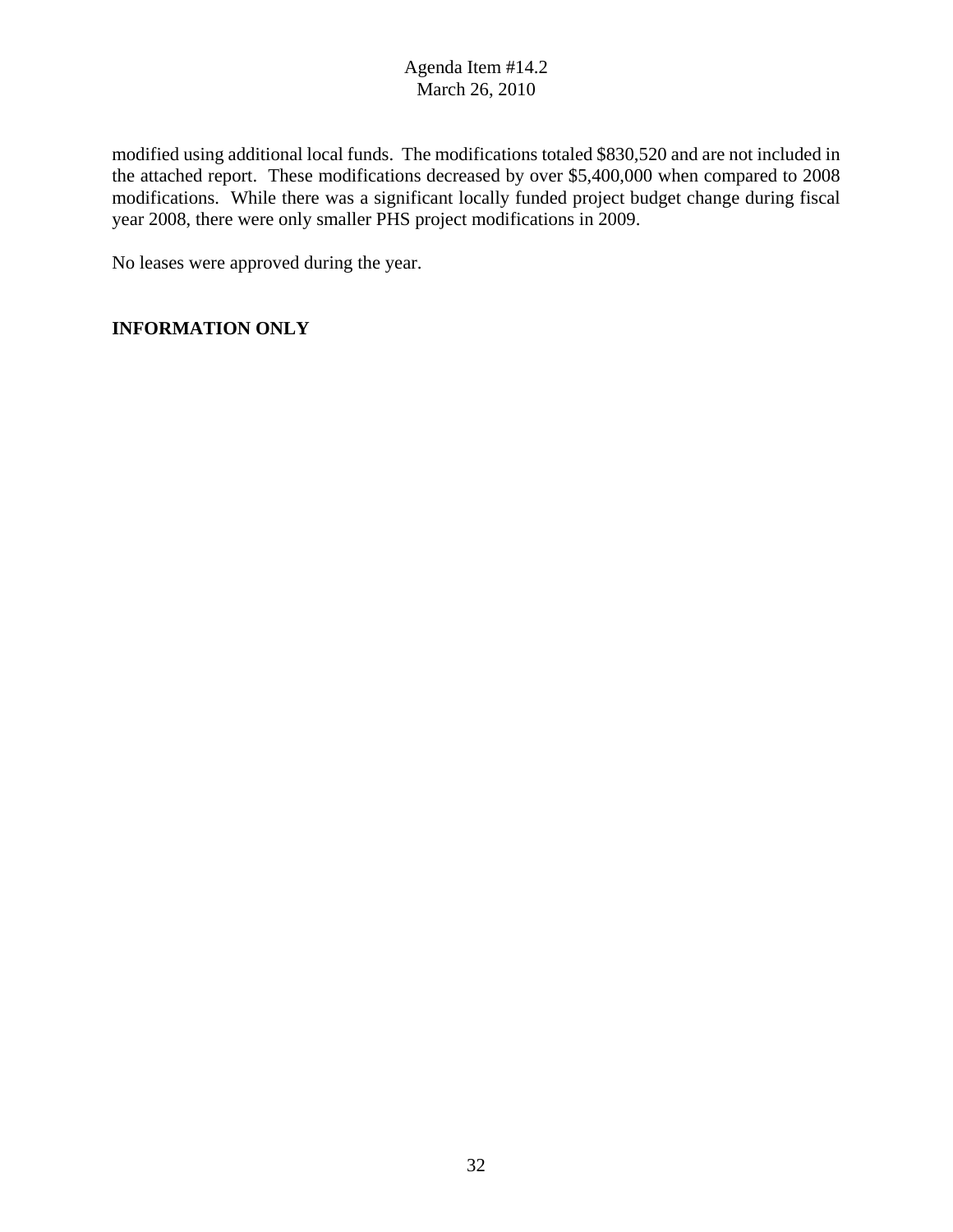#### **CAPITAL PROJECTS APPROVED BY THE PRESIDENT/CEO**

*January 1, 2009 - December 31, 2009*

# *ADA-Access for All*

| <b>Approval Date</b> | College               | Project Title                                    | Project #                | <b>Approved Budget</b> | Fiscal Year        |
|----------------------|-----------------------|--------------------------------------------------|--------------------------|------------------------|--------------------|
| 6/15/2009            | Chicago               | ADA Elevator, Restrooms, & Parking Modifications | 0030-0507                | \$1,135,037            | FY 2007            |
| 6/15/2009            | Southwestern          | <b>ADA Entrance Renovations</b>                  | 0021-0507                | \$157,189              | FY 2007            |
|                      |                       |                                                  | <b>Category Subtotal</b> | \$1,292,226            |                    |
|                      | <b>PHS Bond Issue</b> |                                                  |                          |                        |                    |
| <b>Approval Date</b> | College               | Project Title                                    | Project #                | <b>Approved Budget</b> | <b>Fiscal Year</b> |
| 11/10/2009           | Lewis and Clark       | Hatheway Hall - ADA, Abate. Roof, etc            | 2028-1109                | \$7,084,000            | FY 2010            |
| 11/10/2009           | Lewis and Clark       | Soccer Stadium - ADA, bleachers, lighting        | 2029-1109                | \$739,200              | FY 2010            |
| 11/10/2009           | Lewis and Clark       | Hatheway Bosque - ADA pathways, lighting, etc    | 2030-1109                | \$604,912              | FY 2010            |
| 11/10/2009           | Lewis and Clark       | Trimpe - Roof replace. Add Solar Panels          | 2031-1109                | \$985,600              | FY 2010            |
| 11/10/2009           | Lewis and Clark       | Roof - Chapel, Gilman, Baldwin, NO N. Annex      | 2032-1109                | \$486,640              | FY 2010            |
| 11/10/2009           | Lewis and Clark       | Fobes - Replace Walkway, Repair Dam.             | 2033-1109                | \$776,160              | FY 2010            |
| 11/10/2009           | Lewis and Clark       | Wade - Roof & Window Replacement                 | 2034-1109                | \$729,344              | FY 2010            |
| 11/10/2009           | Lewis and Clark       | Riverbend Arena-Repair Roof/walls/found/elec.    | 2035-1109                | \$462,000              | FY 2010            |
| 11/10/2009           | Lewis and Clark       | Caldwell - Replace steps/handrails entrance      | 2036-1109                | \$117,040              | FY 2010            |
| 11/10/2009           | Lewis and Clark       | <b>Energy Management Plan</b>                    | 2037-1109                | \$2,483,482            | FY 2010            |
| 11/10/2009           | Lewis and Clark       | Add Accessible ADA sidewalks/lighting            | 2038-1109                | \$1,848,000            | FY 2010            |
| 11/10/2009           | Lewis and Clark       | Alden Hall - Electrical Upgrades                 | 2039-1109                | \$49,280               | FY 2010            |
| 11/10/2009           | Lewis and Clark       | Erickson Hall - ADA elevator/fire stairs         | 2040-1109                | \$2,217,600            | FY 2010            |
| 11/10/2009           | Lewis and Clark       | Tuckpoint-Fobes, Caldwell, Baldwin, Erickson     | 2041-1109                | \$1,232,000            | FY 2010            |
| 11/10/2009           | Lewis and Clark       | Campus Abatement Study/ Abate Wade Hall          | 2042-1109                | \$184,742              | FY 2010            |
| 11/9/2009            | Shawnee               | Roof Replacement Building J                      | 2025-1109                | \$151,100              | FY 2010            |
|                      |                       |                                                  | Category Subtotal        | \$20,151,100           |                    |

# *PHS Bond & Tax Levy*

| <b>Approval Date</b> | College | Project Title                      | <u>Project #</u>               | Approved Budget Fiscal Year |                   |
|----------------------|---------|------------------------------------|--------------------------------|-----------------------------|-------------------|
| 1/9/2009             | Shawnee | <b>HVAC Replacement Building J</b> | 2026-1109<br>Category Subtotal | \$231,100                   | \$231,100 FY 2010 |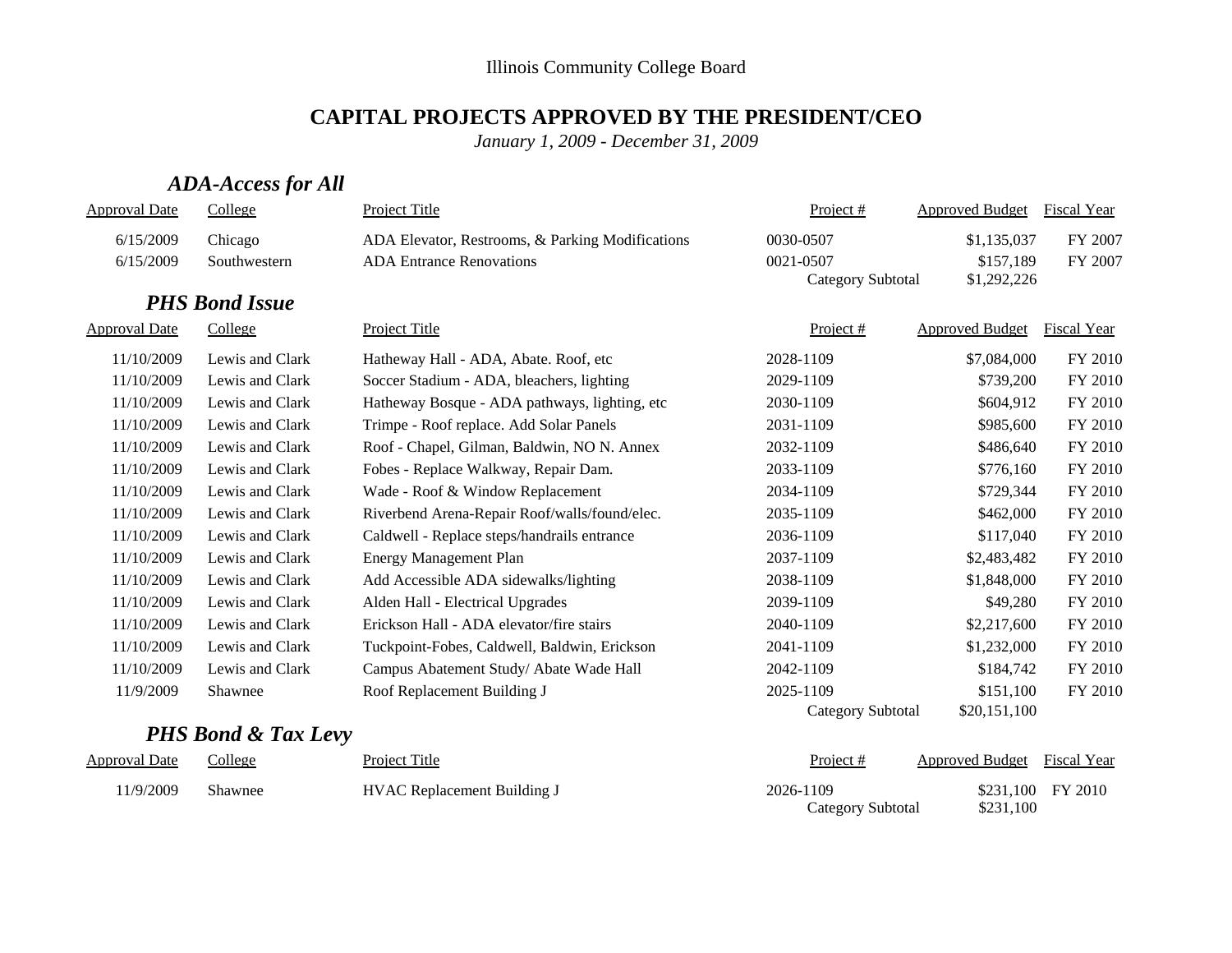# Illinois Community College Board **CAPITAL PROJECTS APPROVED BY THE PRESIDENT/CEO**

*January 1, 2009 - December 31, 2009*

#### *Local*

| <b>Approval Date</b> | College            | <b>Project Title</b>                             | Project $#$                    | <b>Approved Budget</b>        | <b>Fiscal Year</b> |
|----------------------|--------------------|--------------------------------------------------|--------------------------------|-------------------------------|--------------------|
| 4/17/2009            | DuPage             | (MAC) Graphic Arts Technology Remodeling         | 0027-0409                      | \$2,415,015                   | FY 2009            |
| 9/28/2009            | DuPage             | BIC/SRC Renovation & College Center Addition     | 0028-0909                      | \$113,070,000                 | FY 2010            |
| 10/29/2009           | Elgin              | 410 Renner Drive Land & Building Acquisition     | 0030-1009                      | \$1,900,000                   | FY 2010            |
| 4/22/2009            | Heartland          | SCB Space Remodel-former Child Care Area         | 0011-0409                      | \$770,000                     | FY 2009            |
| 4/22/2009            | Heartland          | Challenger Learning Center--CEC                  | 0012-0409                      | \$961,500                     | FY 2009            |
| 11/2/2009            | Illinois Central   | Student Wellness & Athletic Ctr.-Cougar Plex     | 0023-1009                      | \$16,217,600                  | FY 2010            |
| 11/2/2009            | Illinois Central   | <b>Culinary Institute Renovation</b>             | 0024-1009                      | \$4,243,100                   | FY 2010            |
| 11/2/2009            | Illinois Central   | Maple Hall Renovation                            | 0025-1009                      | \$4,163,091                   | FY 2010            |
| 11/2/2009            | Illinois Central   | Hickory Hall Corporate & Community Educ. Ctr     | 0026-1009                      | \$3,839,400                   | FY 2010            |
| 9/24/2009            | Lincoln Land       | Sangamon/Menard Link                             | 0017-0909                      | \$4,500,000                   | FY 2010            |
| 9/24/2009            | Lincoln Land       | EREC (Taylorville) Classroom Building            | 0018-0909                      | \$2,900,000                   | FY 2010            |
| 9/24/2009            | Lincoln Land       | <b>Workforce Center</b>                          | 0019-0909                      | \$26,100,000                  | FY 2010            |
| 4/7/2009             | McHenry            | Shah Center Build Out                            | 0022-0409                      | \$528,340                     | FY 2009            |
| 9/21/2009            | Prairie State      | Commercial Drivers License Facility Acquisition. | 0014-0909                      | \$1,000,000                   | FY 2010            |
| 2/27/2009            | <b>Rock Valley</b> | Parking Lot 7 & 8 Reconstruction                 | 0018-0109                      | \$1,031,659                   | FY 2009            |
| 2/27/2009            | <b>Rock Valley</b> | North Parking Lot Reconstruction-Ph 1            | 0019-0109                      | \$1,284,710                   | FY 2009            |
| 8/14/2009            | <b>Rock Valley</b> | <b>SCCE Remodeling</b>                           | 0020-0809                      | \$990,778                     | FY 2010            |
| 8/14/2009            | <b>Rock Valley</b> | Science & Mathematics Classroom New Building     | 0021-0809                      | \$28,584,000                  | FY 2010            |
| 8/28/2009            | Sandburg           | Charger Community Center Donation & Remodel      | 0021-0809                      | \$2,996,246                   | FY 2010            |
| 3/18/2009            | Waubonsee          | <b>Aurora Extension Site</b>                     | 0025-0309                      | \$45,000,000                  | FY 2009            |
| 3/18/2009            | Waubonsee          | <b>Plano Extension Site</b>                      | 0026-0309<br>Category Subtotal | \$13,000,000<br>\$275,495,439 | FY 2009            |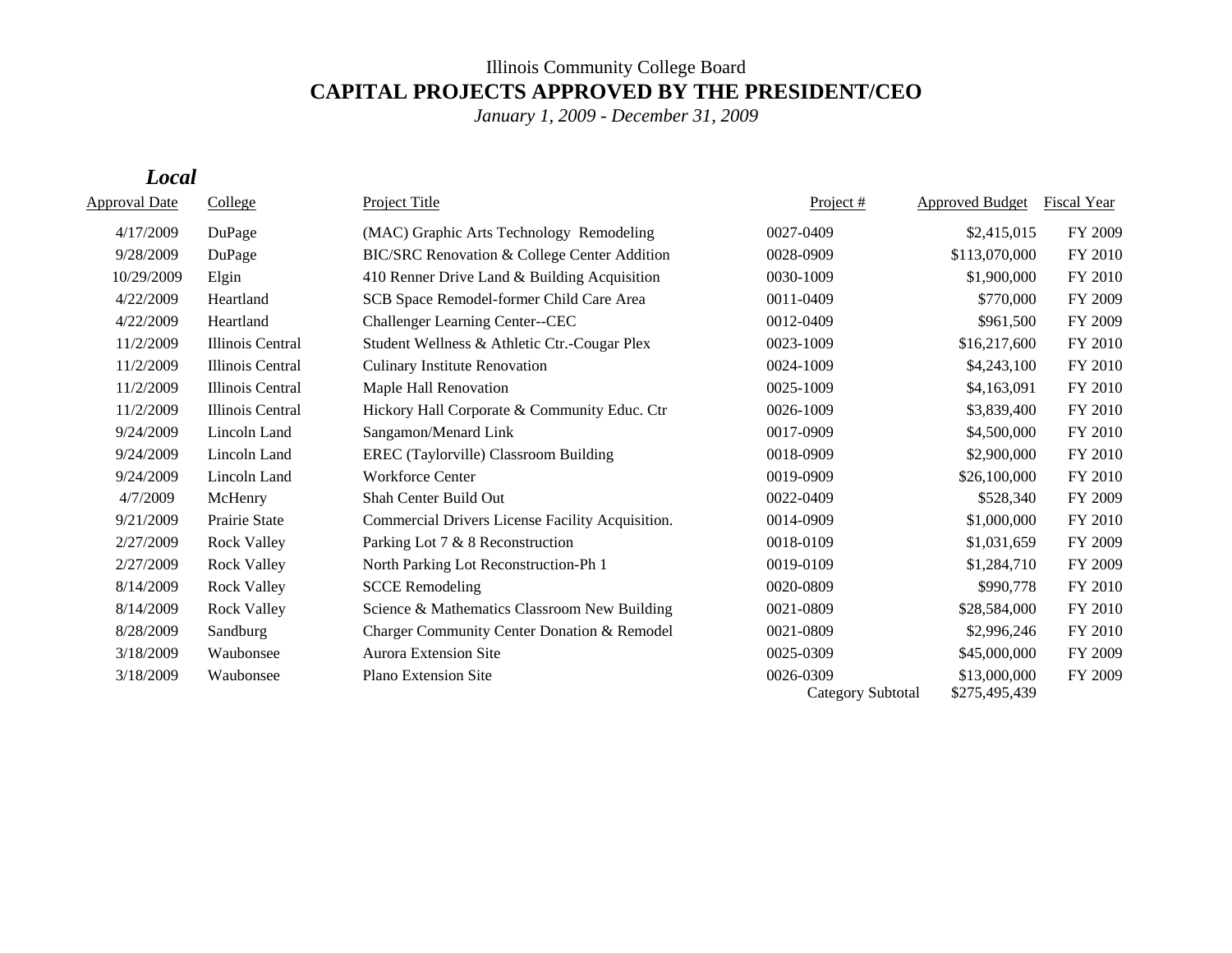# Illinois Community College Board **CAPITAL PROJECTS APPROVED BY THE PRESIDENT/CEO**

*January 1, 2009 - December 31, 2009*

# *PHS Tax Levy*

| <b>Approval Date</b> | College                | <b>Project Title</b>                                | Project # | <b>Approved Budget</b> | Fiscal Year |
|----------------------|------------------------|-----------------------------------------------------|-----------|------------------------|-------------|
| 7/28/2009            | <b>Black Hawk</b>      | Well System Controls - East Campus                  | 2006-0709 | \$244,400              | FY 2010     |
| 7/28/2009            | <b>Black Hawk</b>      | Fire Alarm Upgrades - Quad City Campus              | 2007-0709 | \$1,435,600            | FY 2010     |
| 12/9/2009            | Heartland              | Code Blue System Improvements                       | 2057-1209 | \$40,000               | FY 2010     |
| 10/28/2009           | Highland               | Energy Upgrades- Sports Ctr/exterior campus lights  | 2018-1009 | \$503,560              | FY 2010     |
| 10/5/2009            | Illinois Central       | Roof Replacement-Hickory Hall (B1) North            | 2010-1009 | \$410,085              | FY 2010     |
| 12/3/2009            | Illinois Central       | Science Lab Upgrades -Phase V                       | 2050-1209 | \$492,390              | FY 2010     |
| 12/3/2009            | Illinois Central       | Sidewalk Improvement Parking Lots 5 & 6             | 2051-1209 | \$100,000              | FY 2010     |
| 12/3/2009            | Illinois Central       | Parking Lot 1 Improvement Phase IV                  | 2052-1209 | \$1,000,000            | FY 2010     |
| 12/3/2009            | Illinois Central       | Security System Improvements                        | 2053-1209 | \$339,610              | FY 2010     |
| 12/3/2009            | Illinois Central       | PAC Auditorium Wiring Replacement                   | 2054-1209 | \$178,000              | FY 2010     |
| 12/3/2009            | Illinois Central       | Dogwood Hall Chiller Replace. Phase II              | 2055-1209 | \$1,090,000            | FY 2010     |
| 10/5/2009            | <b>Illinois Valley</b> | Replace Biology Lab Building A                      | 2008-1009 | \$1,082,500            | FY 2010     |
| 10/5/2009            | Illinois Valley        | Replace Transformer & Elect. Bldg. G                | 2009-1009 | \$682,920              | FY 2010     |
| 11/4/2009            | Joliet                 | Security Camera-Phase II - All Campuses             | 2021-1109 | \$800,000              | FY 2010     |
| 11/4/2009            | Joliet                 | Elect. Door Access- Main Campus                     | 2022-1109 | \$640,000              | FY 2010     |
| 10/19/2009           | Kankakee               | <b>Enhanced Security Project</b>                    | 2012-1009 | \$325,000              | FY 2010     |
| 11/25/2009           | Kaskaskia              | Science Lab Reno - West Phase IV                    | 2046-1109 | \$668,921              | FY 2010     |
| 10/5/2009            | Lake Land              | LRC Asbestos Abate., ADA elevator, roof replacement | 2011-1009 | \$1,200,000            | FY 2010     |
| 12/3/2009            | Lincoln Land           | <b>Cass Gym Lighting Replacement</b>                | 2047-1209 | \$121,302              | FY 2010     |
| 12/3/2009            | Lincoln Land           | Replace Parking Lot Lighting- Main Campus           | 2048-1209 | \$355,051              | FY 2010     |
| 12/3/2009            | Lincoln Land           | HVAC Upgrades Capitol City Training Center          | 2049-1209 | \$523,520              | FY 2010     |
| 11/25/2009           | Logan                  | Roof Replacement C Wing Phase I                     | 2043-1109 | \$515,200              | FY 2010     |
| 11/25/2009           | Logan                  | Water Service Main Replacement                      | 2044-1109 | \$42,400               | FY 2010     |
| 11/5/2009            | Moraine Valley         | Unit Ventilator Replace. Bldgs A & B- Phase 2       | 2023-1109 | \$900,000              | FY 2010     |
| 11/5/2009            | Parkland               | Drainage Improvements- Phase X                      | 2024-1109 | \$1,266,000            | FY 2010     |
| 10/23/2009           | Rend Lake              | Science Bldg. Roof Replacement                      | 2015-1009 | \$136,617              | FY 2010     |
| 4/16/2009            | <b>Rock Valley</b>     | SCCE-HVAC Phase III Vav Box Replace.                | 2001-0409 | \$635,510              | FY 2009     |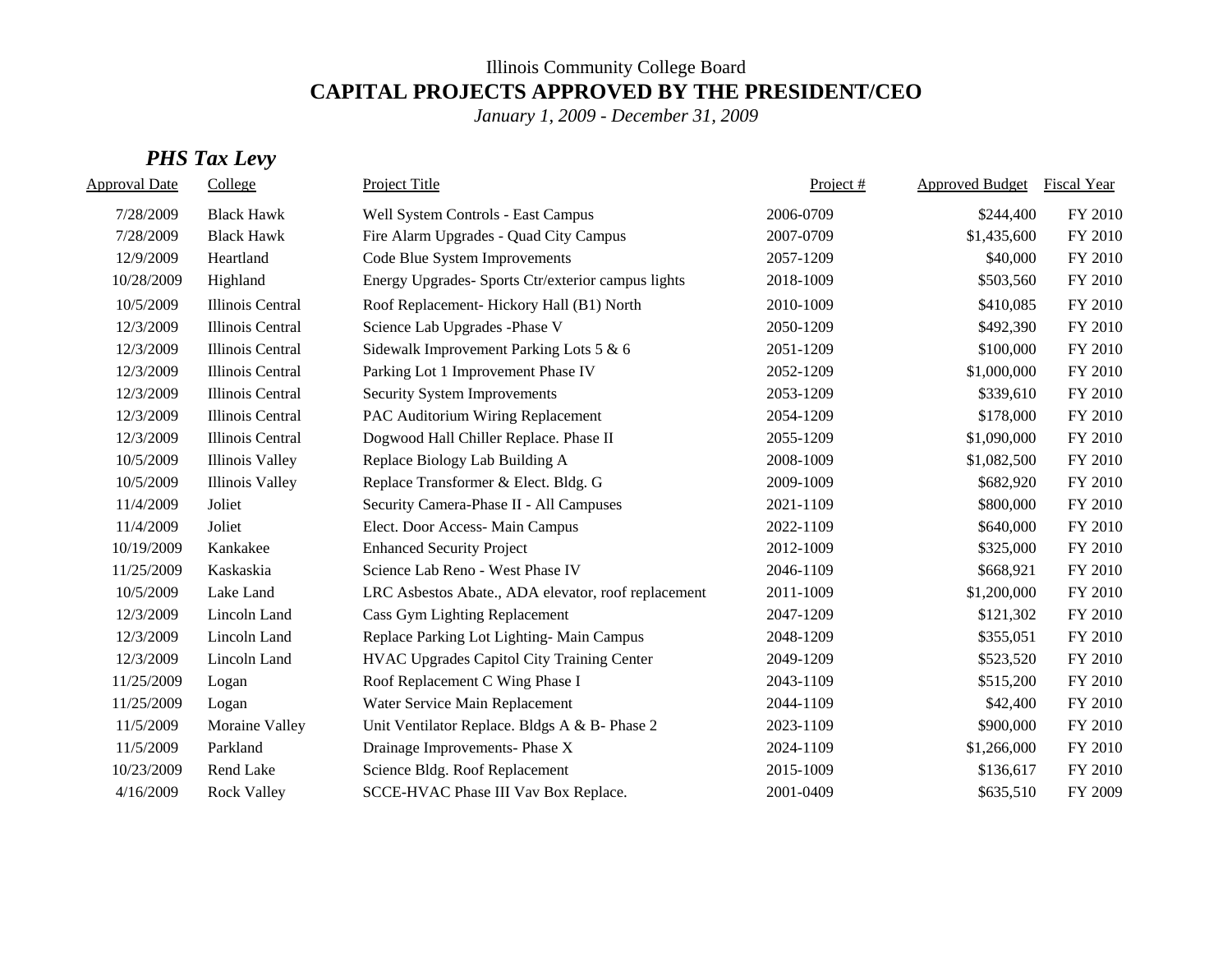# Illinois Community College Board **CAPITAL PROJECTS APPROVED BY THE PRESIDENT/CEO**

*January 1, 2009 - December 31, 2009*

| <b>Approval Date</b> | College                | Project Title                                      | Project#                 | <b>Approved Budget</b>      | <b>Fiscal Year</b> |
|----------------------|------------------------|----------------------------------------------------|--------------------------|-----------------------------|--------------------|
| 11/4/2009            | Sandburg               | <b>Expand Video Monitoring System</b>              | 2019-1109                | \$26,800                    | FY 2010            |
| 11/4/2009            | Sandburg               | <b>Emergency Power Provisions Galesburg</b>        | 2020-1109                | \$60,000                    | FY 2010            |
| 3/3/2009             | Sauk Valley            | Chiller Replacement Project                        | 1998-0309                | \$1,337,700                 | FY 2009            |
| 11/9/2009            | Shawnee                | Carpet Replacement Compliance Building H           | 2027-1109                | \$118,000                   | FY 2010            |
| 10/28/2009           | South Suburban         | <b>HVAC Upgrades</b>                               | 2016-1009                | \$323,000                   | FY 2010            |
| 12/17/2009           | Southwestern           | Chem Lab Ren. 2020, 2023 & 2080                    | 2058-1209                | \$500,000                   | FY 2010            |
| 12/17/2009           | Southwestern           | Varsity Gym Locker Ren Dehumidification., ADA, etc | 2059-1209                | \$450,000                   | FY 2010            |
| 12/17/2009           | Southwestern           | Electrical Upgrades - HVAC Lab                     | 2060-1209                | \$168,000                   | FY 2010            |
| 12/17/2009           | Southwestern           | Baseball Dugout Struct. Repair & Field Drain.      | 2061-1209                | \$150,000                   | FY 2010            |
| 12/17/2009           | Southwestern           | Replace doors-main complex, Belleville             | 2062-1209                | \$130,000                   | FY 2010            |
| 12/17/2009           | Southwestern           | Upgrade Fire & Emerg. Warn Sys-Gym                 | 2063-1209                | \$25,000                    | FY 2010            |
| 12/17/2009           | Southwestern           | Replace Loop heat pumps main complex               | 2064-1209                | \$92,375                    | FY 2010            |
| 12/17/2009           | Southwestern           | Replace Emerg. Generator Main Complex              | 2065-1209                | \$984,625                   | FY 2010            |
| 10/28/2009           | Triton                 | Replace/Add Ext Lighting-Phase II                  | 2017-1009                | \$300,000                   | FY 2010            |
|                      |                        |                                                    | <b>Category Subtotal</b> | \$20,394,086                |                    |
|                      | <b>Excess PHS</b>      |                                                    |                          |                             |                    |
| Approval Date        | College                | Project Title                                      | Project#                 | Approved Budget Fiscal Year |                    |
| 10/23/2009           | <b>Black Hawk</b>      | Bldg. 3 Roof Replacement Quad City                 | 2013-1009                | \$154,900                   | FY 2010            |
| 10/23/2009           | <b>Black Hawk</b>      | Ag Arena Parking Drainage - East Campus            | 2014-1009                | \$84,700                    | FY 2010            |
| 5/14/2009            | Danville               | Replace Chiller - Mary Miller Center               | 2005-0509                | \$155,750                   | FY 2009            |
| 4/15/2009            | Highland               | Boiler Replacement Building H                      | 2000-0409                | \$201,000                   | FY 2009            |
| 3/3/2009             | Illinois Eastern       | Toilet & Lockerroom Upgrades-LTC                   | 1994-0309                | \$130,100                   | FY 2009            |
| 3/3/2009             | Illinois Eastern       | ADA Hardware Replace/ Supplement-FCC               | 1995-0309                | \$53,300                    | FY 2009            |
| 3/3/2009             | Illinois Eastern       | Fire Suppress. Syst. Upgrades-LTC, OCC, WVC        | 1996-0309                | \$72,600                    | FY 2009            |
| 3/3/2009             | Illinois Eastern       | Elect & Lighting Upgrade -LTC, OCC, FCC            | 1997-0309                | \$378,600                   | FY 2009            |
| 11/23/2009           | Illinois Eastern       | Roof Replacement District & WVC Main Hall          | 2045-1109                | \$167,100                   | FY 2010            |
| 3/19/2009            | <b>Illinois Valley</b> | Replace Transformers Buildings D & E               | 1999-0309                | \$754,946                   | FY 2009            |
|                      | Rend Lake              | Science Lab 108 Plumbing Replace.                  | 2004-0509                | \$27,600                    | FY 2009            |
| 5/11/2009            | <b>Rock Valley</b>     | Dam Replacement & Pond Bank Restor.                | 2002-0409                | \$217,692                   | FY 2009            |
| 4/20/2009            |                        |                                                    |                          |                             |                    |
| 4/20/2009            | <b>Rock Valley</b>     | Foot Bridge Replacement                            | 2003-0409                | \$94,870                    | FY 2009            |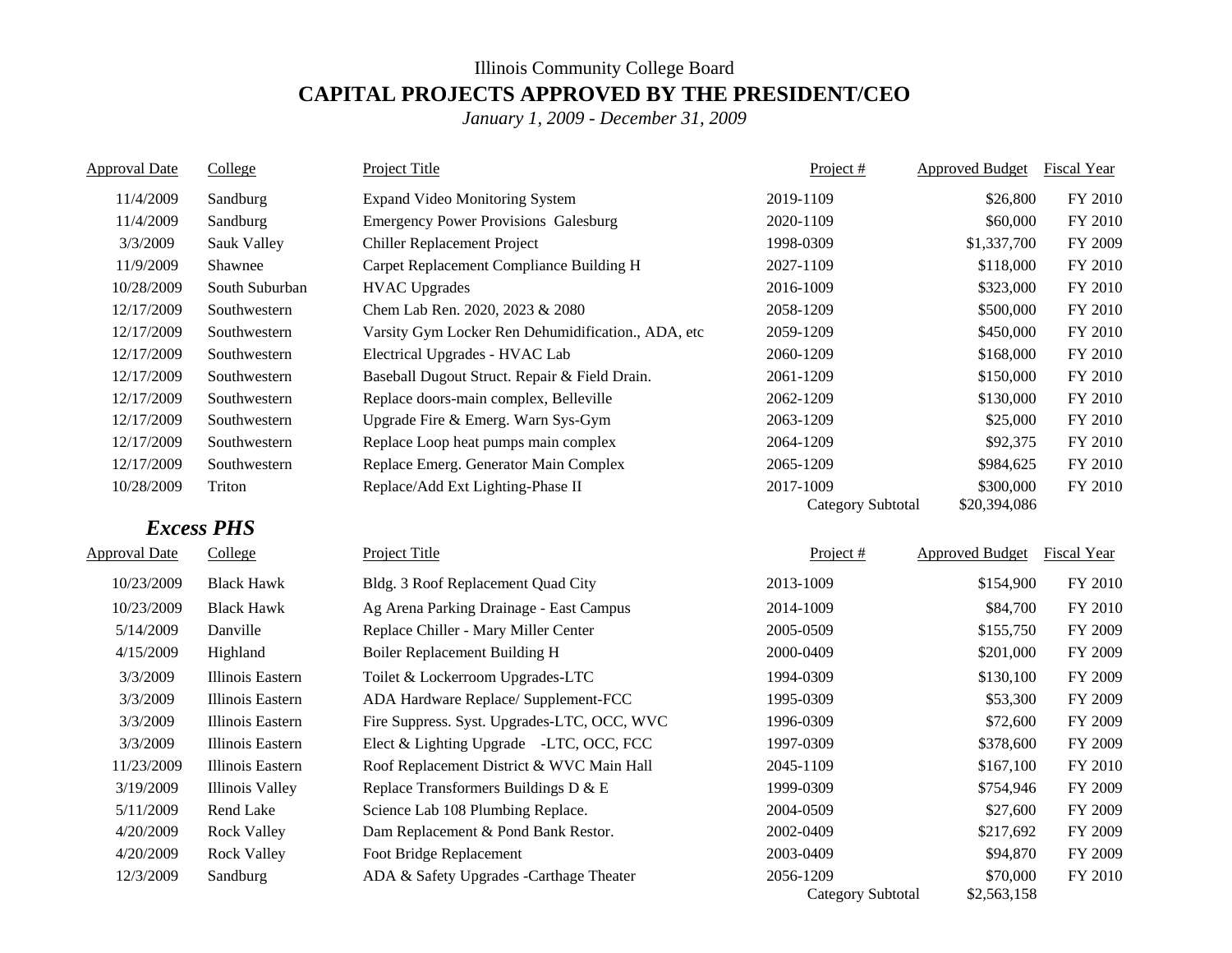#### Illinois Community College Board

# **FISCAL YEAR 2010 SPRING ENROLLMENTS IN THE ILLINOIS COMMUNITY COLLEGE SYSTEM**

Community colleges report spring term opening enrollment figures to the Illinois Community College Board using a brief web-based survey. These figures reflect only those students enrolled in credit courses that were operational on the census date, which is the last day of course registration for regular classes. Enrollment for classes beginning after the census date will be captured in the annual enrollment counts. The following report summarizes the survey results.

This report contains information on student enrollments as of the end of registration – usually the 10th day of the term B for the spring 2010 semester. Overall, statewide results of the fiscal year 2010 spring enrollment survey show both short-term and longer term increases. Statewide, spring 2010 headcount enrollments increased and full-time equivalent (FTE) enrollments increased compared to the same term one year ago. The spring 2010 semester headcount was 390,142 compared to 361,837 last year (a substantial headcount increase of 28,305 or 7.8 percent). The latest FTE count was 224,076 compared with 202,804 a year ago (an FTE increase of 21,272 or 10.5 percent). Therefore, compared to last spring, there are more individuals enrolling at community colleges across the state and, overall, those students are taking heavier class loads.

Table 1 contains comparative statewide spring 2010 tenth-day enrollments for the last five years. Current systemwide headcount enrollments are well above the average of the last four years. Current systemwide FTE enrollments are also well above the average of the last four years. Figure 1 on the next page illustrates a comparison of headcount and FTE trends from 2006 - 2010.

Spring 2010 headcount enrollments and FTE enrollments are at the highest levels in the 36 years that a separate spring opening enrollment survey has been collected.

Table 1

|                       | <b>Spring</b><br>2006 | <b>Spring</b><br>2007 | <b>Spring</b><br>2008 | <b>Spring</b><br>2009 | <b>Spring</b><br>2010 |
|-----------------------|-----------------------|-----------------------|-----------------------|-----------------------|-----------------------|
| Headcount             | 352,020               | 353,735*              | 351,777               | 361,837               | 390,142               |
| <b>Percent Change</b> | $-1.6%$               | 0.5%                  | $-0.6%$               | 2.9%                  | 7.8%                  |
| FTE                   | 191,820               | 191,976*              | 193,874               | 202,804               | 224,076               |
| Percent Change        | $-2.2\%$              | $0.1\%$               | 1.0%                  | <u>4.6%</u>           | 10.5%                 |

# **SUMMARY OF OPENING SPRING ENROLLMENTS IN ILLINOIS PUBLIC COMMUNITY COLLEGES FROM 2006 TO 2010**

\* Adjusted Total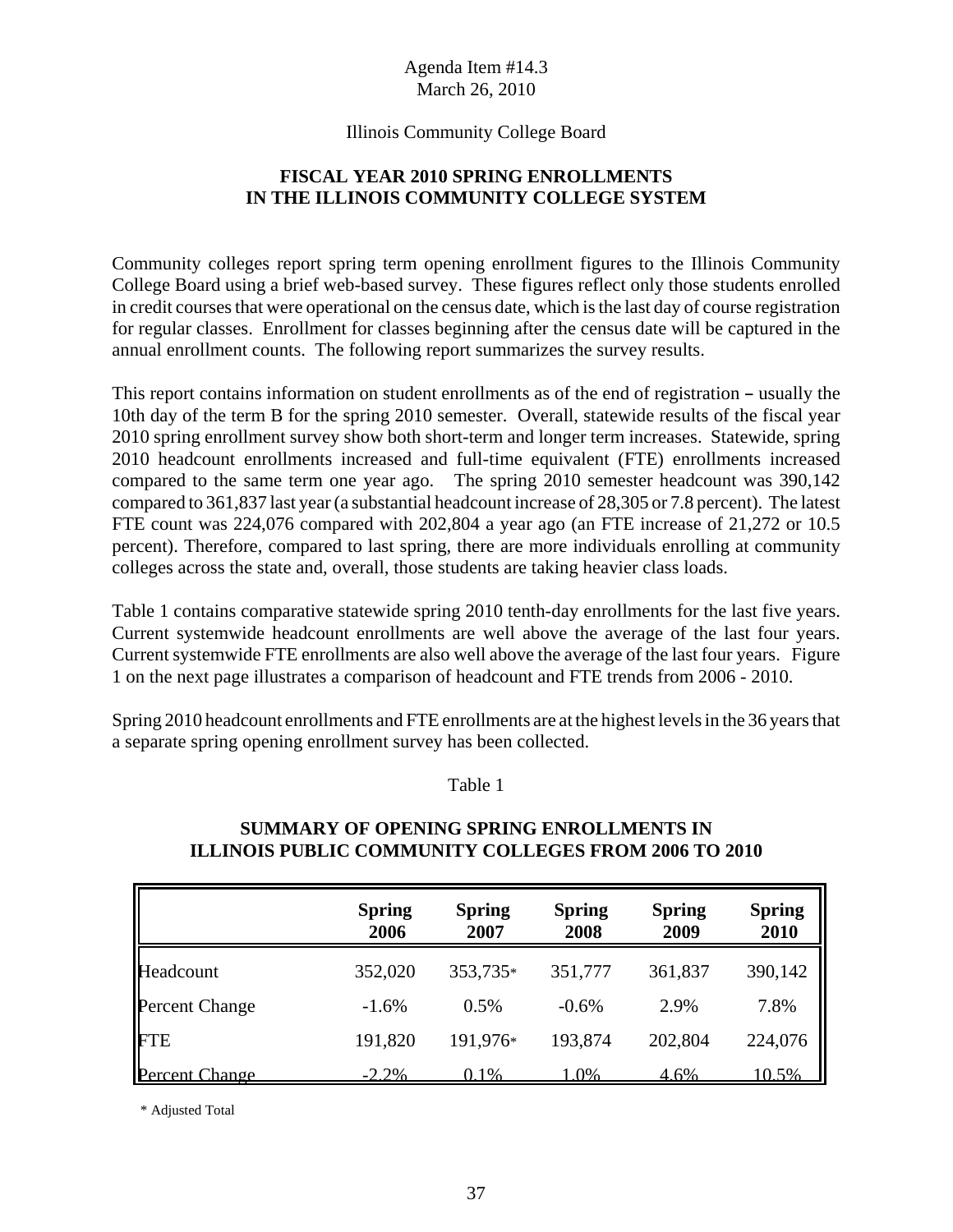



Table 2 provides a comparison of fiscal year 2006 through fiscal year 2010 spring headcount enrollments for each community college. Among the 48 community colleges, since last year headcount increases were reported at 40 colleges (1.0 percent or higher) including 17 institutions with double-digit headcount increases. Six colleges saw decreases (1.0 percent or more) compared to last year. Two colleges reported little or no change (less than 1.0 percent) versus last year.

Table 3 contains a comparison of full-time equivalent (FTE) enrollments for the same five-year period. Compared to last year, Spring 2010 FTE increases were reported by 43 colleges, decreases by 4, and 1 college indicated little or no change. The number of colleges with increases led those with declines by nearly eleven to one. These figures include 26 colleges that reported double-digit FTE increases.

Table 4 provides fiscal year 2009 and fiscal year 2010 spring opening enrollments in internet- based courses at each community college. At the beginning of the spring 2010 semester, there were 96,988 students (duplicated) enrolled in internet courses compared to 76,220 in spring 2009 (an increase of 27.2 percent).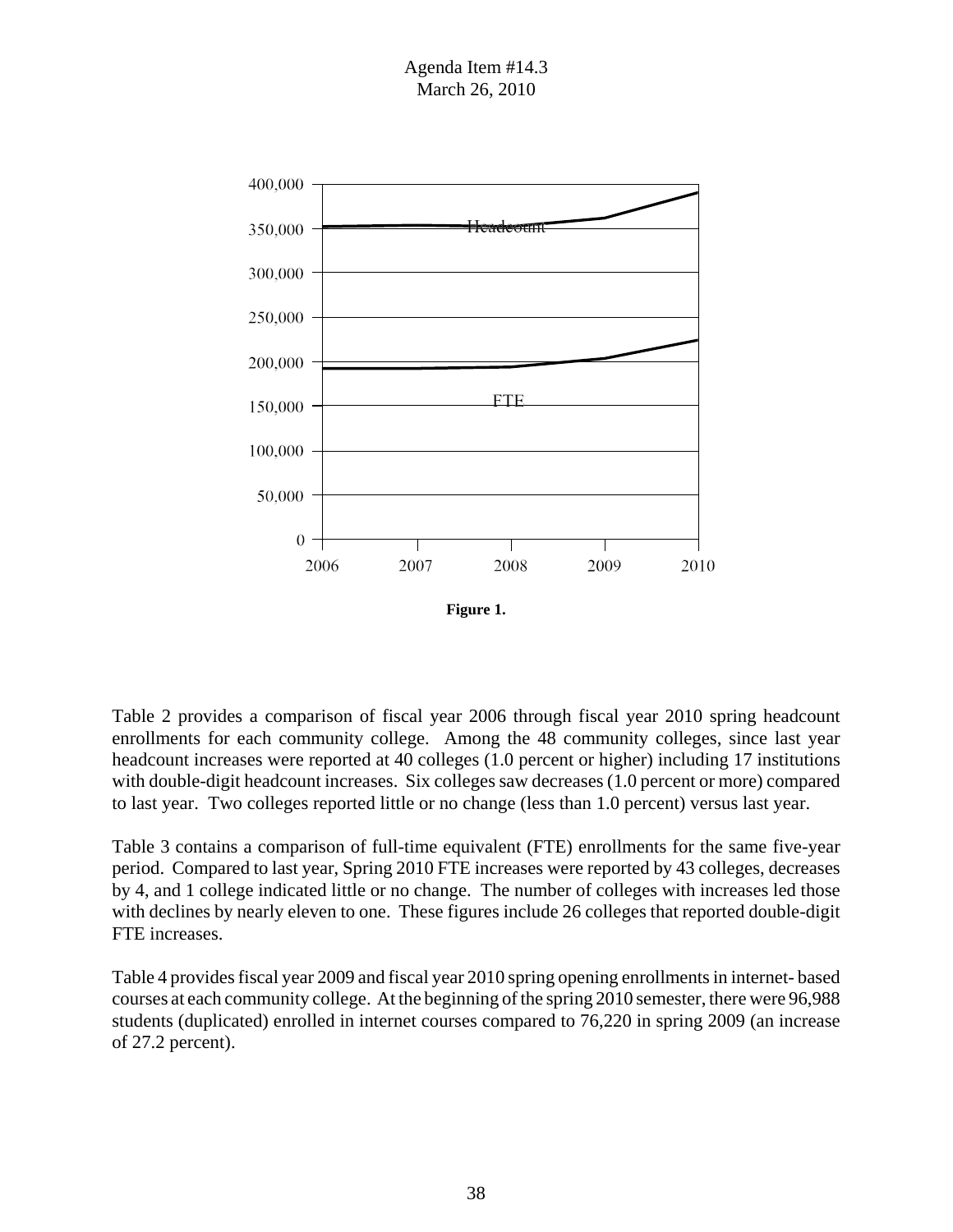#### Table 2 **SUMMARY COMPARISON OF SPRING HEADCOUNT ENROLLMENTS BY COLLEGE – FISCAL YEARS 2006-2010**

| Dist.      |                           | Spring<br>FY 2006 | Spring<br>FY 2007   | Spring<br>FY 2008 | Spring<br>FY 2009 | Spring<br>FY 2010 | Spring<br>% Change | Spring<br>% Change |
|------------|---------------------------|-------------------|---------------------|-------------------|-------------------|-------------------|--------------------|--------------------|
| No.        | <b>College Name</b>       | Headcount         | Headcount           | Headcount         | Headcount         | Headcount         | 2006-2010          | 2009-2010          |
| 503        | <b>Black Hawk</b>         | 7,068             | 6,630               | 6,488             | 6,199             | 6,949             | $-1.7%$            | 12.1%              |
| 508        | Chicago                   | (56, 578)         | (56, 133)           | (56, 824)         | (60, 215)         | (65,516)          | (15.8)             | (8.8)              |
|            | Daley                     | 9,694             | 9,637               | 9,478             | 9,591             | 9,442             | $-2.6$             | $-1.6$             |
|            | Kennedy-King              | 5,369             | 5,297               | 6,472             | 7,272             | 7,260             | 35.2               | $-0.2$             |
|            | Malcolm X                 | 6,808             | 6,308               | 6,716             | 7,566             | 8,962             | 31.6               | 18.5               |
|            | Olive-Harvey              | 4,435             | 4,153               | 3,778             | 4,096             | 5,076             | 14.5               | 23.9               |
|            | Truman                    | 11,606            | 11,982              | 11,766            | 12,331            | 13,443            | 15.8               | 9.0                |
|            | Washington                | 7,885             | 8,329               | 7,905             | 8,020             | 8,310             | 5.4                | 3.6                |
|            | Wilbur Wright             | 10,781            | 10,427              | 10,709            | 11,339            | 13,023            | 20.8               | 14.9               |
| 507        | Danville                  | 2,837             | 2,780               | 2,611             | 2,829             | 3,360             | 18.4               | 18.8               |
| 502        | DuPage                    | 26,290            | 25,954              | 25,760            | 26,382            | 27,982            | 6.4                | 6.1                |
| 509        | Elgin                     | 9,933             | 9,655               | 9,053             | 10,333            | 11,894            | 19.7               | 15.1               |
| 512        | Harper                    | 14,769            | 14,486              | 14,414            | 14,495            | 15,770            | 6.8                | 8.8                |
| 540        | Heartland                 | 4,401             | 4,538               | 4,556             | 4,906             | 5,103             | 16.0               | 4.0                |
| 519        | Highland                  | 2,614             | 2,604               | 2,278             | 2,331             | 2,842             | 8.7                | 21.9               |
| 514        | Illinois Central          | 11,548            | 11,553              | 11,222            | 11,545            | 12,744            | 10.4               | 10.4               |
| 529        | Illinois Eastern          | (12, 389)         | (13,249)            | (12,526)          | (11, 470)         | (11, 173)         | $(-9.8)$           | $(-2.6)$           |
|            | Frontier                  | 2,806             | 2,917               | 2,645             | 2,694             | 2,474             | $-11.8$            | $-8.2$             |
|            | Lincoln Trail             | 1,696             | 1,658               | 1,468             | 1,375             | 1,101             | $-35.1$            | $-19.9$            |
|            | <b>Olney Central</b>      | 2,259             | 2,253               | 2,163             | 2,077             | 2,260             | 0.0                | 8.8                |
|            | Wabash Valley             | 5,628             | 6,421               | 6,250             | 5,324             | 5,338             | $-5.2$             | 0.3                |
| 513        | <b>Illinois Valley</b>    | 3,972             | 4,040               | 4,072             | 4,018             | 4,519             | 13.8               | 12.5               |
| 525        | Joliet                    | 12,568            | 13,055              | 13,397            | 14,713            | 16,140            | 28.4               | 9.7                |
| 520        | Kankakee                  | 3,105             | 3,352               | 3,332             | 3,539             | 4,154             | 33.8               | 17.4               |
| 501        | Kaskaskia                 | 5,542             | 5,820               | 6,039             | 5,885             | 5,966             | 7.7                | 1.4                |
| 523        | Kishwaukee                | 4,053             | 4,162               | 4,241             | 3,825             | 4,299             | 6.1                | 12.4               |
| 532        | Lake County               | 15,430            | 15,724              | 15,999            | 16,987            | 18,567            | 20.3               | 9.3                |
| 517        | Lake Land                 | 7,781             | 7,922               | 7,944             | 7,788             | 9,069             | 16.6               | 16.4<br>2.0        |
| 536<br>526 | Lewis & Clark             | 7,893             | 8,016               | 8,163             | 8,338             | 8,506             | 7.8<br>24.7        | 15.2               |
| 530        | Lincoln Land              | 6,638             | 6,797<br>$6,202$ ** | 6,817<br>6,279    | 7,181<br>6,287    | 8,276<br>7,162    | 20.9               | 13.9               |
| 528        | Logan                     | 5,926<br>5,838    | 5,936               | 5,825             |                   | 7,381             |                    | 28.4               |
| 524        | McHenry<br>Moraine Valley | 15,715            | 16,559              | 16,815            | 5,749<br>18,130   | 18,772            | 26.4<br>19.5       | 3.5                |
| 527        | Morton                    | 5,091             | 5,200               | 5,089             | 5,012             | 5,077             | $-0.3$             | 1.3                |
| 535        | Oakton                    | 12,175            | 11,742              | 11,433            | 11,270            | 11,867            | $-2.5$             | 5.3                |
| 505        | Parkland                  | 9,037             | 9,205               | 9,551             | 8,843             | 9,436             | 4.4                | 6.7                |
| 515        | Prairie State             | 5,510             | 5,369               | 5,338             | 5,602             | 5,825             | 5.7                | 4.0                |
| 521        | Rend Lake                 | 3,895             | 3,916               | 4,236             | $4,408$ **        | 4,738             | 21.6               | 7.5                |
| 537        | Richland                  | 3,403             | 3,271               | 3,208             | 3,653             | 3,868             | 13.7               | 5.9                |
| 511        | <b>Rock Valley</b>        | 7,574             | 7,788               | 7,524             | 8,387             | 9,172             | 21.1               | 9.4                |
| 518        | Sandburg                  | 3,477             | 3,227               | 2,619             | 2,477             | 2,518             | $-27.6$            | 1.7                |
| 506        | Sauk Valley               | 2,686             | 2,882               | 2,864             | 2,784             | 2,860             | 6.5                | 2.7                |
| 531        | Shawnee                   | 1,871             | 2,045               | 2,264             | 2,421             | 2,470             | 32.0               | $2.0\,$            |
| 510        | South Suburban            | 8,370             | 8,147               | 7,890             | 7,309             | 8,743             | 4.5                | 19.6               |
| 533        | Southeastern              | 2,705             | 3,108               | 1,799             | 2,364             | 2,201             | $-18.6$            | $-6.9$             |
| 522        | Southwestern*             | 14,279            | 14,060              | 14,073            | 13,981            | 14,626            | 2.4                | 4.6                |
| 534        | Spoon River               | 2,137             | 2,109               | 2,183             | 2,216             | 2,193             | 2.6                | $-1.0$             |
| 504        | Triton                    | 15,154            | 15,062              | 15,184            | 15,447            | 15,102            | $-0.3$             | $-2.2$             |
| 516        | Waubonsee                 | 9,128             | 8,802               | 9,289             | 10,009            | 10,495            | 15.0               | 4.9                |
| 539        | Wood                      | 2.640             | 2.635               | 2.578             | 2.509             | 2.807             | 6.3                | 11.9               |
|            | TOTALS/AVERAGES           | 352,020           | 353,735             | 351,777 **        | 361,837 **        | 390,142           | 10.8 %             | 7.8 %              |

\*Formerly Belleville Area College

\*\*Colleges Provided Corrected Figure

SOURCE OF DATA: Winter Quarter/Spring Semester Enrollment Surveys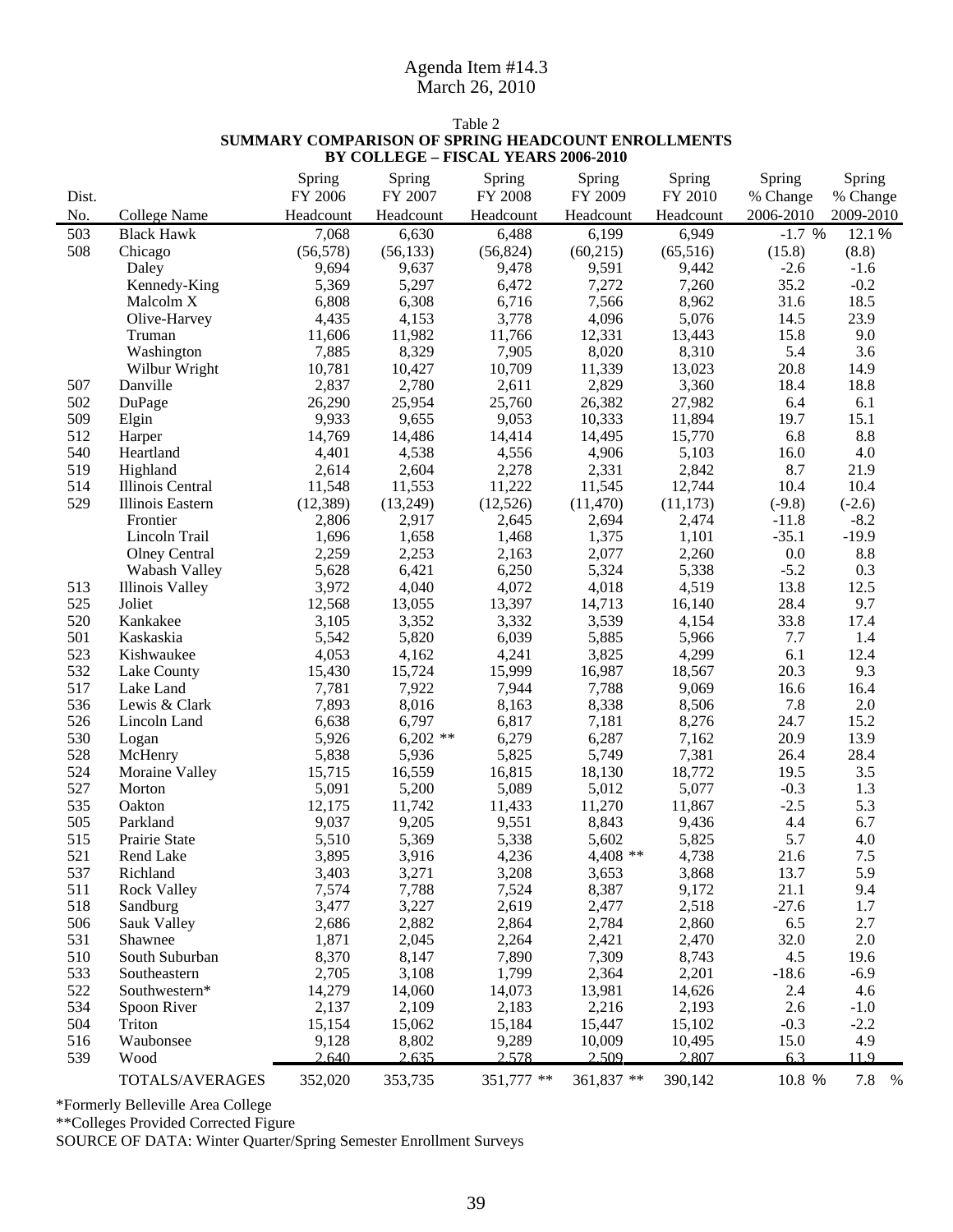|            | BY COLLEGE - FISCAL YEARS 2006-2010 |                |                |                |                 |                 |              |             |
|------------|-------------------------------------|----------------|----------------|----------------|-----------------|-----------------|--------------|-------------|
|            |                                     | Spring         | Spring         | Spring         | Spring          | Spring          | Spring       | Spring      |
| Dist.      |                                     | FY 2006        | FY 2007        | FY 2008        | FY 2009         | FY 2010         | % Change     | % Change    |
| No.        | College Name                        | <b>FTE</b>     | <b>FTE</b>     | <b>FTE</b>     | <b>FTE</b>      | <b>FTE</b>      | 2006-2010    | 2009-2010   |
| 503        | <b>Black Hawk</b>                   | 3,743          | 3,533          | 3,414          | 3,353           | 3,619           | $-3.3 %$     | 7.9 %       |
| 508        | Chicago                             | (33,989)       | (32, 941)      | (33, 450)      | (36,176)        | (40, 135)       | (18.1)       | (10.9)      |
|            | Daley                               | 6,015          | 5,980          | 5,897          | 6,010           | 5,887           | $-2.1$       | $-2.0$      |
|            | Kennedy-King                        | 3,302          | 3,406          | 3,953          | 4,559           | 4,914           | 48.8         | 7.8         |
|            | Malcolm X                           | 4,482          | 4,003          | 4,198          | 4,706           | 5,503           | 22.8         | 16.9        |
|            | Olive-Harvey                        | 3,198          | 2,373          | 2,387          | 2,723           | 3,467           | 8.4          | 27.3        |
|            | Truman                              | 6,288          | 6,350          | 6,153          | 6,605           | 7,399           | 17.7         | 12.0        |
|            | Washington                          | 4,676          | 5,008          | 4,753          | 5,019           | 5,388           | 15.2         | 7.4         |
|            | Wilbur Wright                       | 6,028          | 5,821          | 6,109          | 6,554           | 7,577           | 25.7         | 15.6        |
| 507        | Danville                            | 1,596          | 1,601          | 1,535          | 1,640           | 2,046           | 28.2         | 24.8        |
| 502        | DuPage                              | 13,939         | 13,887         | 14,002         | 14,573          | 15,791          | 13.3         | 8.4         |
| 509        | Elgin                               | 5,042          | 4,899          | 5,040          | 5,712           | 6,684           | 32.6         | 17.0        |
| 512        | Harper                              | 8,316          | 8,343          | 8,383          | 8,533           | 9,140           | 9.9          | 7.1         |
| 540        | Heartland                           | 2,549          | 2,696          | 2,730          | 2,981           | 3,204           | 25.7         | 7.5         |
| 519        | Highland                            | 1,429          | 1,431          | 1,337          | 1,429           | 1,711           | 19.7         | 19.7        |
| 514        | Illinois Central                    | 6,627          | 6,636          | 6,379          | 6,688           | 7,555           | 14.0         | 13.0        |
| 529        | Illinois Eastern                    | (4,229)        | (4,274)        | (4,039)        | (4,069)         | (4,262)         | (0.8)        | (4.7)       |
|            | Frontier                            | 743            | 789            | 779            | 808             | 790             | 6.3          | $-2.2$      |
|            | Lincoln Trail                       | 817            | 803            | 737            | 676             | 631             | $-22.8$      | $-6.7$      |
|            | <b>Olney Central</b>                | 1,231          | 1,234          | 1,149          | 1,158           | 1,329           | 8.0          | 14.8        |
|            | Wabash Valley                       | 1,438          | 1,448          | 1,374          | 1,427           | 1,512           | 5.1          | 6.0         |
| 513        | <b>Illinois Valley</b>              | 2,371          | 2,299          | 2,335          | 2,316           | 2,771           | 16.9         | 19.6        |
| 525        | Joliet                              | 7,003          | 7,381          | 7,686          | 8,615           | 9,746           | 39.2         | 13.1        |
| 520        | Kankakee                            | 1,796          | 1,890          | 1,908          | 2,091           | 2,549           | 41.9         | 21.9        |
| 501        | Kaskaskia                           | 3,168          | 3,317          | 3,421          | 3,456           | 3,728           | 17.7         | 7.9         |
| 523        | Kishwaukee                          | 2,411          | 2,514          | 2,570          | 2,428           | 2,794           | 15.9         | 15.1        |
| 532        | Lake County                         | 7,851          | 8,206          | 8,438          | 9,043           | 10,026          | 27.7         | 10.9        |
| 517        | Lake Land                           | 4,339          | 4,363          | 4,291          | 4,418           | 5,101           | 17.6         | 15.5        |
| 536        | Lewis & Clark                       | 3,814          | 3,969          | 4,159          | 4,292           | 4,579           | 20.1         | 6.7         |
| 526        | Lincoln Land                        | 3,876          | 3,898          | 4,005          | 4,178           | 4,773           | 23.1         | 14.2        |
| 530        | Logan                               | 3,637          | $3,804$ **     | $3,818**$      | $3,691$ **      | 4,166           | 14.5         | 12.9        |
| 528<br>524 | McHenry                             | 3,008<br>8,999 | 3,207          | $3,198$ **     | 3,266<br>10,067 | 4,147<br>10,742 | 37.9<br>19.4 | 27.0<br>6.7 |
| 527        | Moraine Valley<br>Morton            | 2,308          | 9,252<br>2,441 | 9,503<br>2,392 | 2,485           | 2,809           | 21.7         | 13.0        |
| 535        | Oakton                              | 6,122          | 6,145          | 6,034          | 6,133           | 6,309           | 3.1          | 2.9         |
| 505        | Parkland                            | 5,402          | 5,434          | 5,625          | 5,623           | 6,045           | 11.9         | 7.5         |
| 515        | Prairie State                       | 2,904          | 2,810          | 2,907          | 2,971           | 3,386           | 16.6         | 14.0        |
| 521        | Rend Lake                           | 2,119          | 2,199          | 2,352          | 2,453           | 2,645           | 24.8         | 7.8         |
| 537        | Richland                            | 1,757          | 1,768          | 1,697          | 1,854           | 2,158           | 22.8         | 16.4        |
| 511        | <b>Rock Valley</b>                  | 4,563          | 4,506          | 4,509          | 4,890           | 5,549           | 21.6         | 13.5        |
| 518        | Sandburg                            | 1,872          | 1,662          | 1,546          | 1,488           | 1,594           | $-14.9$      | 7.1         |
| 506        | Sauk Valley                         | 1,442          | 1,482          | 1,506          | 1,542           | 1,712           | 18.7         | 11.0        |
| 531        | Shawnee                             | 1,274          | 1,299          | 1,428          | 1,403           | 1,367           | 7.3          | $-2.6$      |
| 510        | South Suburban                      | 4,281          | 3,948          | 3,827          | 3,719           | 4,545           | 6.2          | 22.2        |
| 533        | Southeastern                        | 1,286          | 1,375          | 1,174          | 1,239           | 1,308           | 1.7          | 5.6         |
| 522        | Southwestern                        | 7,681          | 7,661          | 7,669          | 7,853           | 8,407           | 9.5          | 7.1         |
| 534        | Spoon River                         | 1,222          | 1,194          | 1,289          | 1,218           | 1,264           | 3.4          | 3.8         |
| 504        | Triton                              | 7,994          | 7,812          | 8,086          | 8,282           | 8,273           | 3.5          | $-0.1$      |
| 516        | Waubonsee                           | 4,287          | 4,351          | 4,640          | 5,100           | 5,634           | 31.4         | 10.5        |
| 539        | Wood                                | 1.574          | 1.548          | 1.552          | 1.536           | 1.802           | 14.5         | 17.3        |
|            | TOTALS/AVERAGES                     | 191,820        | 191,976        | 193,874 **     | 202,804 **      | 224,076         | 16.8 %       | 10.5 %      |

Table 3 **SUMMARY COMPARISON OF SPRING FTE ENROLLMENTS**

\*Formerly Belleville Area College \*\*Colleges Provided Corrected Figure SOURCE OF DATA: Winter Quarter/Spring Semester Enrollment Surveys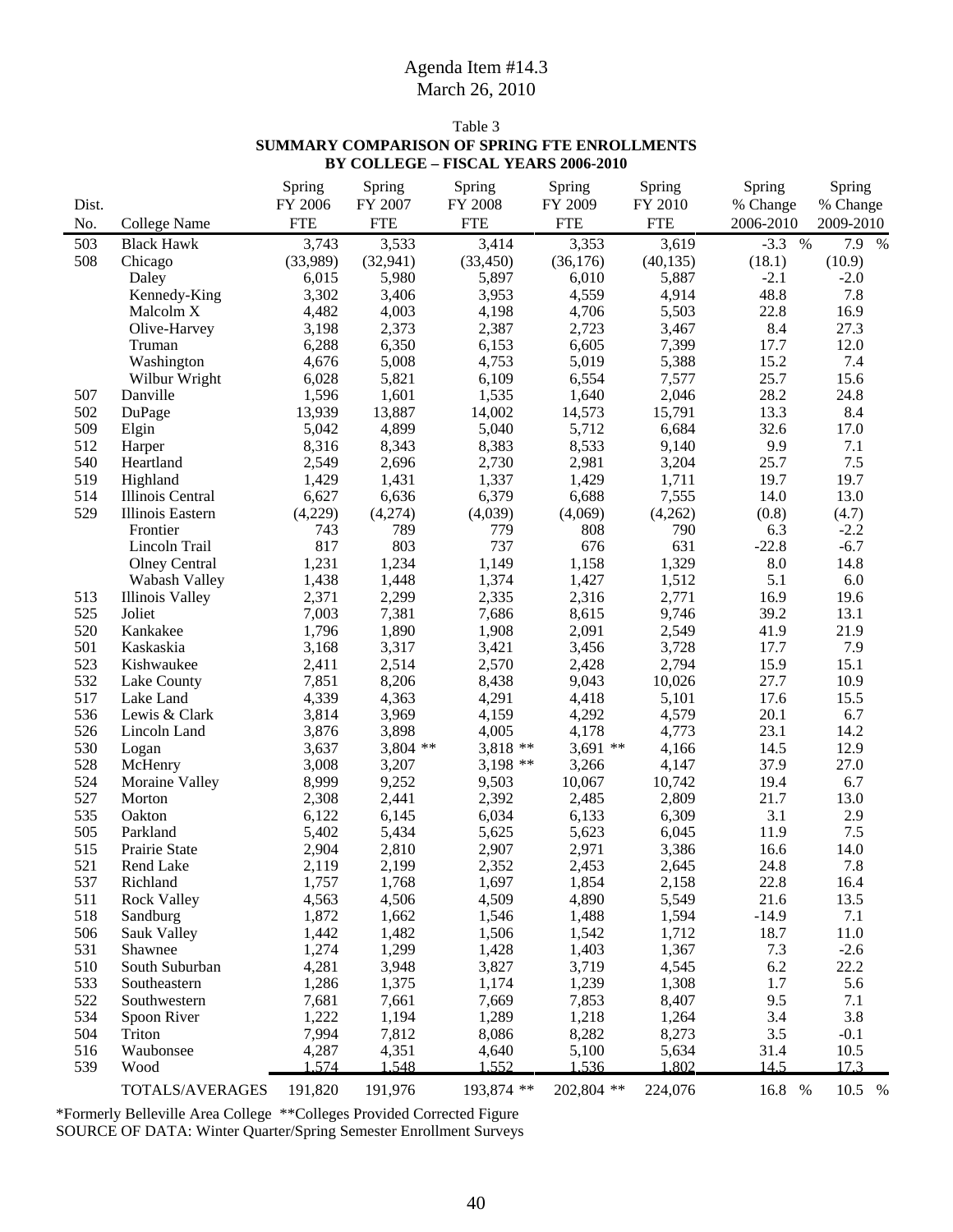# Agenda Item#14.3

# March 26, 2010

| Dist.<br>No. | District/College     | Spring<br>2009 | Spring<br>2010  |
|--------------|----------------------|----------------|-----------------|
|              |                      |                |                 |
| 503          | <b>Black Hawk</b>    | 1,843          | 1,973           |
| 508          | Chicago              | (5, 428)       | (6, 344)<br>700 |
|              | Daley                | 620            |                 |
|              | Kennedy-King         | 653            | 729             |
|              | Malcolm X            | 535            | 679             |
|              | Olive-Harvey         | 446            | 575             |
|              | Truman               | 745            | 966             |
|              | Washington           | 1,530          | 1,594           |
|              | Wilbur Wright        | 899            | 1,101           |
| 507          | Danville             | 1,445          | 1,489           |
| 502          | DuPage               | 4,712          | 7,415           |
| 509          | Elgin                | 2,042          | 2,836           |
| 512          | Harper               | 1,848          | 3,716           |
| 540          | Heartland            | 1,179          | 1,610           |
| 519          | Highland             | 563            | 822             |
| 514          | Illinois Central     | 3,538          | 3,905           |
| 529          | Illinois Eastern     | (1,353)        | (1, 567)        |
|              | Frontier             | 101            | 106             |
|              | Lincoln Trail        | 410            | 415             |
|              | <b>Olney Central</b> | 566            | 739             |
|              | Wabash Valley        | 276            | 307             |
| 513          | Illinois Valley      | 806            | 1,118           |
| 525          | Joliet               | 2,499          | 3,572           |
| 520          | Kankakee             | 1,490          | 2,013           |
| 501          | Kaskaskia            | 2,814          | 3,742           |
| 523          | Kishwaukee           | 1,877          | 2,199           |
| 532          | Lake County          | 3,484          | 4,122           |
| 517          | Lake Land            | 1,806          | 5,034           |
| 536          | Lewis & Clark        | 2,134          | 2,099           |
| 526          | Lincoln Land         | 2,416          | 2,643           |
| 530          | Logan                | 1,917          | 2,547           |
| 528          | McHenry              | 1,481          | 1,632           |
| 524          | Moraine Valley       | 2,784          | 3,110           |
| 527          | Morton               | 283            | 545             |
| 535          | Oakton               | 1,925          | 2,718           |
| 505          | Parkland             | 4,816          | 5,289           |
| 515          | Prairie State        | 909            | 1,072           |
| 521          | Rend Lake            | 860            | 886             |
| 537          | Richland             | 1,097          | 1,306           |
| 511          | <b>Rock Valley</b>   | 1,141          | 1,536           |
| 518          | Sandburg             | 824            | 1,086           |
| 506          | Sauk Valley          | 870            | 1,039           |
| 531          | Shawnee              | 649            | 726             |
| 510          | South Suburban       | 1,271          | 1,310           |
| 533          | Southeastern         | 1,361          | 1,572           |
| 522          | Southwestern         | 2,522          | 2,798           |
| 534          | Spoon River          | 370            | 743             |
| 504          | Triton               | 3,321          | 3,704           |
| 516          | Waubonsee            | 3,621          | 4,115           |
| 539          | Wood                 | 921            | 1.035           |
|              |                      |                | 96,988          |
|              | TOTALS/AVERAGES      | 76,220         |                 |

#### Table 4 **PRELIMINARY OPENING INTERNET ENROLLMENT BY COLLEGE – FISCAL YEARS 2009-2010 (DUPLICATED)**

\*Estimated

SOURCE OF DATA: Spring Semester Enrollment Surveys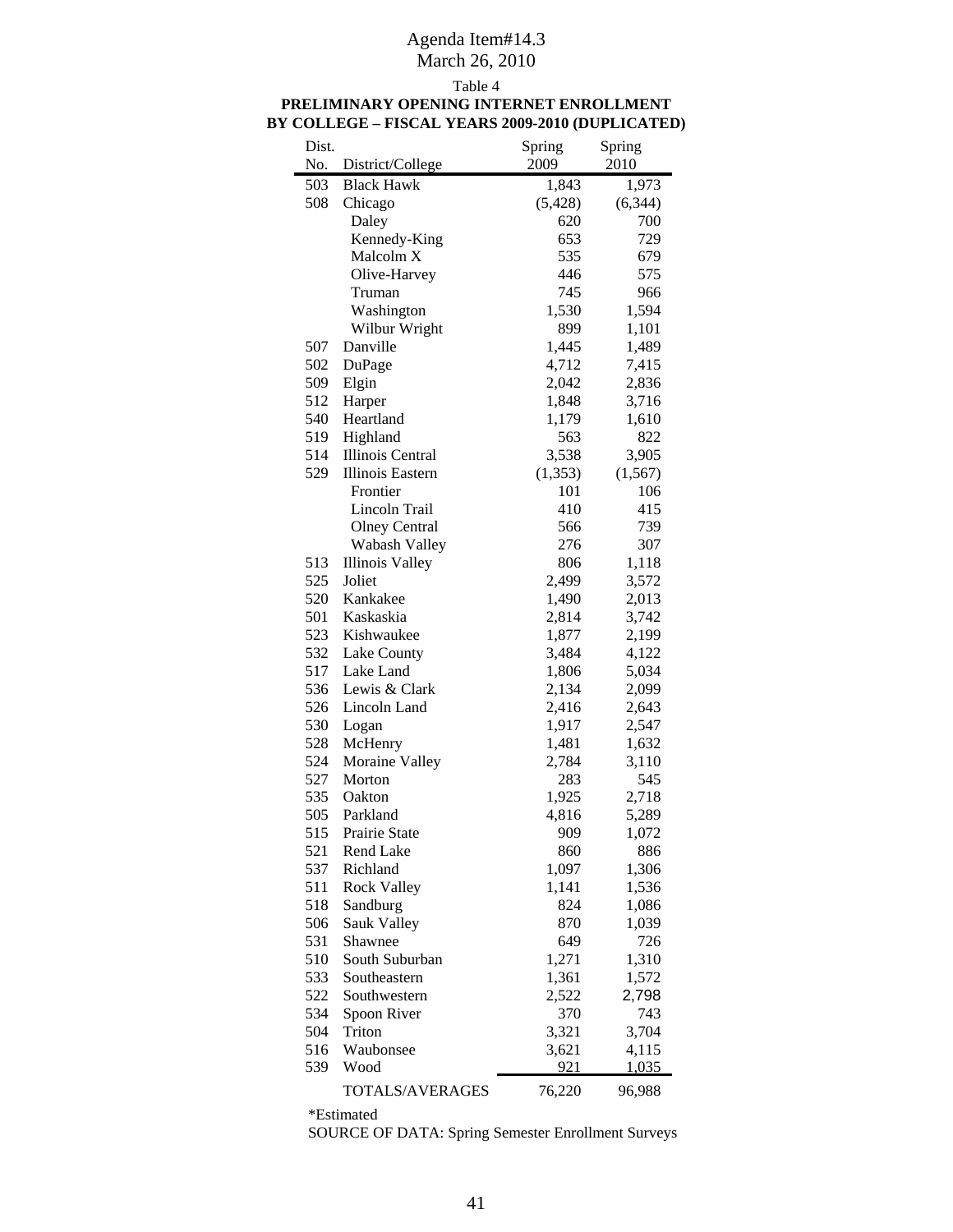Illinois Community College Board

# **ILLINOIS COMMUNITY COLLEGE SYSTEM PROGRAM REVIEW STATEWIDE SUMMARY FISCAL YEAR 2009**

Program review is the major accountability tool by which community colleges demonstrate the quality and effectiveness of the programs and services they offer to students. Review and evaluation of programs at the local level is a requirement for all community colleges. Colleges are expected to evaluate their programs once at least every five years using a systematic approach and considering, at minimum, levels of need, cost, and quality. Furthermore, colleges are required to submit to the ICCB a summary report of the previous year's review and evaluation of programs. ICCB staff develop a summary of the colleges' reports and distribute the information back out to the field. The externally attached report, *Illinois Community College System Program Review Statewide Summary for Fiscal Year 2009*, provides an illustration of the system's annual progress towards continuous quality improvement.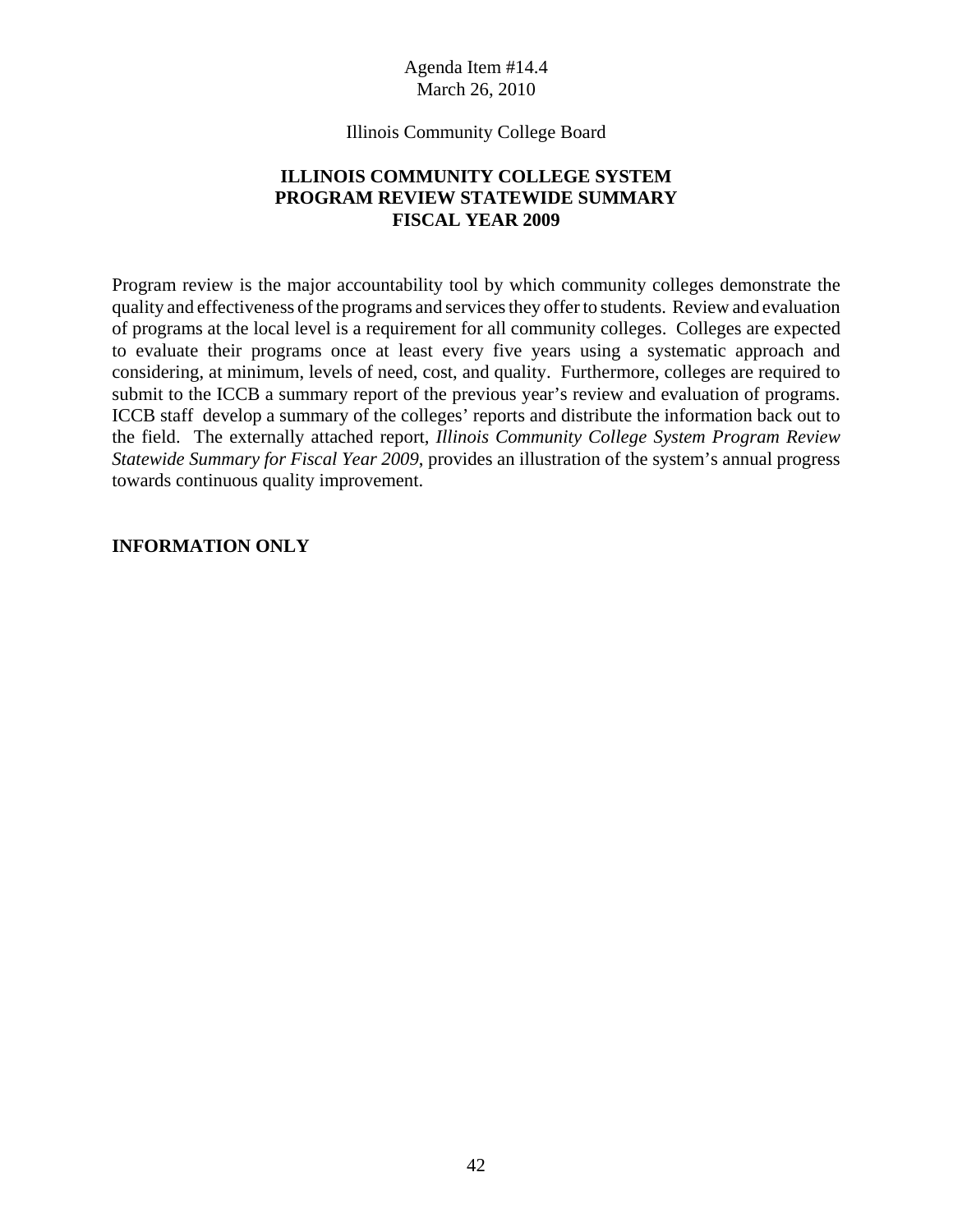#### Illinois Community College Board

#### **ONLINE INSTRUCTION IN THE ILLINOIS COMMUNITY COLLEGE SYSTEM** *Executive Summary*

In recent years, the internet has become an increasingly common tool for instructional delivery for Illinois community colleges. Based on fiscal year 2008 data, annual online enrollments in Illinois community colleges increased 21.9 percent from the previous year and 97.4 percent compared to five years ago. Online credit enrollment in the Illinois Community College System was 65,703, or 9.6 percent of the total fiscal year 2008 enrollment ( $N = 682,607$ ). The average age for students who have accumulated online hours at an Illinois community college was 28.3, while the median age was 24.3. In fiscal year 2008, white students made up 78.9 percent ( $N = 51,399$ ) of those participating in online credit coursework in community colleges, while 21.1 percent ( $N = 13,762$ ) of online enrollments were minority (non-white) students. Baccalaureate/ Transfer was the largest instructional program offered in the Illinois Community College System accounting for nearly six out of every ten online enrollments ( $N = 38,941$ ). Close to three out of every ten (29.7 percent; N = 13,792) fiscal year 2008 completers in the Illinois Community College System had taken at least one online course in the previous five years.

There are several benefits of online instruction: flexibility of when and where students can "attend" class; an increase in the availability of diverse material; an enhanced knowledge of the technological skills that will be critical to workers in the 21<sup>st</sup> century; the facilitation of team learning through chat rooms and newsgroups; students are more likely to be drawn into class discussions; and instructors may appear to be more approachable (Coleman, 2009). Online courses are becoming more attractive to students as a convenient and cost-effective way to earn college credits, certificates, and degrees. Both traditional age and nontraditional students find online courses beneficial. Engaging with instruction outside of traditional college meetings days and times provides increased flexibility for students. The ability to log in to courses from home, or wherever a student is at, provides costs savings to commuting students..

Nationally, online education has recently come into the spotlight. As part of the American Graduation Initiative, President Obama intends to implement a new Online Skills Laboratory which will allow students to learn, gain skills, and obtain credentials.

In this report, several aspects of online education in the Illinois Community College System will be explored: enrollment trends, characteristics of online students, online course counts and enrollments by PCS, online courses with high enrollments, online hours attempted and earned, online completions, online retention rates, and online faculty.

#### **STUDENT CHARACTERISTICS**

Based on Illinois Virtual Campus (IVC) information, there were 163,804 online enrollments in 9,082 courses during fall 2008 across all levels of higher education in Illinois. Illinois community colleges offered nearly half (48.0 percent) of all online courses and over onethird (38.5 percent) of all online enrollments.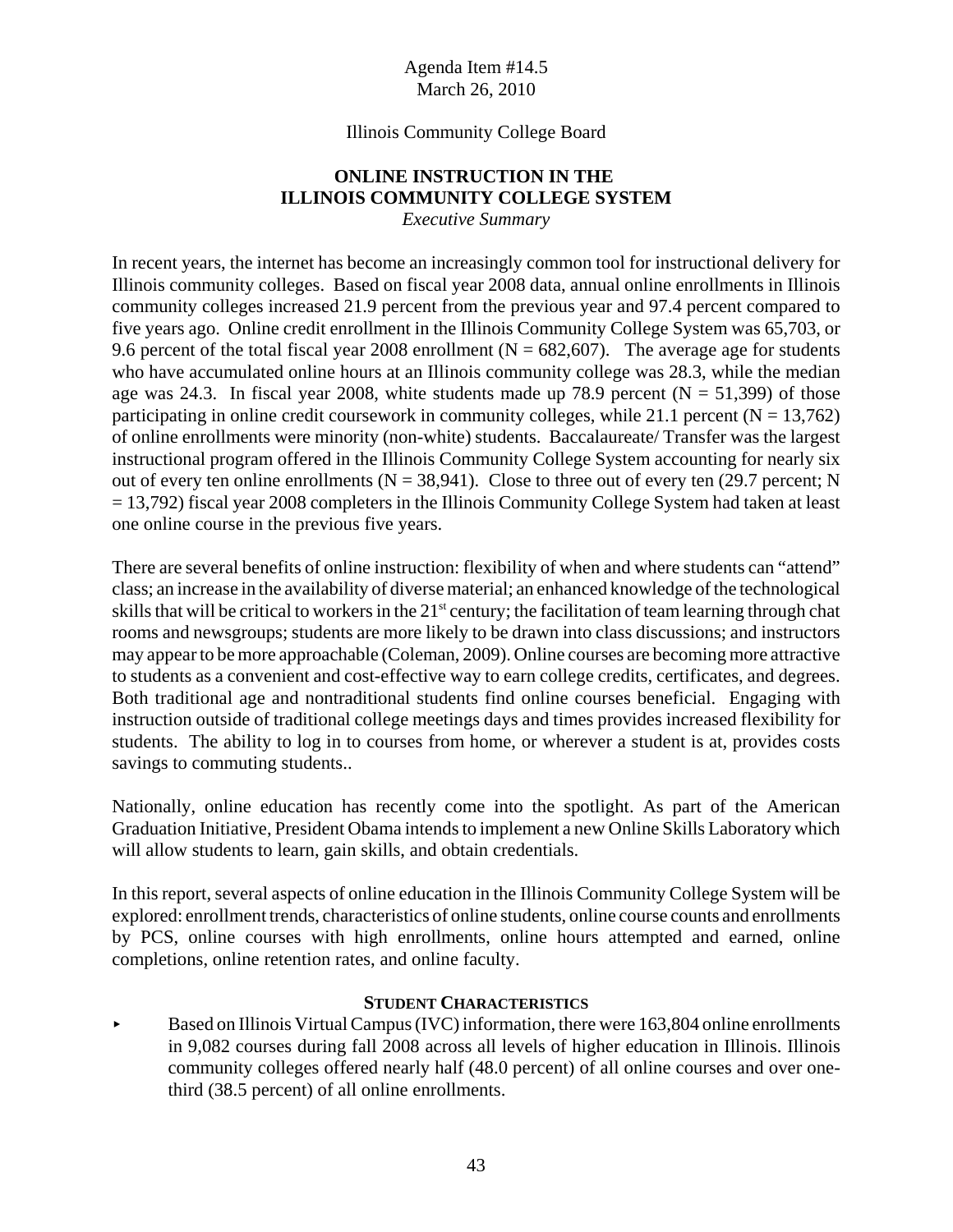- Mationwide, over 3.9 million students took at least one online course in fall 2007. Nationally, at community colleges 1.9 million students enrolled in at least one online course in fall 2006.
- < Annual online credit enrollment in the Illinois Community College System for fiscal year 2008 was 65,703, or 9.6 percent of the total fiscal year 2008 enrollment ( $N = 682,607$ ).
- Full-time equivalent (FTE) students totaled 35,287, which is 14.7 percent of the FY 2008 total  $(N = 239,881)$ .
- The average age for students who have accumulated online hours at an Illinois community college was 28.3, while the median age was 24.3.
- $\blacktriangleright$  Just more than half (52.9 percent) of all online enrollments were by those in the traditional higher education market who are age 24 or younger. Most traditional aged higher education enrollments were in Baccalaureate/Transfer programs (70.5 percent).
- Early to mid career students, age 25 to 39, made up an additional one-third  $(33.3 \text{ percent})$ of online enrollments. Early to mid career online enrollments were most commonly in Baccalaureate/Transfer programs (49.9 percent) and Career and Technical Education programs (37.3 percent).
- < Established workers, age 40 to 55, accounted for only 12.5 percent of online enrollments. Career and Technical Education programs had the most enrollments by established workers (46.5 percent). Baccalaureate/Transfer programs (39.8 percent) were also common for online enrollments by established workers.
- Seasoned workers, who are over 55, accounted for just 1.3 percent of all online enrollments. Seasoned workers most commonly enrolled in online courses in Career and Technical Education (41.6 percent) and Baccalaureate/Transfer (36.6 percent).
- $\blacktriangleright$  Two-thirds (67.8 percent) of online enrollments were female.
- < Male students enrolled in online courses were more likely to be enrolled in Baccalaureate/Transfer courses (62.6 percent) than female students enrolled in online courses (57.7 percent).
- < Overall, minority students were less likely to pursue online courses than white students.
- In fiscal year 2008, white students made up 78.9 percent ( $N = 51,399$ ) of those participating in online credit coursework in community colleges, while 21.1 percent  $(N = 13,762)$  of online enrollments were minority (non-white) students.
- < African American students were the largest minority group enrolled in online coursework  $(N = 6,322)$ , and accounted for 9.7 percent of online enrollments among students whose ethnicity was known.
- $\blacktriangleright$  Latino students (N = 3,968) accounted for 6.1 percent of online enrollments among students whose ethnicity was known.
- $\blacktriangleright$  Just less than nine out of ten (86.8 percent) of online enrollments in fiscal year 2008 were by students residing within the community college district. Overall, the average enrollment of in-district students in online courses was 12.4 students per course.
- $\blacktriangleright$  Just over one-tenth (10.4 percent) of all online enrollments were from those students who resided within Illinois but outside of the community college's district. Statewide in fiscal year 2008, the average number of out-of-district students enrolled in online courses was 2.7.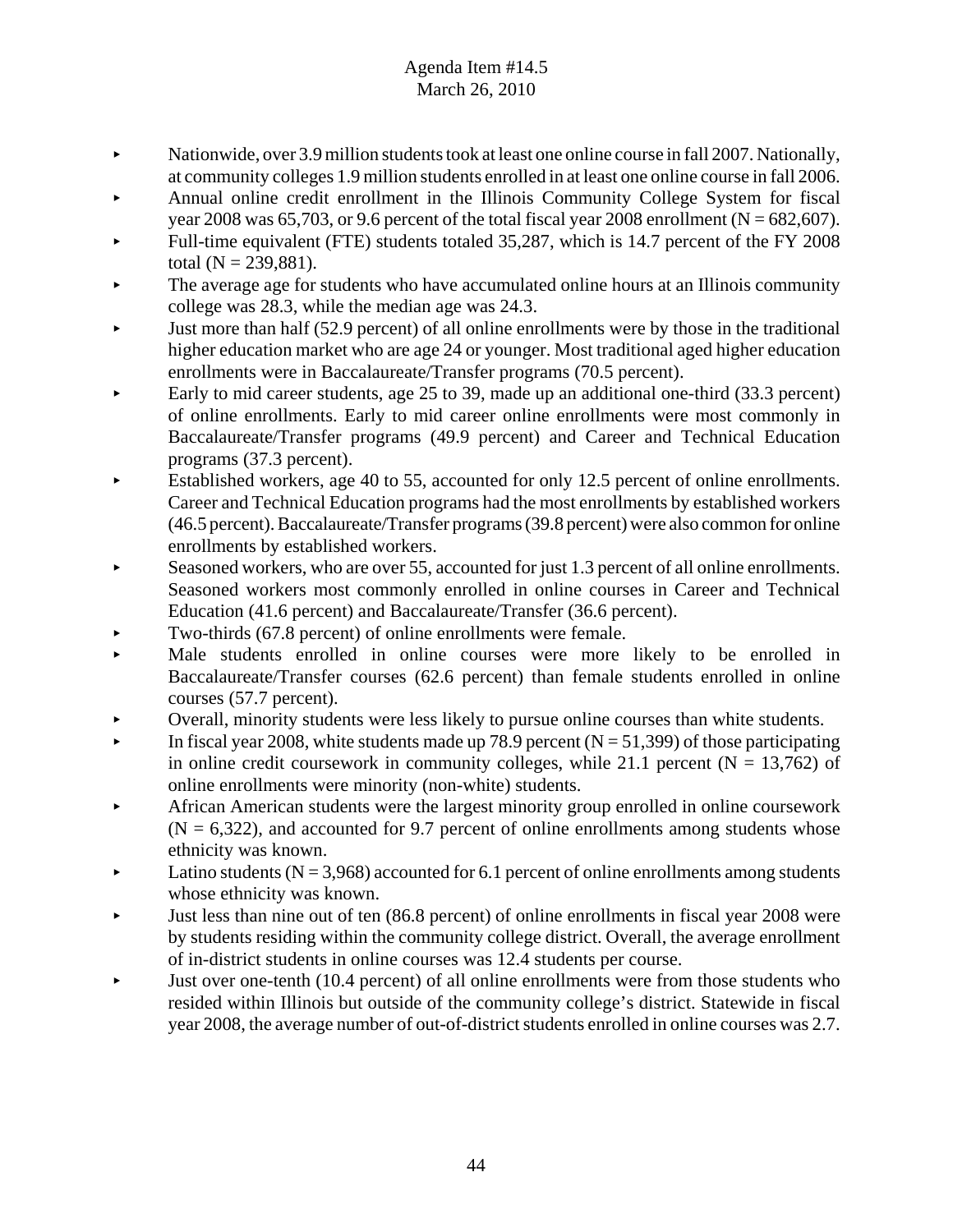$\blacktriangleright$  Very few (2.8 percent) online enrollments at Illinois community colleges were by students from out-of-state in fiscal year 2008. On average, fewer than two out-of-state students (N = 1.7) were enrolled in online courses at community colleges statewide in fiscal year 2008.

# **ONLINE COURSE COUNTS AND ENROLLMENTS BY BROAD PROGRAM AREA (PCS)**

- $\blacktriangleright$  Baccalaureate/Transfer is the largest instructional program offered in the Illinois Community College System accounting for nearly six out of every ten online enrollments  $(N = 38,941)$ in fiscal year 2008.
- < Career and Technical Education programs accounted for three in ten online enrollments (N  $= 19,727$ .
- < About 7 percent of online course enrollments were in General Associate Degree courses (N  $= 4,530$ .
- Vocational Skills programs ( $N = 924$ ), Adult Education (including English as a Second Language) courses ( $N = 823$ ), and General Studies Certificates ( $N = 758$ ) each accounted for about 1 percent of the online enrollments in fiscal year 2008.

# **INSTRUCTIONAL BROAD PROGRAM AREA ENROLLMENTS BY RACIAL/ETHNIC ORIGIN**

- $\blacktriangleright$  The largest percentages of students for each group were enrolled in Baccalaureate/Transfer programs: Asian (59.2 percent), Native American (55.3 percent), African American (57.9 percent), Latino (50.9 percent), White (59.9 percent), and Nonresident Alien (74.0 percent).
- Combined Minority students represented 90.6 percent of all English as a Second Language programs (ESL) online enrollments in fiscal year 2008.
- $\blacktriangleright$  Minority students were least represented in the General Studies Certificate (12.1 percent), Vocational Skills (17.1 percent), Career and Technical (20.0 percent), and Baccalaureate/Transfer (20.2 percent) areas.
- < African American students represented 18.1 percent of Adult Education online enrollments and 12.3 percent of General Associate online enrollments in fiscal year 2008.
- Extending Nearly 10 percent of online Baccalaureate/Transfer (9.4 percent) and Career and Technical (9.7 percent) enrollments were African American students.
- Latino students accounted for 83.8 percent of ESL online enrollments and 15.4 percent of Adult Education online enrollments.

# **ENROLLMENTS BY CAREER CLUSTER**

 $\blacktriangleright$  The five career clusters with the highest online enrollments in fiscal year 2008 were: Science, Technology, Engineering and Mathematics ( $N = 24,293$ ); Business, Management and Administration ( $N = 21,713$ ); Arts, Audio/Video, Technology and Communication ( $N$  $= 18,903$ ; Human Service (N = 18,078); and Health Science (N = 16,386).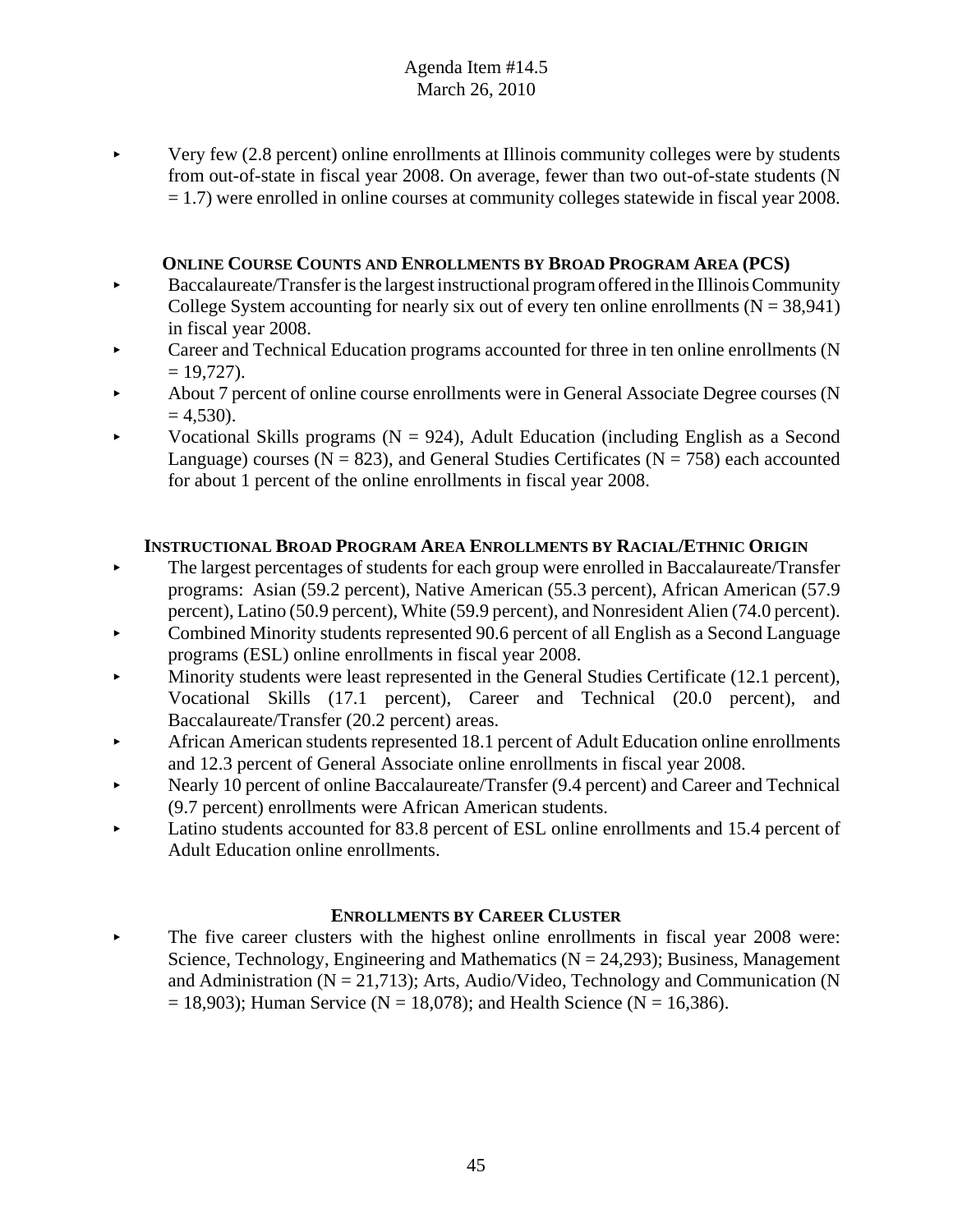# **ENROLLMENTS BY SPECIFIC PROGRAM (CIP)**

- $\triangleright$  Overall, the ten programs with the highest online enrollments made up nearly one-third (32.4) percent) of all online enrollments.
- $\blacktriangleright$  In fiscal year 2008, the course with the most online enrollments was English Composition  $(N = 9,093; CIP 23.0401)$  an increase of 13.4 percent  $(+1,073)$  from fiscal year 2007 and 75.4 percent (+3,910) from fiscal year 2004.
- $\blacktriangleright$  Other courses with large online enrollments were Sociology (N = 6,330; CIP 45.1101); Psychology, General ( $N = 6,121$ ; CIP 42.0101); Developmental and Child Psychology (N  $= 4,574$ ; CIP 42.0701); Economics, General (N = 4,488; CIP 45.0601); History, General (N  $= 4,297$ ; CIP 54.0101); Business/Commerce, General (N = 4,190; CIP 52.0101); Computational Skills (N = 3,607; CIP 32.0104); Business/Office Automation/ Technology/Data Entry  $(N = 3,416; CIP 52.0407)$ ; and Music History, Literature and Theory  $(N = 3,023; CIP 50.0902).$

# **ONLINE HOURS ATTEMPTED AND EARNED**

- $\blacktriangleright$  In fiscal year 2008, Illinois community college students earned 71.6 percent (N = 324,288) of the 452,765 online credit hours they attempted.
- In fiscal year 2008, Illinois community college students boosted the percent of hours earned by 0.9 percent from the previous year. From 2004, the percent of hours earned increased 0.4 percent.

#### **ONLINE COMPLETIONS**

- Close to three out of every ten (29.7 percent;  $N = 13,792$ ) fiscal year 2008 completers had taken at least one online course in the previous five years.
- $\triangleright$  Over one-third (38.6 percent) of completers with online hours had under four accumulated hours. Another 27.5 percent had six to fifteen hours and 21.3 percent had four to six hours.
- Fewer than half of Baccalaureate/Transfer degree completers (43.8 percent;  $N = 6,087$ ) in fiscal year 2008 had accumulated online hours.
- < One-third of Baccalaureate/Transfer degree completers with online hours had fewer than four hours accumulated. An additional 29.4 percent had accumulated six to fifteen hours and 21.1 percent had four to six hours.
- Associate in Arts degree completers accounted for more than half  $(54.3 \text{ percent})$  of Baccalaureate/Transfer degree completers with online hours. Associate in Science degree completers contributed another 34.4 percent of overall Baccalaureate/Transfer degree completers with online hours.
- Completers with online hours made up only 23.1 percent  $(N = 7,171)$  off all Career and Technical Education completers in fiscal year 2008.
- < Over half of Career and Technical Education completions with online hours (54.8 percent) were in Associate in Applied Science.
- $\blacktriangleright$  Slightly less than three out of ten (29.2 percent) Career and Technical Education completers with online hours were in Certificate Programs of less than one year. This is compared to the completers from Certificate Programs of One Year or More who made up 16.0 percent of all Career and Technical Education graduates with online hours.
- < Overall, 42.6 percent of Career and Technical Education completers with online hours had accumulated fewer than four hours online.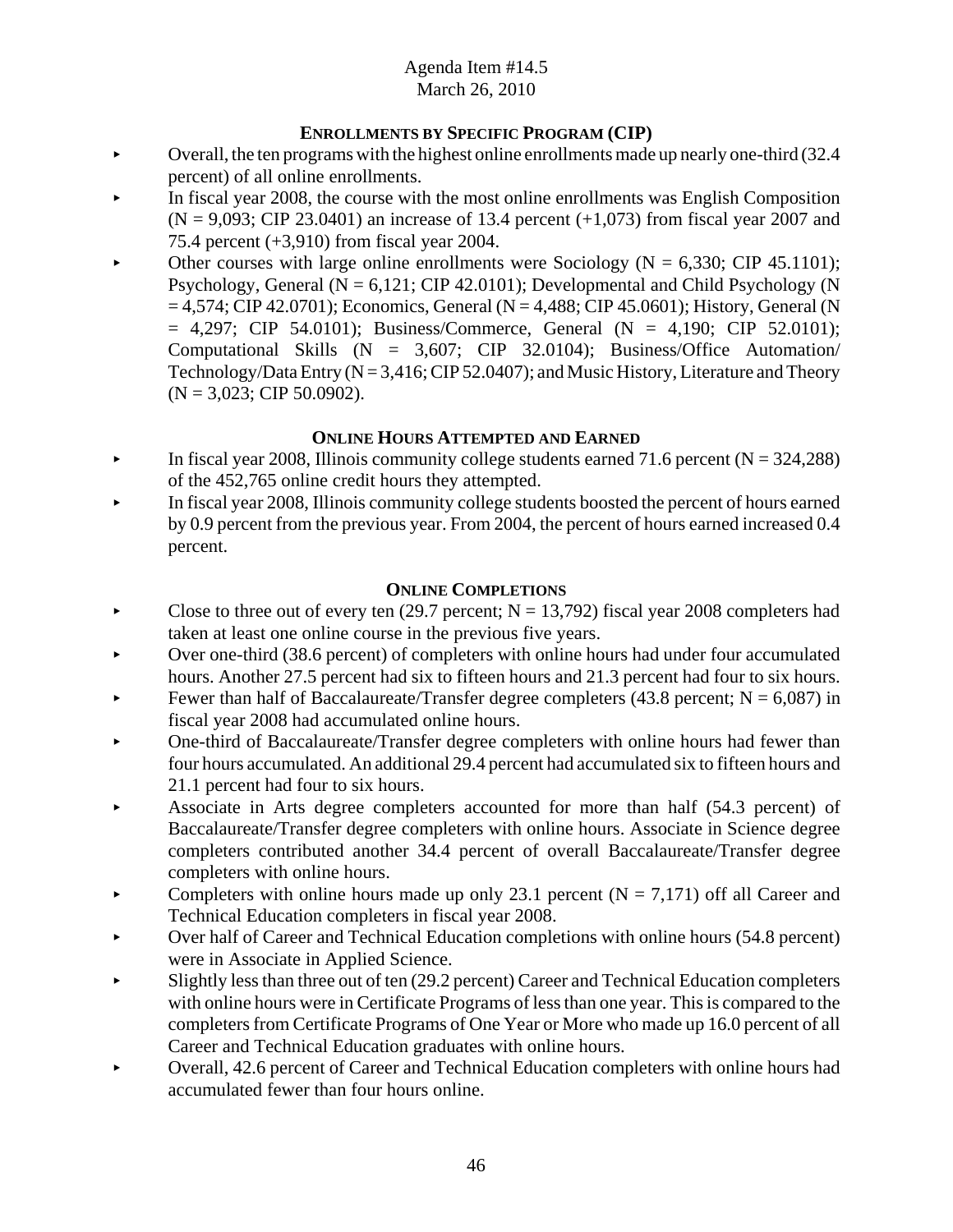# **RETENTION RATES**

- < In fiscal year 2007, first-time, full-time students who had enrolled in online courses had an adjusted retention rate of 72.4 percent, which was 13.1 percent higher than the rate for first-time, full-time students not enrolled in online courses (59.3 percent).
- < The adjusted retention rate for first-time, full-time students enrolled in online courses increased slightly (0.2 percent) from fiscal year 2006, which outpaced the -0.7 percent decrease in adjusted retention rate for first-time, full-time students not enrolled in online courses.
- $\blacktriangleright$  The adjusted retention rate for all first-time online students in fiscal year 2007 was 61.0 percent compared to 48.4 percent of all first-time non-online students.
- In fiscal year 2006, the adjusted retention rate for first-time online students  $(62.3 \text{ percent})$ and first-time non-online students (48.6 percent) were higher than in the most recent year.
- The most recent adjusted retention rate for first-time, full-time female students enrolled in online courses (72.9 percent) was slightly higher than for first-time, full-time male students (71.7 percent).
- Over the past year, rates decreased -0.8 percent for first-time, full-time females compared to a 1.6 percent increase for first-time, full-time males.
- < Adjusted retention rates for first-time, full-time female students not enrolled in online courses (61.2 percent) were also higher than for first-time, full-time male students (57.5 percent).
- < Over the past year, the adjusted retention rates for first-time, full-time females not enrolled in online courses increased 0.2 percent, outpacing first-time, full-time males who saw a decrease of -1.0 percent.
- $\blacktriangleright$  In fiscal year 2007, first-time full- and part-time male and female online students had similar adjusted retention rates of 61.8 percent and 60.6 percent, respectively.
- Non-online first-time male students had an adjusted retention rate of 46.6 percent and females of 50.3 percent.
- Both first-time online males  $(-0.8 \text{ percent})$  and females  $(-1.6 \text{ percent})$  saw a drop in their adjusted retention rate from the previous year.
- $\blacktriangleright$  Non-online first-time male students also saw a decrease of -0.8 percent. Conversely, non-online first-time female students saw an increase in adjusted retention rates (0.4 percent).
- < First-time, full-time minority students enrolled in online courses had an adjusted retention rate of 68.7 percent, which was lower than the adjusted retention rate for first-time, full-time white students enrolled in online courses (73.0 percent) and the overall first-time, full-time adjusted retention rate (72.4 percent).
- < Overall, the adjusted retention rate for first-time, full-time minority students enrolled in online courses increased 4.4 percent over the previous year, which outpaced both first-time, full-time white students (-0.5 percent) and the overall first-time, full-time rate (0.2 percent).
- $\blacktriangleright$  The adjusted retention rate for first-time, full-time minority students not enrolled in online courses was 52.7 percent compared to 62.7 percent for first-time, full-time white students and 59.3 percent for all first-time, full-time students not enrolled in online courses.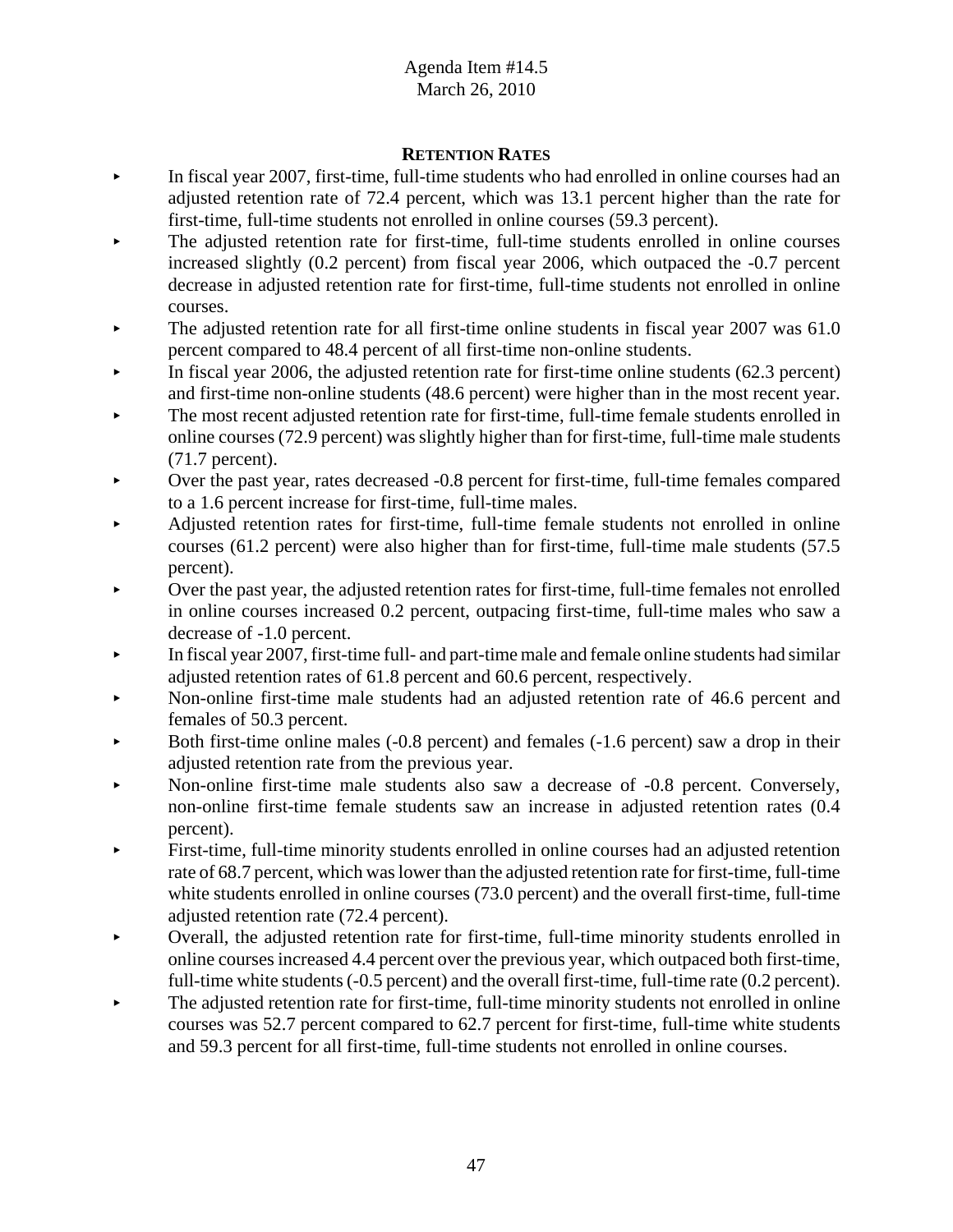- $\triangleright$  Compared to a year ago, the adjusted retention rate for non-online first-time, full-time minority students decreased -6.0 percent which was a substantially larger decrease than both first-time, full-time white students (-0.8 percent) and all students (-0.7 percent).
- $\blacktriangleright$  In fiscal year 2007, the adjusted retention rate for all first-time minority online students was 55.3 percent, which was lower than the rate for both white students (62.2 percent) and the overall total (61.0 percent).
- In contrast to the previous year, the rate for first-time minority online students decreased -1.0 percent. White students (-1.3 percent) and the overall adjusted retention rate (-1.3 percent) also saw decreases.
- First-time non-online minority students demonstrated an adjusted retention rate of 43.9 percent in fiscal year 2007 compared to 50.8 percent for first-time non-online white students and 48.4 percent for all first-time non-online students.
- From fiscal year 2006, first-time non-online minority students (0.9 percent) increased while white (-0.6 percent) and overall (-0.2 percent) students decreased slightly.

# **ONLINE FACULTY**

- About two-thirds (64.8 percent;  $N = 6,916$ ) of all faculty at Illinois community colleges who taught online courses in fiscal year 2008 were full-time faculty.
- < In fiscal year 2008, part-time faculty members taught 3,761 online courses.

# **MOVING FORWARD**

Online instruction is expected to grow further in the Illinois Community College System. Maximizing the value added by online courses will take continued innovation. According to Haugen, LaBarre, & Melrose (2001) effectively teaching an online class requires faculty to make fundamental changes to the way they organize and deliver classes. Christensen, Horn, & Johnson (2008) add that, while individuals learn best through varying teaching methods and at different paces, instructional methods in online courses have often followed the dominant style in each subject. The authors are interested in applying disruptive approaches to learning and their primary emphasis has been on Pre-school through high school (P-12) instruction. Disruption occurs when "something innovative transforms a market where services or products are complicated and expensive into a simplified more accessible and affordable approach." Originally online course delivery systems took traditional classroom instruction and offered it largely unchanged through the internet. Gradually, online coursework has become more interactive with faculty facilitated communications among students and applied group projects. Christensen, Johnson & Horn (2008) encourage further movement in this direction with an emphasis on what they call "student centric" learning that would emphasize modular units and applied "real world" problem-based learning by doing. Active student engagement in learning and self-paced mastery learning are seen as key components to getting the most out of the technology. Web-based video, instant messaging, and collaboration tools hold promise for strengthening online instruction. Developers of instructional technology are encouraged to pursue more of an "open source" approach to learning where students can modify materials in innovative ways rather than pursue traditional "closed proprietary source" approaches.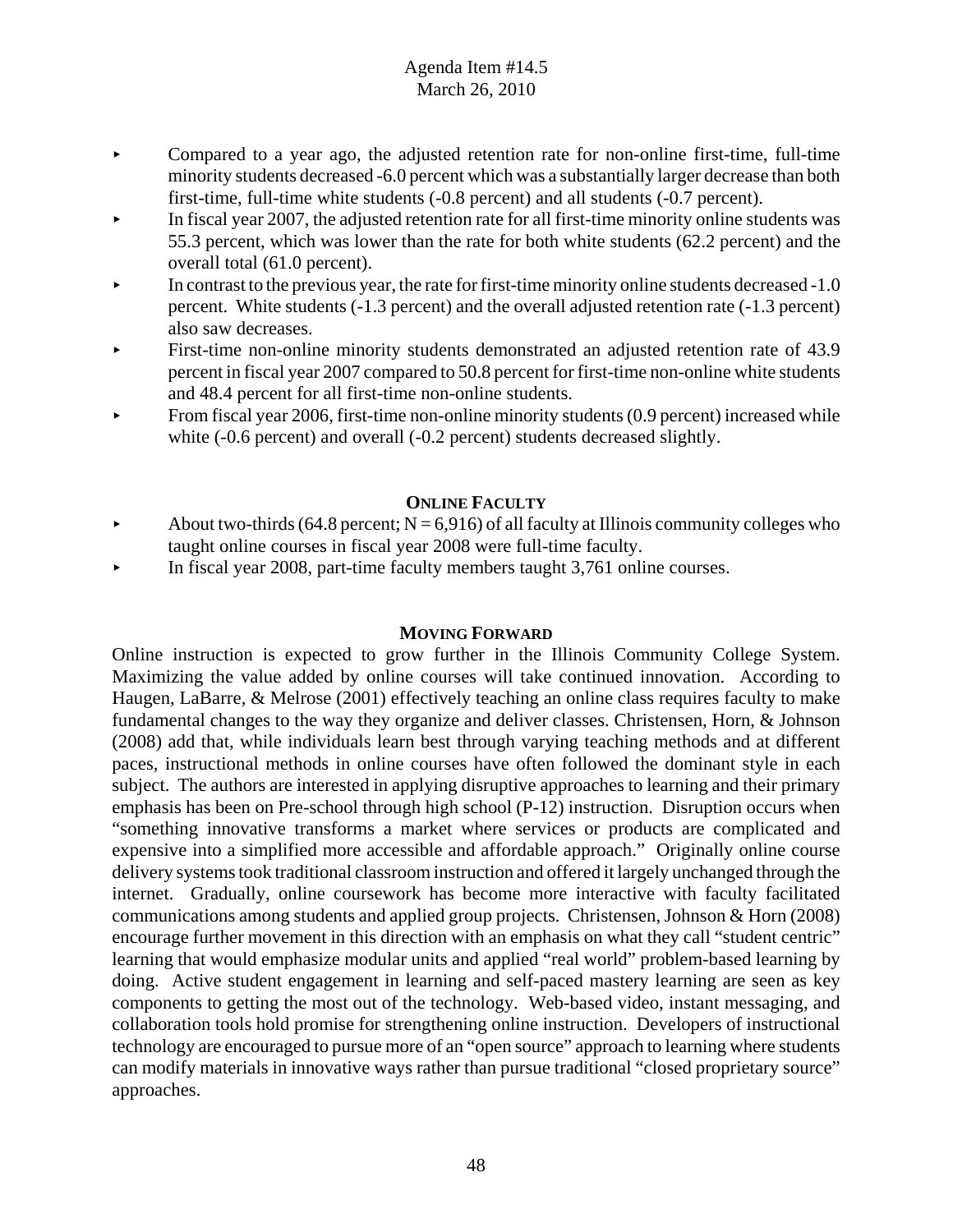Online instructional delivery offers both opportunities and challenges. Significant opportunities include reaching a more diverse student population, increasing access to higher education for nontraditional students, flexibility of scheduling personal time, and reducing the need to build and maintain campus facilities. Potential challenges include the need for continual training and support for faculty, frustrations with technical problems, the potential for student isolation, lack of social environment of a traditional class, and the intense capital need for delivery systems and resources. (Haugen, LaBarre, & Melrose, 2001). Relatedly, increasing the level of social interaction in online courses should be pursued to reduce student anxiety and feelings of isolation (McLemore, 2009). Incorporating adaptable components of social networking software and students collaborating to solve problems through virtual learning communities hold promise for online instruction (Lohr, 2009).

In addition to the changes that must be made to the delivery and content of a course for online instruction, faculty must be very aware of the limitations and potential of the technology they are using (Haugen, LaBarre, & Melrose, 2001). The Illinois Online Network (2007) explains that "if facilitators are not properly trained in online delivery and methodologies, the success of the online program will be compromised." User friendly, reliable technology and faculty training on how to use the technology are essential to the success of online courses.

The U.S. Department of Education's report entitled, *Evaluation of Evidence-Based Practices in Online Learning: A Meta-Analysis and Review of Online Learning Studies* (2009), indicates that online learning outcomes today "tend to be better than conventional instruction" (Lohr, 2009). While the report acknowledges the ongoing need for traditional classroom instruction, it suggests that the prevalence of online education is likely to increase dramatically over the next few years as webbased video, instant messaging, and online collaboration tools become more refined and commonplace. (Lohr, 2009). The increased use of virtual tools and learning systems by instructors in the future will allow students to customize instruction to learn at their own pace in a way that fits with their own learning styles (Lips, 2010). Policies that foster and support the expansion of online instruction hold promise for educating and training additional individuals and position Illinois to compete successfully in the marketplace.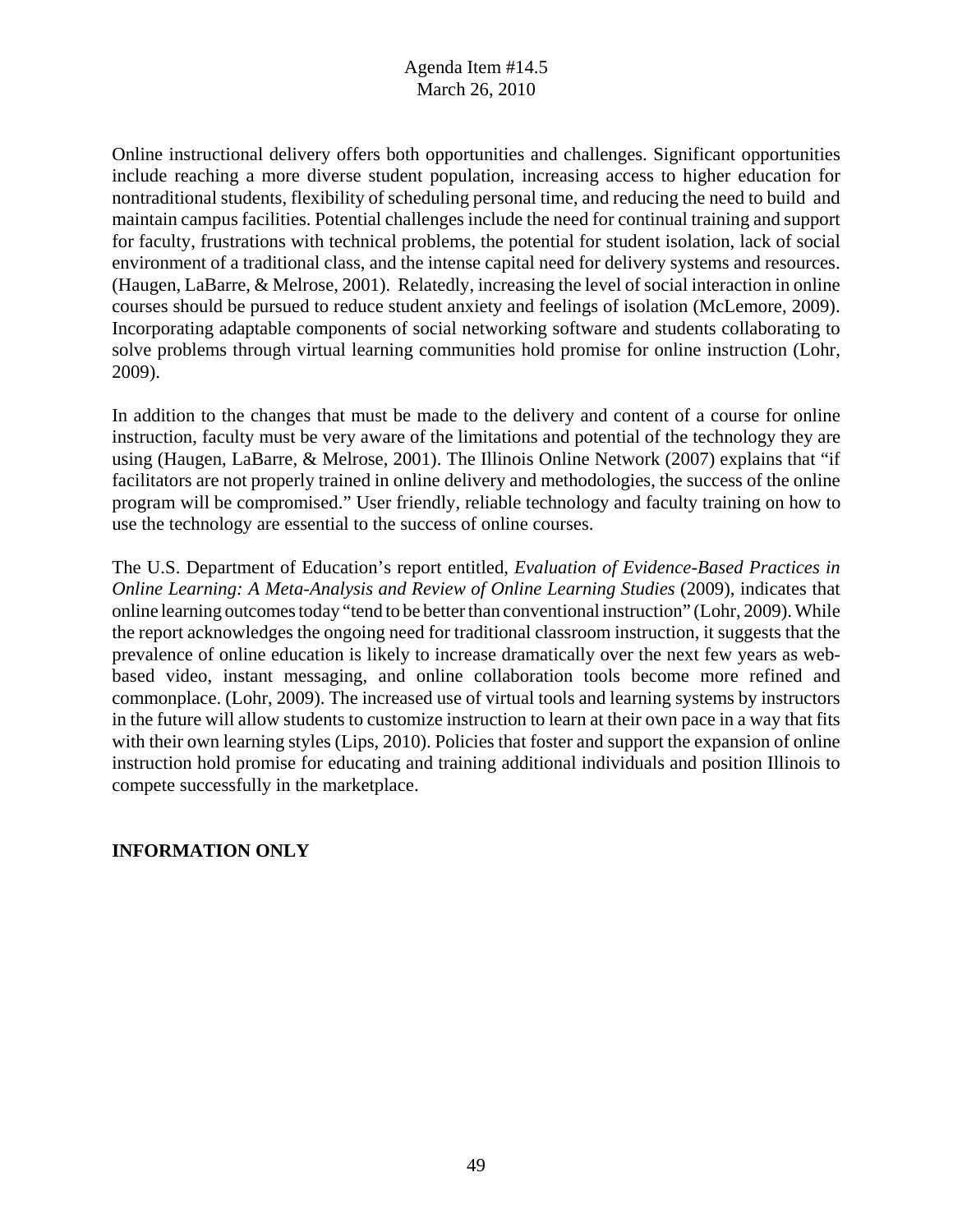# Illinois Community College Board

# **EXTERNAL AFFAIRS UPDATE**

In the area of public information, the Winter Edition of the ICCB Magazine was released in mid-March. The spring edition will be released in June.

The ICCB distributed a press release on the record statewide enrollment at community colleges for the spring semester. As a consequence, several news outlets did stories on the enrollment. Several news stories from media around the state were also generated by the announcement of the Governor's proposed budget.

Due to daily changes in legislative activity during the spring legislative session, an update on legislation initiated by the ICCB and impacting community colleges will be distributed at the Board meeting.